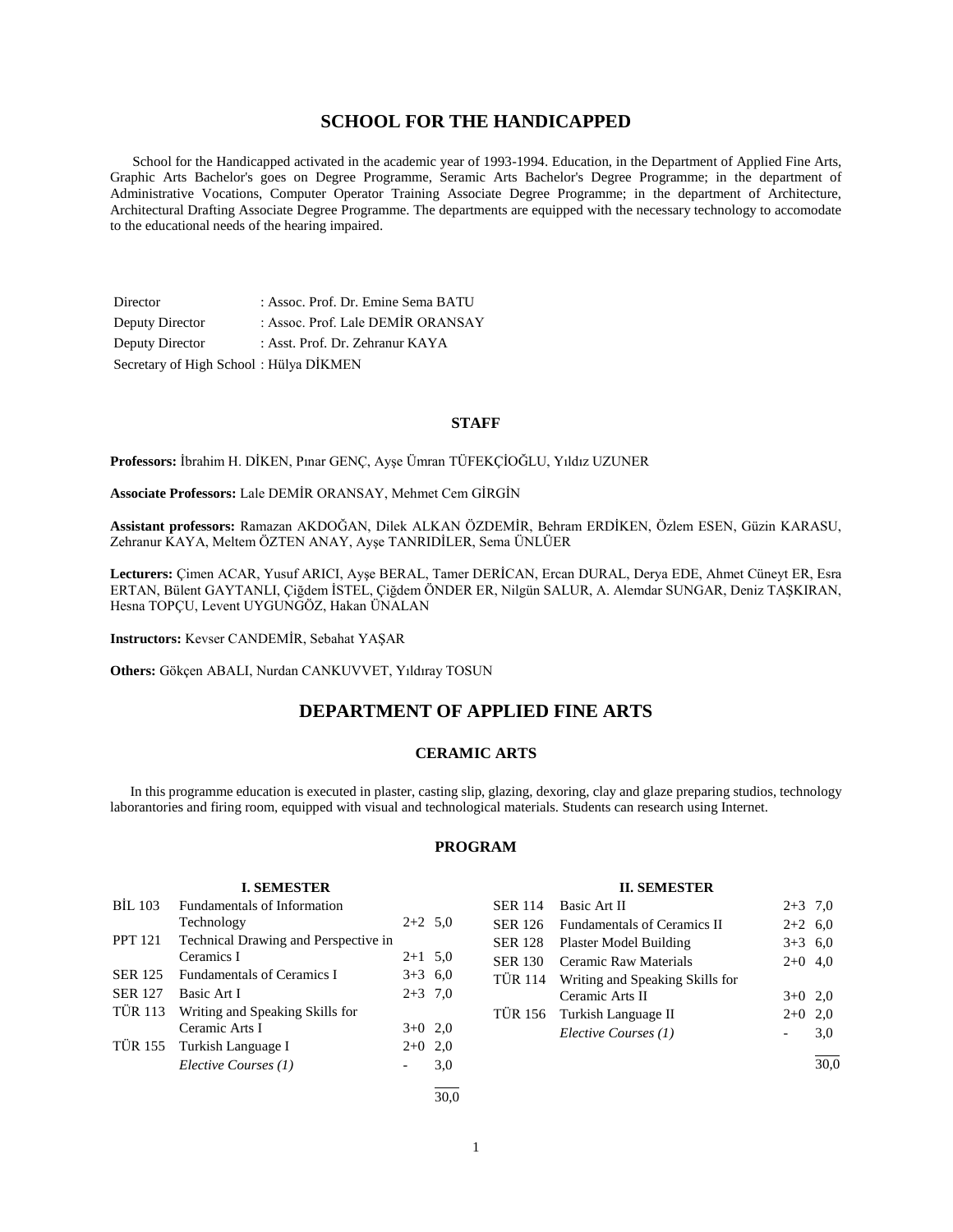# **III. SEMESTER**

| <b>DJT 201</b>            | Basic Design in Digital Media I     | $2+2$ 4.0 |      |
|---------------------------|-------------------------------------|-----------|------|
| $ING 157$ (Eng) English I |                                     | $2+0$ 2.0 |      |
| <b>SER 245</b>            | <b>Plaster Mould Shaping</b>        | $3+3$ 7.0 |      |
| <b>SER 271</b>            | Ceramic Technology and              |           |      |
|                           | Applications I                      | $2+2$ 6.0 |      |
| <b>SNT 229</b>            | Art History I                       | $2+0$     | 3.0  |
| <b>TAR 161</b>            | Atatürk's Principles and History of |           |      |
|                           | Turkish Revolution I                | $2+0$     | 2.0  |
| <b>TÜR 225</b>            | Writing and Speaking Skills for     |           |      |
|                           | Ceramic Arts III                    | $3+0$     | 2,0  |
|                           | Elective Courses (1)                |           | 4.0  |
|                           |                                     |           | 30.0 |

# **V. SEMESTER**

| <b>DJT 301</b> | Introduction to Three Dimensional               |           |     |
|----------------|-------------------------------------------------|-----------|-----|
|                | Design in Digital Environment I                 | $2+2$ 3.0 |     |
| <b>SER 273</b> | <b>Technological Practice I</b>                 | $2+3$ 5,0 |     |
| <b>SER 337</b> | <b>History of Traditional Ceramics Art</b>      | $2+0$ 3.0 |     |
| <b>SER 369</b> | Methods of Plaster Mold Duplication I $3+3$ 6,0 |           |     |
| <b>SER 371</b> | Artistic Ceramics I                             | $3+3$ 6.0 |     |
| <b>TÜR 317</b> | Turkish Language Skills for Ceramic             |           |     |
|                | Arts I                                          | $3+0$     | 3.0 |
|                | Elective Courses (1)                            |           | 4.0 |
|                |                                                 |           |     |

# **VII. SEMESTER**

| DJT 401 | Three Dimensional Design in Digital         |           |     |
|---------|---------------------------------------------|-----------|-----|
|         | Environment I                               | $2+2$ 6.0 |     |
| SER 431 | Ceramic Technology                          | $2+2$ 5.0 |     |
|         | TÜR 419 Turkish Language Skills for Ceramic |           |     |
|         | Arts III                                    | $3+0$ 3.0 |     |
|         | Departmental Elective Courses (1)           |           | 8.0 |
|         | Elective Courses (2)                        |           | 8.0 |
|         |                                             |           |     |

# **DEPARTMENTAL ELECTIVE COURSES**

| SER 491 Industrial Ceramic Design I  | $3+3$ 8.0 |  |
|--------------------------------------|-----------|--|
| SER 492 Industrial Ceramic Design II | $3+3$ 8.0 |  |
| SER 493 Artistic Ceramic Design I    | $3+3$ 8.0 |  |
| SER 494 Artistic Ceramic Design II   | $3+3$ 8.0 |  |

# **ELECTIVE COURSES**

| Physical Education                    |       |                                                                            |
|---------------------------------------|-------|----------------------------------------------------------------------------|
| <b>Computer Assisted Presentation</b> |       |                                                                            |
| Basic Design in Digital Media III     |       |                                                                            |
| Basic Design in Digital Media IV      |       |                                                                            |
| <b>Book Talk</b>                      |       |                                                                            |
| Organizational Communication          | $2+0$ | 2.0                                                                        |
| Management Accounting of Ceramic      |       |                                                                            |
| Production                            | $2+0$ | 4.0                                                                        |
| <b>Cultural Activities</b>            |       |                                                                            |
|                                       |       | $2+0$ 2.0<br>$2+1$ 3,0<br>$2+2$ 3,0<br>$2+2$ 3.0<br>$2+1$ 3.0<br>$0+2$ 2.0 |

# **IV. SEMESTER**

| DJT 202        | Basic Design in Digital Media II $2+2$ 4,0 |           |     |
|----------------|--------------------------------------------|-----------|-----|
|                | ING 158 (Eng) English II                   | $2+0$     | 2.0 |
| <b>SER 236</b> | Throwing Clay Wheel Techniques $3+3$ 7,0   |           |     |
| <b>SER 272</b> | Ceramic Technology and                     |           |     |
|                | Applications II                            | $2+2$ 6.0 |     |
| <b>SNT 230</b> | Art History II                             | $2+0$     | 3,0 |
| <b>TAR 162</b> | Atatürk's Principles and History of        |           |     |
|                | Turkish Revolution II                      | $2+0$     | 2.0 |
| <b>TÜR 226</b> | Writing and Speaking Skills for            |           |     |
|                | Ceramic Arts IV                            | $3+0$     | 2.0 |
|                | Elective Courses (1)                       |           | 4,0 |
|                |                                            |           |     |

30,0

# **VI. SEMESTER**

| DJT 302        | Introduction to Three Dimensional    |           |      |
|----------------|--------------------------------------|-----------|------|
|                | Design in Digital Environment II     | $2+2$ 3.0 |      |
| <b>SER 274</b> | <b>Technological Practice II</b>     | $2+3$ 5.0 |      |
| <b>SER 370</b> | Methods of Plaster Mould Duplication |           |      |
|                | П                                    | $3+3$ 6.0 |      |
| <b>SER 372</b> | Artistic Ceramics II                 | $3+3$ 6.0 |      |
| <b>SNT 314</b> | Turkish Art History                  | $2+0$ 3,0 |      |
| <b>TÜR 318</b> | Turkish Language Skills for Ceramic  |           |      |
|                | Arts II                              | $3+0$     | 3,0  |
|                | Elective Courses (1)                 |           | 4.0  |
|                |                                      |           | 30.0 |

**VIII. SEMESTER**

|                | ,                                   |           |     |
|----------------|-------------------------------------|-----------|-----|
| DJT 402        | Three Dimensional Design in Digital |           |     |
|                | Environment II                      | $2+2$ 6.0 |     |
| <b>SER 418</b> | Portfolio Design                    | $2+2$ 5.0 |     |
| <b>TÜR 420</b> | Turkish Language Skills for Ceramic |           |     |
|                | Arts IV                             | $3+0$ 3.0 |     |
|                | Departmental Elective Courses (1)   |           | 8.0 |
|                | Elective Courses (2)                |           | 8,0 |
|                |                                     |           |     |

30,0

| MAT 243        | Mathematics I                        | $2+0$ | 3,0 |
|----------------|--------------------------------------|-------|-----|
| MAT 244        | Mathematics II                       | $2+0$ | 3,0 |
| MİT 306        | Mythology                            | $2+0$ | 4,0 |
| PPT 122        | Technical Drawing and Perspective in |       |     |
|                | Ceramics II                          | $2+1$ | 3,0 |
| RSM 221        | Painting                             | $2+1$ | 4,0 |
| SAN 155        | <b>Hall Dances</b>                   | $0+2$ | 2,0 |
| SER 117        | <b>Drafting Techniques</b>           | $2+0$ | 2,0 |
| SER 119        | Art Terminology                      | $2+0$ | 2,0 |
| <b>SER 131</b> | Language of Ceramic Art I            | $2+0$ | 3,0 |
| <b>SER 132</b> | Language of Ceramic Art II           | $2+0$ | 3,0 |
| SER 218        | Ceramic Technology and Application   |       |     |
|                | П                                    | $3+2$ | 6,0 |
| <b>SER 253</b> | Language of Ceramic Art III          | $2+0$ | 3,0 |
| <b>SER 254</b> | Language of Ceramic Art IV           | $2+0$ | 3,0 |
| SER 257        | Methods of Glazing and Firing I      | $2+2$ | 3,0 |
|                |                                      |       |     |

30,0

30,0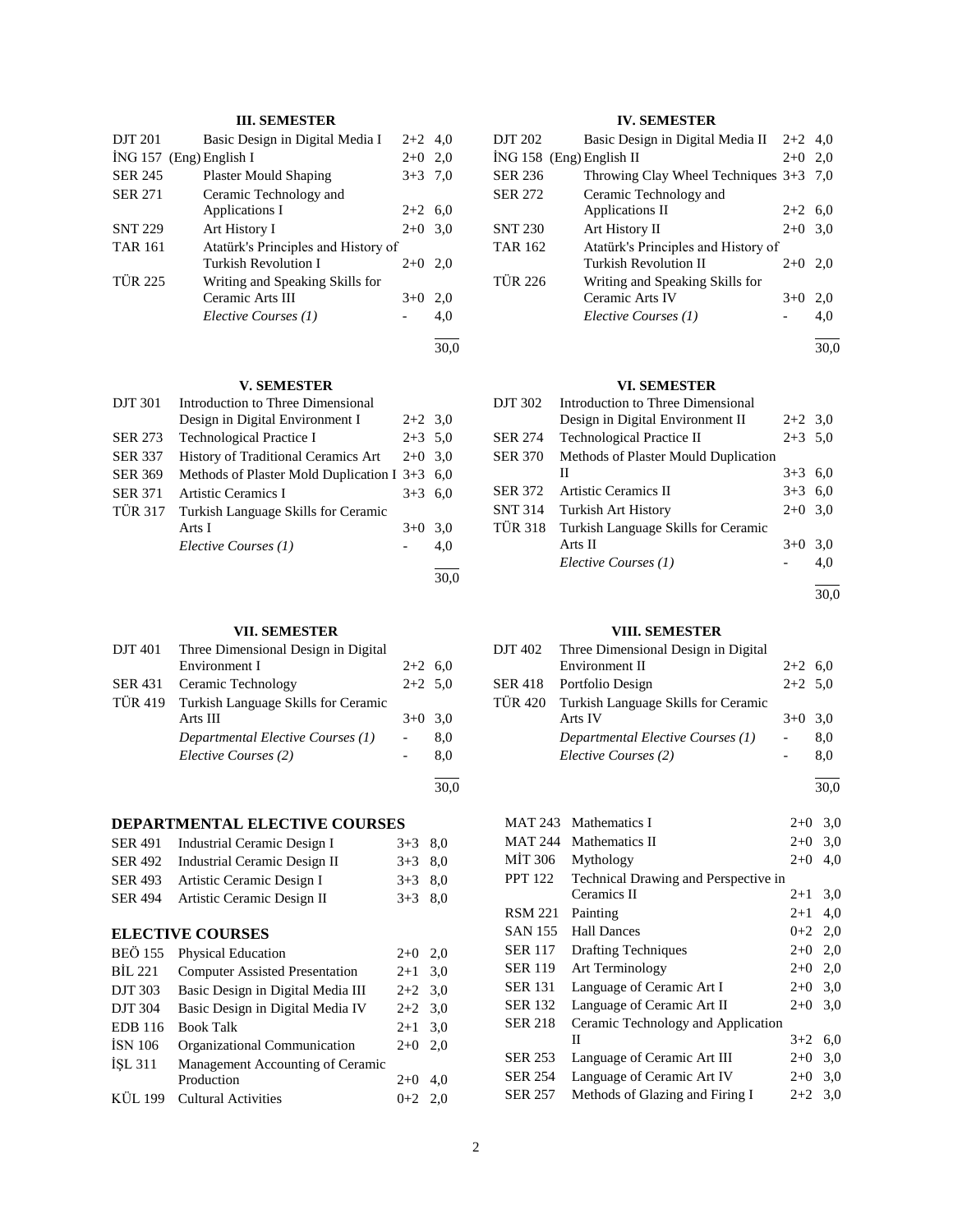| SER 258        | Methods of Glazing and Firing II       | $2+2$ 3.0 |     |
|----------------|----------------------------------------|-----------|-----|
| <b>SER 259</b> | Ceramic Pattern I                      | $2+2$     | 4,0 |
| <b>SER 260</b> | Ceramic Pattern II                     | $2+2$     | 4,0 |
| SER 261        | Open Space Ceramics                    | $2+2$     | 4,0 |
| SER 367        | <b>Technical Decoration Methods I</b>  | $2+2$     | 3,0 |
| SER 368        | <b>Technical Decoration Methods II</b> | $2+2$ 3.0 |     |
| SER 375        | Language of Ceramic Art V              | $2+0$     | 3,0 |
| SER 376        | Language of Ceramic Art VI             | $2+0$     | 3,0 |
| <b>SER 377</b> | Surface Design I                       | $2+2$     | 4,0 |
| <b>SER 378</b> | Surface Design II                      | $2+2$     | 4,0 |
| <b>SER 379</b> | Clay Wheel Applications I              | $2+2$     | 4,0 |
| <b>SER 380</b> | Clay Wheel Applications II             | $2+2$     | 4,0 |
| <b>SER 392</b> | Ceramic Restoration                    | $2 + 1$   | 3,0 |
| SER 466        | Shaping Sculptural Forms on Wheel      |           |     |
|                | Throwing                               | $2+2$     | 4,0 |
| SER 467        | Designing and Shaping Functional       |           |     |
|                | Forms on Wheel Throwing                | $2+2$     | 4,0 |
| <b>SER 471</b> | Ceramic Slips and Technologies         | $2+0$     | 2,0 |
|                |                                        |           |     |

| <b>SER 472</b> | <b>Reduction Glazes and Technologies</b>  | $2+0$     | 2.0 |
|----------------|-------------------------------------------|-----------|-----|
| <b>SER 475</b> | Methods of Ceramic Surface Design I $2+2$ |           | 4,0 |
| <b>SER 476</b> | Methods of Ceramic Surface Design         |           |     |
|                | П                                         | $2+2$ 4.0 |     |
| <b>SER 477</b> | Language of Ceramic Art VII               | $2+0$ 2,0 |     |
| <b>SER 478</b> | Language of Ceramic Art VIII              | $2 + 0$   | 2.0 |
| <b>SER 479</b> | <b>Technical Decoration Methods III</b>   | $2+2$ 4.0 |     |
| <b>SER 480</b> | <b>Technical Decoration Methods IV</b>    | $2+2$ 4.0 |     |
| <b>THU 203</b> | <b>Community Services</b>                 | $0+2$ 3.0 |     |
| <b>TİY 129</b> | Drama                                     | $2+1$ 3.0 |     |
| <b>TÜR 157</b> | Writing Skills I                          | $1+2$ 2.0 |     |
| <b>TÜR 158</b> | Writing Skills II                         | $1+2$ 2,0 |     |
| <b>TÜR 159</b> | Speaking Skills I                         | $1+2$ 2.0 |     |
| <b>TÜR 160</b> | Speaking Skills II                        | $1+2$ 2.0 |     |

# **GRAPHIC ARTS**

 Education in Graphic Arts is executed in printmaking, drawing and photographics studios, in computerized laboratories equipped with visual technological materials. Students can research using Internet. There are 3 Lecturers in the department at present. Students are free to use every studio. In the limits of university's and campus possibilites, students are encouraged to attend to trips, to improve mental abilities, increase knowledge and understand the concept of arts. Students must complete summer probation of 72 working days. By the help of this probation, students can learn to handle possible problems which they can come across in their careers.

 Graduates from this department, as well as establishing their own advertising agencies, may work as graphic artists in graphics departments of several companies.

# **PROGRAM**

# **I. SEMESTER**

|         | BİL 103 Fundamentals of Information                    |           |  |
|---------|--------------------------------------------------------|-----------|--|
|         | Technology                                             | $2+2$ 5.0 |  |
|         | GRA 109 Introduction to Visual Communication $2+0$ 2.5 |           |  |
|         | GRA 123 Graphic Patterns I                             | $2+2$ 4,0 |  |
|         | SAN 115 Basic Design I                                 | $6+2$ 7.5 |  |
| TİP 109 | Introduction to Typography                             | $4+2$ 7,0 |  |
|         | TÜR 111 Writing and Speaking Skills for                |           |  |
|         | Graphic Arts I                                         | $3+0$ 2,0 |  |
|         | TÜR 155 Turkish Language I                             | $2+0$ 2,0 |  |
|         |                                                        |           |  |

#### **III. SEMESTER**

| GRA 223                   | Introduction to Graphic Design      | $6+2$ 7.5 |     |
|---------------------------|-------------------------------------|-----------|-----|
| $ING 157$ (Eng) English I |                                     | $2+0$     | 2.0 |
| <b>RSM 231</b>            | Printmaking I                       | $3+2$ 5.0 |     |
| <b>TAR 161</b>            | Atatürk's Principles and History of |           |     |
|                           | <b>Turkish Revolution I</b>         | $2+0$     | 2,0 |
| <b>TIP 211</b>            | Typography II                       | $4+2$ 7.0 |     |
| <b>TÜR 223</b>            | Writing and Speaking Skills for     |           |     |
|                           | Graphic Arts III                    | $2+0$     | 2,0 |
|                           | Elective Courses (1)                |           | 4.5 |
|                           |                                     |           |     |

# 30,0

30,0

# **II. SEMESTER**

| FOT 114 Basic Photography               | $3+1$ 4,0 |      |
|-----------------------------------------|-----------|------|
| GRA 124 Graphic Patterns II             | $2+2$ 4,0 |      |
| SAN 116 Basic Design II                 | $6+2$ 7.5 |      |
| TİP 110 Typography I                    | $4+2$ 6,0 |      |
| TÜR 112 Writing and Speaking Skills for |           |      |
| Graphic Arts II                         | $3+0$ 2,0 |      |
| TÜR 156 Turkish Language II             | $2+0$ 2,0 |      |
| Elective Courses (1)                    |           | 4,5  |
|                                         |           | 30.0 |

# **IV. SEMESTER**

|                          | GRA 212 Graphics Design I           | $6+2$ 7.5 |     |
|--------------------------|-------------------------------------|-----------|-----|
| İNG 158 (Eng) English II |                                     | $2+0$     | 2,0 |
| RSM 232                  | Printmaking II                      | $3+2$ 5,0 |     |
| TAR 162                  | Atatürk's Principles and History of |           |     |
|                          | <b>Turkish Revolution II</b>        | $2+0$ 2,0 |     |
| TİP 212                  | Typography III                      | $4+2$ 7.0 |     |
| <b>TÜR 224</b>           | Writing and Speaking Skills for     |           |     |
|                          | Graphic Arts IV                     | $2+0$     | 2,0 |
|                          | Elective Courses (1)                |           | 4.5 |
|                          |                                     |           |     |

l 30,0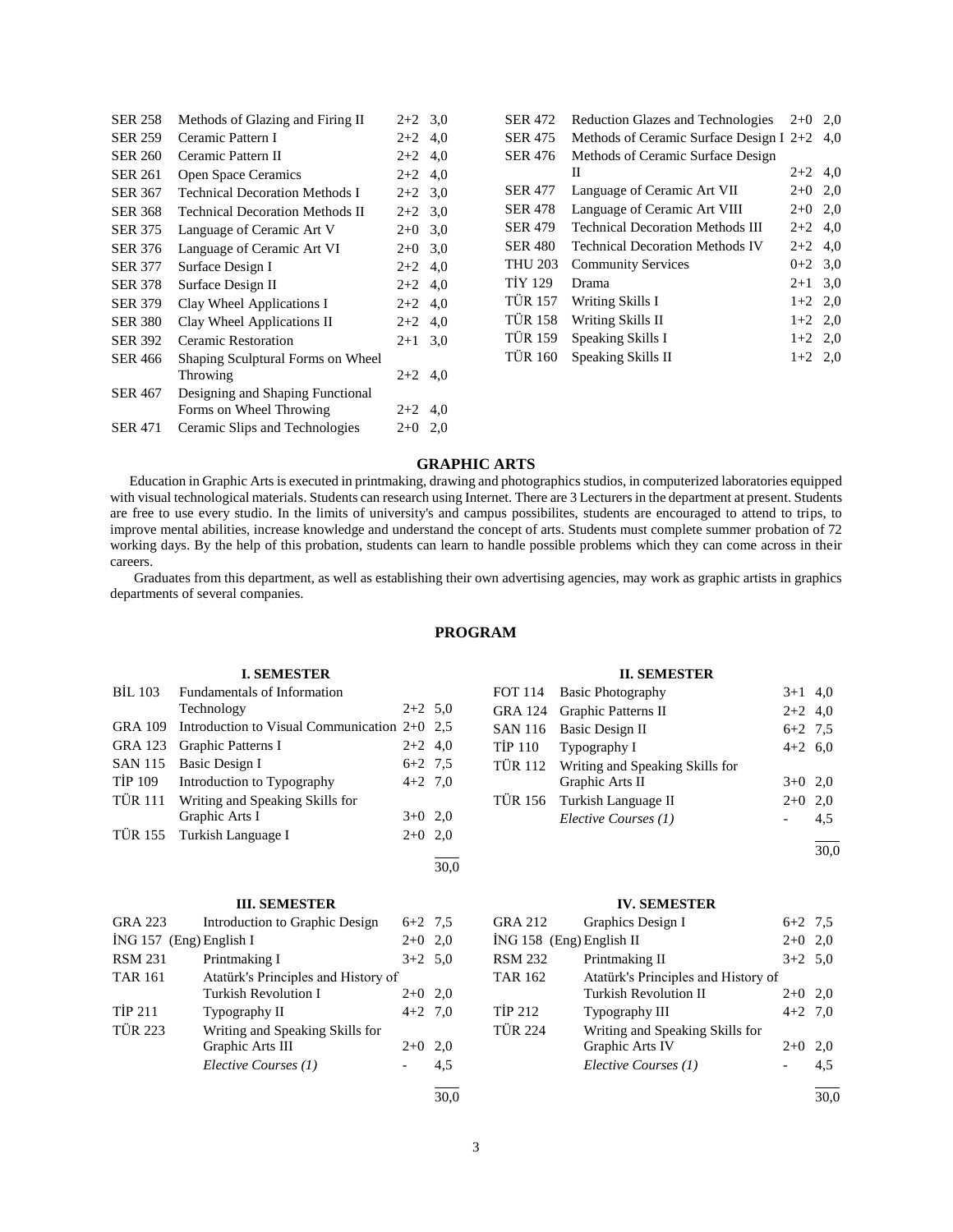# **V. SEMESTER**

| GRA 313 Graphics Designe II                 | $6+2$ 7.5 |     |
|---------------------------------------------|-----------|-----|
| GRA 337 Computer Assisted Typography I      | $4+2$ 7,0 |     |
| GRA 341 Computer Assisted Graphic Design    | $4+2$ 7,0 |     |
| SNT 329 History of Art                      | $2+0$ 2,0 |     |
| TÜR 315 Turkish Language Skills for Graphic |           |     |
| Arts I                                      | $2+0$ 2.0 |     |
| Elective Courses (1)                        |           | 4.5 |
|                                             |           |     |

# **VII. SEMESTER**

| GRA 451 Portfolio Design I                  | $2+2$ 5.0 |      |
|---------------------------------------------|-----------|------|
| TÜR 417 Turkish Language Skills for Graphic |           |      |
| Arts III                                    | $2+0$ 2.0 |      |
| Departmental Elective Courses (3)           |           | 18.5 |
| Elective Courses (1)                        |           | 4.5  |
|                                             |           |      |

30,0

30,0

# **DEPARTMENTAL ELECTIVE COURSES**

| <b>GRA 433</b> | Packaging Design II                      | $4 + 1$ | 6,0 |
|----------------|------------------------------------------|---------|-----|
| <b>GRA 436</b> | Desktop Publishing                       | $5 + 1$ | 6,5 |
| GRA 437        | Graphic Design Project I                 | $6 + 2$ | 6,5 |
| <b>GRA 438</b> | Graphic Design Project II                | $6 + 2$ | 7,5 |
| <b>GRA 439</b> | <b>Computer Visual Assisted Image</b>    |         |     |
|                | Processing II                            | $4 + 1$ | 6,0 |
| <b>GRA 440</b> | <b>Illustration Techniques</b>           | $3+1$   | 4,5 |
|                | <b>ELECTIVE COURSES</b>                  |         |     |
| <b>BEÖ 155</b> | <b>Physical Education</b>                | $2+0$   | 2,0 |
| BIL 221        | <b>Computer Assisted Presentation</b>    | $2 + 1$ | 3,0 |
| <b>BIL 294</b> | <b>Introduction to Computer Assisted</b> |         |     |
|                | <b>Image Processing</b>                  | $3 + 1$ | 4,5 |
| <b>EDB</b> 116 | <b>Book Talk</b>                         | $2 + 1$ | 3,0 |
| <b>FOT 105</b> | <b>Advertising Photography</b>           | $3 + 1$ | 4,5 |
| <b>FOT 109</b> | Photo-Graphy I                           | $2+2$   | 4,5 |
| <b>FOT 110</b> | Photo-Graphy II                          | $2+2$   | 4,5 |
| <b>FOT 112</b> | Studio Photography                       | $2+2$   | 4,5 |
| <b>GRA 117</b> | Page Design                              | $3+1$   | 4,5 |
| <b>GRA 118</b> | Graphics Software I                      | $3 + 1$ | 4,5 |
| <b>GRA 121</b> | Language of Graphic Design I             | $2+0$   | 2,0 |
| <b>GRA 122</b> | Language of Graphic Design II            | $2+0$   | 2,0 |
| <b>GRA 160</b> | Printmaking                              | $3 + 1$ | 4,5 |
| <b>GRA 210</b> | Sustainable Graphic Design               | $2 + 1$ | 3,0 |
| <b>GRA 229</b> | Graphics Software II                     | $3+1$   | 4,5 |
| GRA 233        | Language of Graphic Design III           | $2+0$   | 2,0 |
| <b>GRA 234</b> | Language of Graphic Design IV            | $2+0$   | 2,0 |
| <b>GRA 253</b> | Applied Graphic Design I                 | $3+1$   | 4,5 |

# **VI. SEMESTER**

|         | GRA 326 Computer Assisted Typography II     | $5+1$ 5.0 |     |
|---------|---------------------------------------------|-----------|-----|
|         | GRA 327 History of Graphic Arts             | $2+0$     | 3,0 |
|         | GRA 332 Packaging Design I                  | $4+1$ 5,0 |     |
|         | GRA 334 Computer Assisted Visual Image      |           |     |
|         | Processing I                                | $6+2$ 7.5 |     |
| SNT 352 | History of Turkish Art                      | $2+0$ 3,0 |     |
|         | TÜR 316 Turkish Language Skills for Graphic |           |     |
|         | Arts II                                     | $2+0$     | 2,0 |
|         | Elective Courses (1)                        |           | 4.5 |
|         |                                             |           |     |

30,0

# **VIII. SEMESTER**

| GRA 452 Portfolio Design II                 | $2+2$ 5.0                |      |
|---------------------------------------------|--------------------------|------|
| TÜR 418 Turkish Language Skills for Graphic |                          |      |
| Arts IV                                     | $2+0$ 2.0                |      |
| Departmental Elective Courses (3)           | $\overline{\phantom{a}}$ | 18.5 |
| Elective Courses (1)                        |                          | 4.5  |

l 30,0

| <b>GRA 254</b> | Applied Graphic Design II              | $3 + 1$ | 4,5 |
|----------------|----------------------------------------|---------|-----|
| GRA 323        | <b>Team Work and Educational Games</b> | $3 + 1$ | 4,5 |
| <b>GRA 335</b> | Language of Graphic Design V           | $2+0$   | 2,0 |
| <b>GRA 336</b> | Language of Graphic Design VI          | $2+0$   | 2,0 |
| <b>GRA 407</b> | WEB Graphic Design                     | $2 + 2$ | 4,5 |
| GRA 413        | Calligraphy I                          | $2+2$   | 4,5 |
| GRA 416        | Engraving                              | $2+2$   | 4,5 |
| <b>GRA 418</b> | Calligraphy II                         | $2+2$   | 4,5 |
| <b>GRA 428</b> | Digital Production Techniques in       |         |     |
|                | Graphic Design                         | $3+0$   | 4,5 |
| <b>GRA 444</b> | <b>Computer Assisted Illustration</b>  |         |     |
|                | Techniques                             | $3 + 1$ | 4,5 |
| <b>GRA 447</b> | Language of Graphic Design VII         | $2+0$   | 2,0 |
| <b>GRA 448</b> | Language of Graphic Design VIII        | $2+0$   | 2,0 |
| KÜL 199        | <b>Cultural Activities</b>             | $0 + 2$ | 2,0 |
| <b>RSM 217</b> | Painting                               | $2 + 1$ | 3,0 |
| <b>SAN 155</b> | <b>Hall Dances</b>                     | $0 + 2$ | 2,0 |
| <b>SER 117</b> | <b>Drafting Techniques</b>             | $2 + 0$ | 2,0 |
| TAR 356        | <b>History of Culture</b>              | $2 + 0$ | 3,0 |
| <b>THU 203</b> | <b>Community Services</b>              | $0 + 2$ | 3,0 |
| <b>TIP 401</b> | Advanced Typography I                  | $2 + 3$ | 4,5 |
| <b>TİP 402</b> | Advanced Typography II                 | $2 + 3$ | 4,5 |
| <b>TIY 129</b> | Drama                                  | $2 + 1$ | 3,0 |
| <b>TÜR 193</b> | Writing Skills I                       | $1+2$   | 3,0 |
| <b>TÜR 194</b> | Writing Skills II                      | $1+2$   | 3,0 |
| TÜR 195        | Speaking Skills I                      | $1+2$   | 3,0 |
| <b>TÜR 196</b> | Speaking Skills II                     | $1+2$   | 3,0 |
|                |                                        |         |     |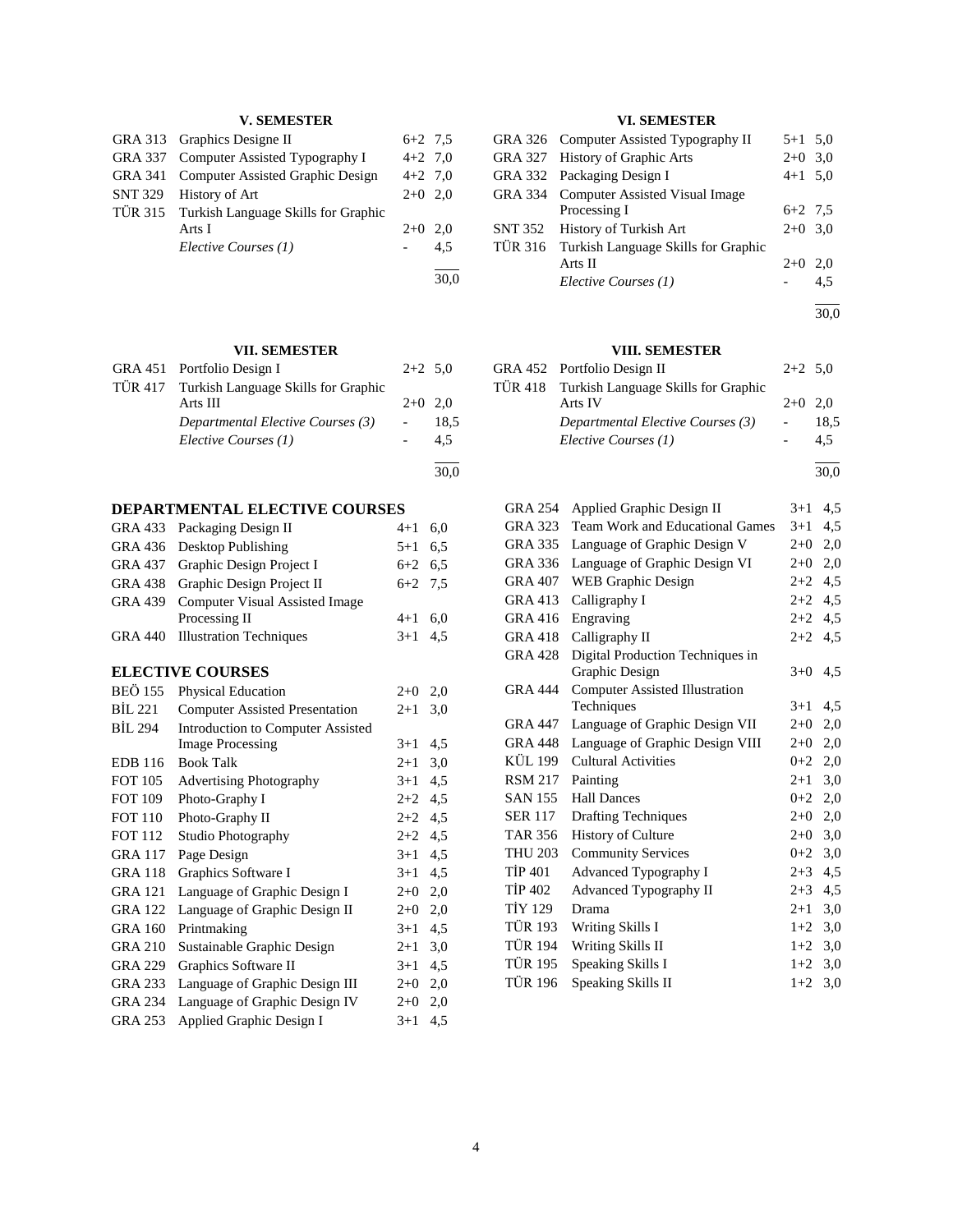# **DEPARTMENT OF ARCHITECTURE AND URBAN PLANNING**

# **PROGRAM IN ARCHITECTURAL DRAFTING**

 Students are trained to assist architect and engineer groups as technical assistants who can draw construction projects in computer and make model in this programme. Three lecturers are working in this programme at present.

 Students execute their studies in drawing workshops through visual and technological materials. Students prepare their projects by using drawing software in equiped computer laboratories.

 Students must complete summer probation of 40 working days. Graduates from this programme may work private engineering and architecture offices and public department related construction.

# **PROGRAM**

30,0

| <b>BIL 103</b> | Fundamentals of Information |           |  |
|----------------|-----------------------------|-----------|--|
|                | Technology                  | $2+2$ 5.0 |  |
|                | ING 157 (Eng) English I     | $2+0$ 2.0 |  |

**I. SEMESTER**

| <b>MYR</b> 129 | Architectural Presentation          | $2+2$   | 4.0 |
|----------------|-------------------------------------|---------|-----|
| <b>MYR</b> 131 | <b>Building Construction I</b>      | $2 + 1$ | 3,0 |
| <b>MYR</b> 141 | Professional Language I             | $3+0$   | 2,0 |
| <b>TAR 161</b> | Atatürk's Principles and History of |         |     |
|                | <b>Turkish Revolution I</b>         | $2+0$   | 2.0 |
| <b>TÜR 109</b> | Writing and Speaking Skills for     |         |     |
|                | Architectural Drafting I            | $3+0$   | 2.0 |
| <b>TÜR 155</b> | Turkish Language I                  | $2+0$   | 2,0 |
|                | Departmental Elective Courses (1) - |         | 3,0 |
|                | Elective Courses (2)                |         | 5,0 |
|                |                                     |         |     |

#### **III. SEMESTER**

| BIL 803        | Computer Aided Drafting I                              | $2+2$ 5.0 |      |
|----------------|--------------------------------------------------------|-----------|------|
|                | MYR 227 Reinforced Concrete Practice Project I 2+2 3.0 |           |      |
|                | MYR 233 Construction and Building Elements I $2+0$ 2,0 |           |      |
|                | MYR 239 Modeling I                                     | $2+2$ 3.0 |      |
|                | MYR 241 Architectural Practice Project I               | $2+2$ 5.0 |      |
|                | MYR 253 Professional Language III                      | $3+0$ 2,0 |      |
| <b>TÜR 217</b> | Writing and Speaking Skills for                        |           |      |
|                | Architectural Drafting III                             | $3+0$     | 2.0  |
|                | Departmental Elective Courses (2)                      |           | 6,0  |
|                | Elective Courses (1)                                   |           | 2,0  |
|                |                                                        |           | 30.0 |

# **DEPARTMENTAL ELECTIVE COURSES**

| GRA 221 Graphics and Animation  | $2+1$ 3,0 |  |
|---------------------------------|-----------|--|
| MYR 107 Sketch Techniques       | $2+0$ 3,0 |  |
| MYR 133 Building Materials I    | $2+0$ 3,0 |  |
| MYR 134 Building Materials II   | $2+0$ 3.0 |  |
| MYR 137 Color Information       | $1+2$ 3,0 |  |
| MYR 139 Building Terminology I  | $2+0$ 3,0 |  |
| MYR 140 Building Terminology II | $2+0$ 3.0 |  |

| <b>II. SEMESTER</b>        |                                     |           |     |  |
|----------------------------|-------------------------------------|-----------|-----|--|
| <b>BİL</b> 172             |                                     |           |     |  |
|                            | $2+1$ 3,0                           |           |     |  |
| $ING 158$ (Eng) English II |                                     | $2+0$     | 2,0 |  |
| <b>MYR</b> 124             | <b>Building Construction II</b>     | $2+2$ 4.0 |     |  |
| <b>MYR</b> 130             | Introduction to Architecture and    |           |     |  |
|                            | Project                             | $2+3$ 5.0 |     |  |
| <b>MYR</b> 142             | Professional Language II            | $3+0$ 2,0 |     |  |
| <b>TAR 162</b>             | Atatürk's Principles and History of |           |     |  |
|                            | Turkish Revolution II               | $2+0$ 2,0 |     |  |
| <b>TÜR 110</b>             | Writing and Speaking Skills for     |           |     |  |
|                            | Architectural Drafting II           | $3+0$     | 2,0 |  |
| <b>TÜR 156</b>             | Turkish Language II                 | $2+0$     | 2,0 |  |
|                            | Departmental Elective Courses (2) - |           | 5,0 |  |
|                            | Elective Courses (1)                |           | 3,0 |  |
|                            |                                     |           |     |  |

30,0

#### **IV. SEMESTER**

| BIL 808 | Computer Aided Drafting II                                | $2+3$ 6.0 |     |
|---------|-----------------------------------------------------------|-----------|-----|
|         | MYR 228 Reinforced Concrete Practice Project II 2+2 $3.0$ |           |     |
|         | MYR 240 Modeling II                                       | $2+2$ 3,0 |     |
|         | MYR 245 Architectural Practice Project II                 | $2+3$ 6,0 |     |
|         | MYR 246 Construction and Building Elements II $2+0$ 2,0   |           |     |
|         | MYR 254 Professional Language IV                          | $3+0$ 2,0 |     |
|         | TÜR 218 Writing and Speaking Skills for                   |           |     |
|         | <b>Architectural Drafting IV</b>                          | $3+0$     | 2,0 |
|         | Departmental Elective Courses (2)                         |           | 6,0 |
|         |                                                           |           |     |

30,0

| MYR 217 Surveying |                                                | $2+1$ 3,0 |  |
|-------------------|------------------------------------------------|-----------|--|
|                   | MYR 218 Introduction To Computer Aided         |           |  |
|                   | Visual Commitment                              | $2+1$ 3,0 |  |
|                   | MYR 235 Project in Basic Mechanical            |           |  |
|                   | Installation                                   | $2+0$ 3,0 |  |
|                   | MYR 236 Analysis of System and Design          | $2+2$ 3,0 |  |
|                   | MYR 237 Project in Basic Electric Installation | $2+0$ 3.0 |  |
|                   | MYR 238 Computer Aided Architectural           |           |  |
|                   | <b>Presentation Techniques</b>                 | $2+1$ 3,0 |  |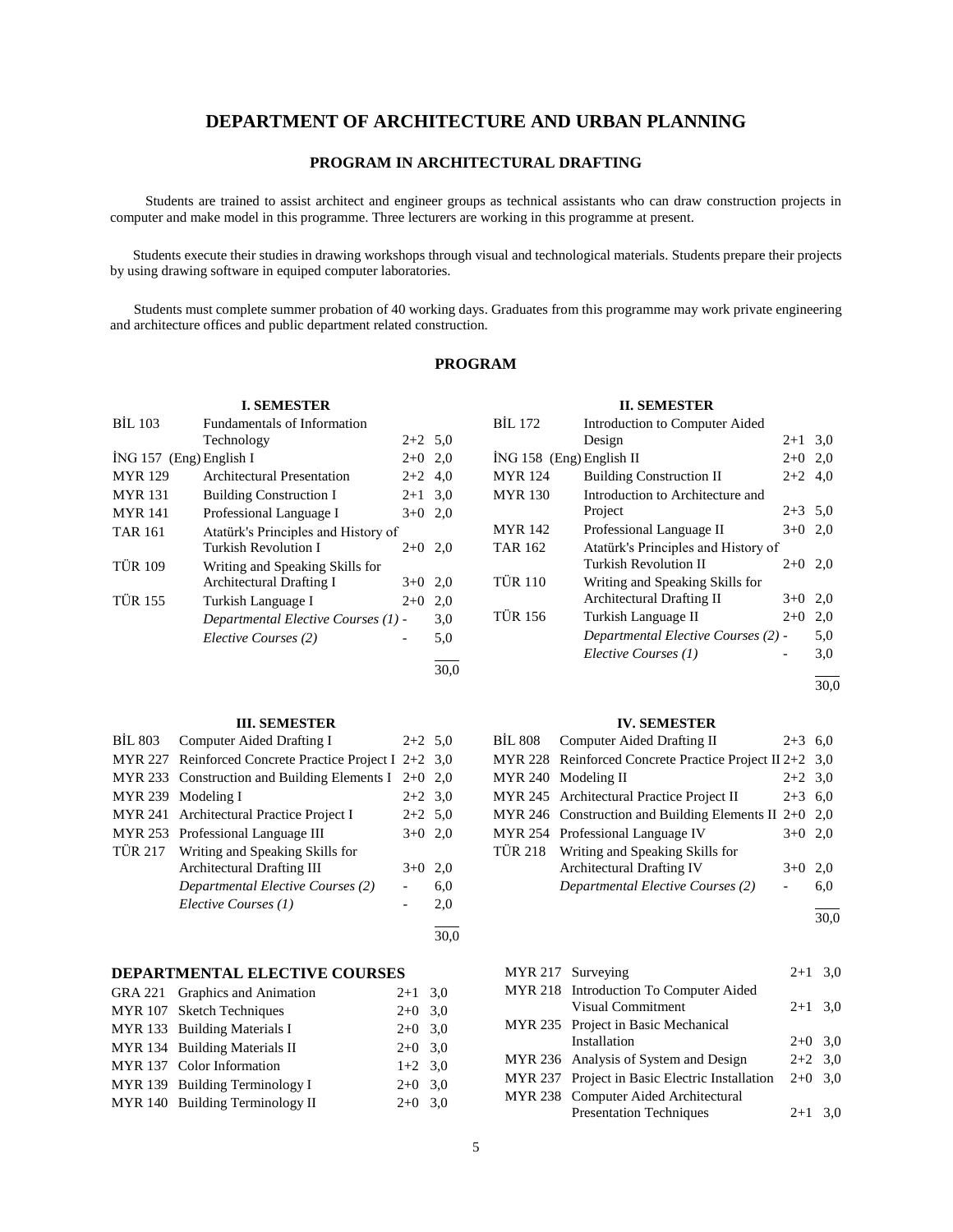|                | MYR 247 Interior Decoration I         | $2+0$ 3.0 |                | KUL 199 Cultural Activities             | $0+2$ 2,0 |  |
|----------------|---------------------------------------|-----------|----------------|-----------------------------------------|-----------|--|
|                | MYR 248 Interior Decoration II        | $2+0$ 3.0 |                | MAT 181 Mathematics I                   | $2+0$ 2,0 |  |
|                | MYR 251 Building Information I        | $2+1$ 3.0 |                | MAT 182 Mathematics II                  | $2+0$ 2,0 |  |
|                | MYR 252 Building Information II       | $2+1$ 3.0 |                | MYR 122 Research Techniques and Seminar | $2+1$ 3,0 |  |
| <b>PPT 118</b> | Perspective                           | $2+1$ 3.0 |                | MYR 249 Design for All                  | $2+1$ 3,0 |  |
|                |                                       |           |                | SAN 155 Hall Dances                     | $0+2$ 2,0 |  |
|                | <b>ELECTIVE COURSES</b>               |           |                | THU 203 Community Services              | $0+2$ 3,0 |  |
|                | BEO 155 Physical Education            | $2+0$ 2,0 | <b>TÜR 193</b> | Writing Skills I                        | $1+2$ 3,0 |  |
| BIL 221        | <b>Computer Assisted Presentation</b> | $2+1$ 3.0 | <b>TÜR 194</b> | Writing Skills II                       | $1+2$ 3,0 |  |
| <b>BIL 296</b> | Organizational Communication and      |           | TÜR 195        | Speaking Skills I                       | $1+2$ 3,0 |  |
|                | Collaboration                         | $2+1$ 3,0 | <b>TÜR 196</b> | Speaking Skills II                      | $1+2$ 3,0 |  |
| EDB 116        | <b>Book Talk</b>                      | $2+1$ 3.0 |                |                                         |           |  |
| ISN 106        | Organizational Communication          | $2+0$ 2,0 |                |                                         |           |  |
|                |                                       |           |                |                                         |           |  |

# **DEPARTMENT OF COMPUTER USE**

# **PROGRAM IN COMPUTER OPERATOR TRAINING**

 Education in Prpgramme of Computer Operator Training is executed since 1993. Now, 2 lecturers are working in this programme. Students must complete a summer probation of at least 40 working days.

Students are educated computer, internet, printer, scanner and datashow equipped laboratories.

Graduates of this programme can work as an operator in computer used jobs.

# **PROGRAM**

#### **I. SEMESTER**

| <b>BOP 103</b>            | <b>Word Processors</b>                | $2+2$ 3,0 |     |
|---------------------------|---------------------------------------|-----------|-----|
| <b>BOP 107</b>            | Research Techniques and Seminar 3+1   |           | 3.0 |
| <b>BOP 109</b>            | <b>Fundamentals of Information</b>    |           |     |
|                           | Technology                            | $2+2$ 4,0 |     |
| <b>BOP 111</b>            | <b>Operating Systems</b>              | $2+1$ 2,0 |     |
| <b>BOP 113</b>            | <b>Computer Assisted Presentation</b> | $2+2$ 3.0 |     |
| <b>BOP 117</b>            | Professional Language for             |           |     |
|                           | <b>Computer Operator Training I</b>   | $3+0$ 2,0 |     |
| $ING 157$ (Eng) English I |                                       | $2+0$     | 2,0 |
| <b>TÜR 115</b>            | Writing and Speaking Skills for       |           |     |
|                           | Computer Operator Training I          | $3+0$     | 2,0 |
| <b>TÜR 155</b>            | Turkish Language I                    | $2+0$     | 2,0 |
|                           | Departmental Elective Courses (2) -   |           | 5,0 |
|                           | Elective Courses (1)                  |           | 2,0 |
|                           |                                       |           |     |

#### **III. SEMESTER**

| <b>BOP 201</b> | Database Systems and Programming I $3+2$ 6.0 |           |     |
|----------------|----------------------------------------------|-----------|-----|
| <b>BOP 205</b> | <b>Computer Network Systems</b>              | $3+1$ 4.0 |     |
| <b>BOP 219</b> | Professional Language for Computer           |           |     |
|                | <b>Operator Training III</b>                 | $3+0$ 2,0 |     |
| GRA 225        | Graphics and Animation                       | $2+2$ 5,0 |     |
| <b>TAR 161</b> | Atatürk's Principles and History of          |           |     |
|                | Turkish Revolution I                         | $2+0$ 2.0 |     |
| <b>TÜR 227</b> | Writing and Speaking Skills for              |           |     |
|                | <b>Computer Operator Training III</b>        | $3+0$     | 2.0 |
|                |                                              |           |     |

# **II. SEMESTER**

| <b>BOP 110</b>             | Introduction to Algorithm and        |           |     |
|----------------------------|--------------------------------------|-----------|-----|
|                            | Programming                          | $2+1$ 3.0 |     |
| <b>BOP 112</b>             | General and Technical                |           |     |
|                            | Communication                        | $2+1$ 3.0 |     |
| <b>BOP 114</b>             | Typesetting                          | $2+2$ 4.0 |     |
| <b>BOP 118</b>             | Professional Language for            |           |     |
|                            | <b>Computer Operator Training II</b> | $3+0$ 2,0 |     |
| $ING 158$ (Eng) English II |                                      | $2+0$ 2,0 |     |
| <b>ISN 108</b>             | Organizational Communication         | $2+0$ 3.0 |     |
| <b>TÜR 116</b>             | Writing and Speaking Skills for      |           |     |
|                            | Computer Operator Training II        | $3+0$     | 2,0 |
| <b>TÜR 156</b>             | Turkish Language II                  | $2+0$     | 2,0 |
|                            | Departmental Elective Courses (2) -  |           | 6,0 |
|                            | Elective Courses (1)                 |           | 3,0 |
|                            |                                      |           |     |

#### 30,0

# **IV. SEMESTER**

| <b>BOP 202</b> | Database Systems and Programming II $3+2$ 6,0 |           |  |
|----------------|-----------------------------------------------|-----------|--|
| <b>BOP 206</b> | Spreadsheets                                  | $3+2$ 6,0 |  |
| <b>BOP 212</b> | Computer Hardware                             | $2+0$ 2,0 |  |
| <b>BOP 214</b> | Applications of Authoring Languages           |           |  |
|                | in the Internet Environment                   | $2+2$ 5,0 |  |
| <b>BOP 220</b> | Professional Language for Computer            |           |  |
|                | <b>Operator Training IV</b>                   | $3+0$ 2,0 |  |
| <b>TAR 162</b> | Atatürk's Principles and History of           |           |  |
|                | <b>Turkish Revolution II</b>                  | $2+0$     |  |

30,0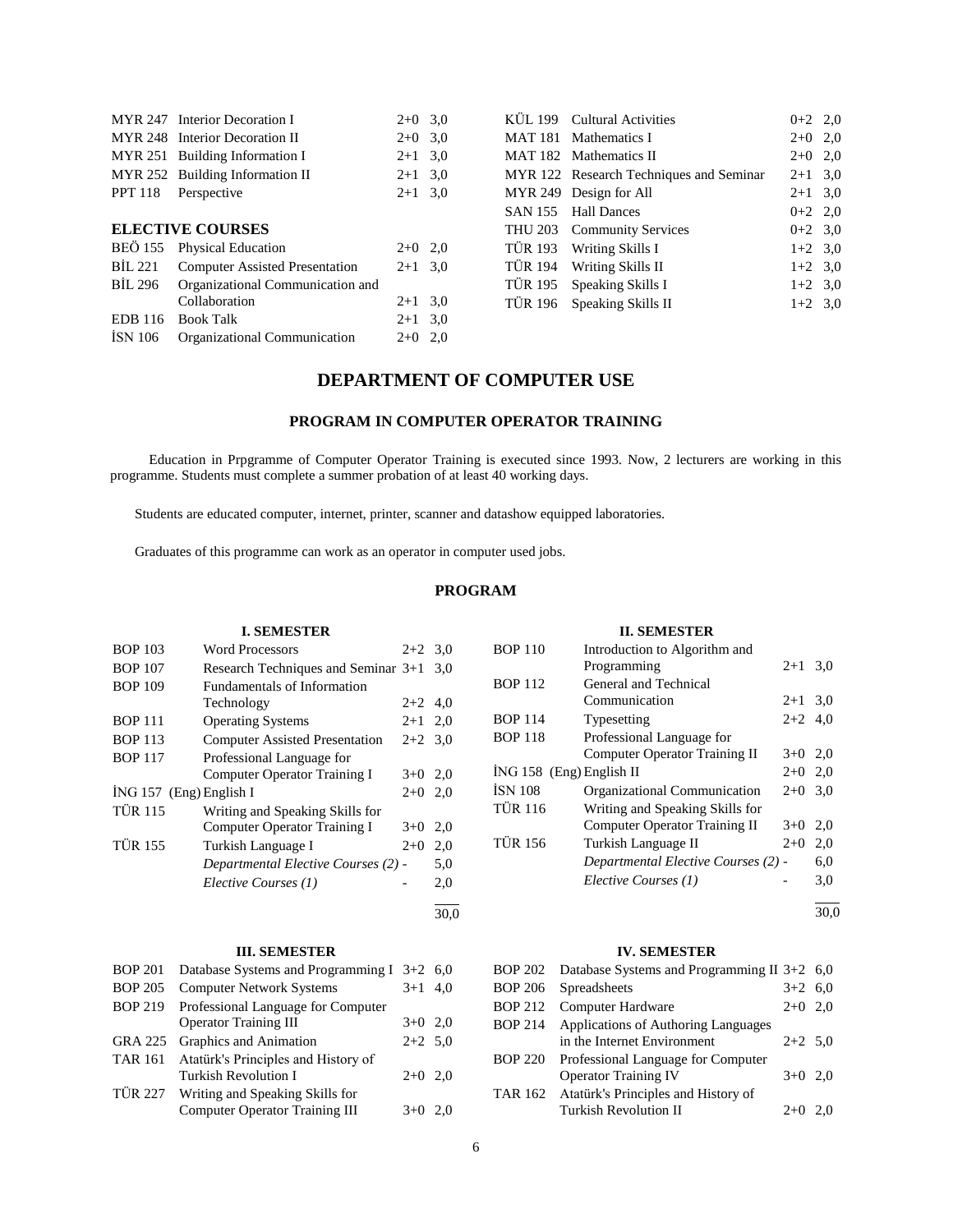| Departmental Elective Courses (2) | 6.0  | TUR 228 Writing and Speaking Skills for |                          |     |
|-----------------------------------|------|-----------------------------------------|--------------------------|-----|
| Elective Courses (1)              | 3.0  | Computer Operator Training IV           | $3+0$ 2,0                |     |
|                                   |      | Departmental Elective Courses (1)       | $\overline{\phantom{a}}$ | 3.0 |
|                                   | 30.0 | Elective Courses (1)                    |                          | 2.0 |
|                                   |      |                                         |                          |     |

30,0

| <b>BOP 210</b> | Accounting Techniques and         |           |     |
|----------------|-----------------------------------|-----------|-----|
|                | Commercial Softwares II           | $2+2$     | 4,0 |
| <b>BTP 233</b> | <b>Applied Graphics III</b>       | $2 + 1$   | 3,0 |
| BTP 235        | Applications of Computer Assisted |           |     |
|                | Drawing I                         | $2+1$     | 3,0 |
| EDB 116        | <b>Book Talk</b>                  | $2 + 1$   | 3,0 |
| <b>FOT 114</b> | <b>Basic Photography</b>          | $3+1$     | 4,0 |
| <b>GRA 158</b> | Graphic Expression                | $2+0$     | 2,0 |
| KÜL 199        | Cultural Activities               | $0 + 2$   | 2,0 |
| SAN 155        | <b>Hall Dances</b>                | $0+2$ 2,0 |     |
| SER 223        | <b>Shaping Clay</b>               | $2 + 1$   | 2,0 |
| <b>THU 203</b> | <b>Community Services</b>         | $0 + 2$   | 3,0 |
| <b>TÜR 193</b> | Writing Skills I                  | $1+2$ 3.0 |     |
| <b>TÜR 194</b> | Writing Skills II                 | $1+2$ 3,0 |     |
| TÜR 195        | Speaking Skills I                 | $1+2$ 3,0 |     |
| <b>TÜR 196</b> | Speaking Skills II                | $1+2$     | 3,0 |
|                |                                   |           |     |

# **INTENSIVE TURKISH PROGRAM**

# **PROGRAM**

#### **BEGINNER LEVEL** HZT 101 Basic Linguistic Skills 10+5 12,5 HZT 102 Reading Comprehension 4+0 4,0 HZT 103 Writing 4+0 4,0 HZT 104 Spoken Turkish  $4+0$  4,0 HZT 105 Mathematical Reasoning 3+0 3,0 l  $\overline{27.5}$ **INTERMEDIATE LEVEL** HZT 201 Basic Linguistic Skills 10+5 12,5 HZT 202 Reading Comprehension 4+0 4,0 HZT 203 Writing 4+0 4,0 HZT 204 Spoken Turkish 4+0 4,0 HZT 205 Mathematical Reasoning 3+0 3,0 l  $\overline{27.5}$

# **ADVANCED LEVEL**

**DEPARTMENTAL ELECTIVE COURSES** BOP 105 Organizational Communication and

BOP 211 Computer Aided Presentation

BOP 209 Accounting Techniques and

**ELECTIVE COURSES**

BOP 115 Basic Design Principles 2+1 2,0

BTP 237 Graphics Applications I 2+1 3,0 BTP 238 Graphics Applications II 2+1 3,0 MAT 241 Mathematics I 2+0 2,0 MAT 242 Mathematics II  $2+0$  2,0 SOS 114 Office Personnel Behaviors 2+0 2,0

BEÖ 155 Physical Education 2+0 2,0 BOP 207 Visual Basic Programming  $3+1$  3,0

Collaboration 2+0 3,0

Applications 2+1 3,0

Commercial Softwares I 4+0 4,0

|                 | HZT 301 Basic Linguistic Skills |           | $10+5$ 12.5 |
|-----------------|---------------------------------|-----------|-------------|
|                 | HZT 302 Reading Comprehension   | $4+0$ 4,0 |             |
| HZT 303 Writing |                                 | $4+0$ 4,0 |             |
| HZT 304         | Spoken Turkish                  | $4+0$ 4,0 |             |
|                 | HZT 305 Mathematical Reasoning  | $3+0$ 3.0 |             |
|                 |                                 |           |             |
|                 |                                 |           | 27.5        |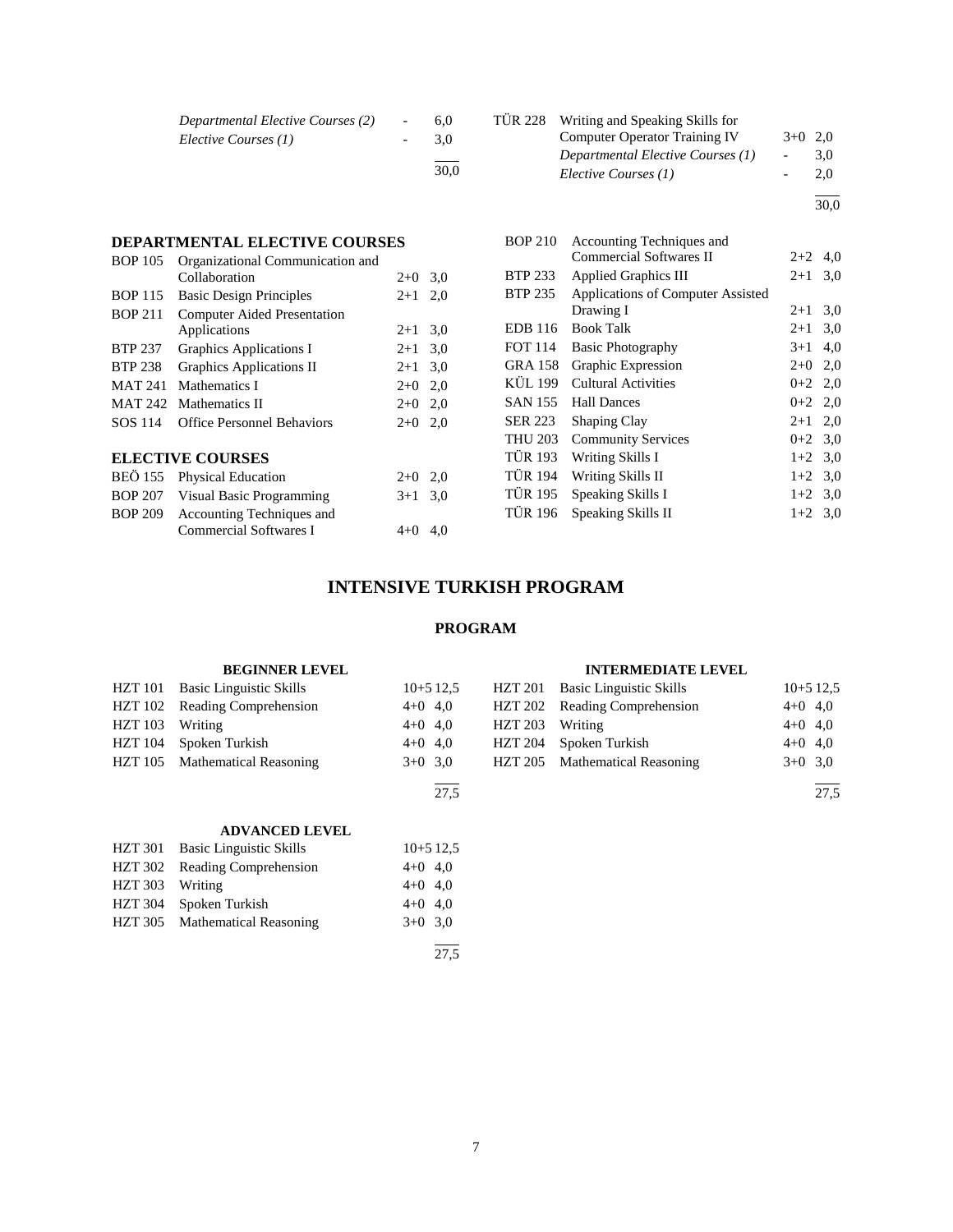# **BEÖ 155 Physical Education 2+0 2,0**

Definition of Physical Education and Sports; Aims, Disadvantages of Inactive Life; Various Activities for Physical Education; Recreation; Human Physiology; First Aid; Sports Branches: Definition, Rules and Application; Keep Fit Programs.

#### **BİL 103 Fundamentals of Information Technology 2+2 5,0**

Introduction to Information Technology; Computer Hardware; General Structure of a Computer; Output and Input Devices of a Computer; Computer Software: Software of Operating System: What is an operating system?, Types of operating systems, Functions of operating systems; Application Software: Word-processing software, Reporting and spreadsheet software, Software for drawing, Presentation software; Data Communication and Computer Networks: Using e-mail; Use of the Internet.

## **BİL 172 Introduction to Computer Aided Design 2+1 3,0**

Definition and Aim of Autocad 2000: Coordinate System; Command Line; Trim; Erase; Save; Save As; Command Offset; Mirror; Chamfer; Fillet; Move ; Rotate; Scale; Stretch; Lengthen; Extend; Dimension; Polygon; Circle; Rectangle; Ellipse; Point; Hatch; Explode; Inquiry; Option Properties: Make Block; Insert Block; External References; Image ; Format; Jpeg; Bmp; Export; Plot ; Plot Preview

**BİL 221 Computer Assisted Presentation 2+1 3,0** Installation of MS PowerPoint on MAC and PC Computers: Menu commands; Tips for effective presentations; Preparation for presentations; Using DataShow and Overhead Projectors; Student Presentations with DataShow and MS PowerPoint.

#### **BİL 294 Introduction to Computer Assisted Image Processing 3+1 4,5**

Definition of Computer; General Structure and Use of Computer, Computer in graphic design, Introduction to Machintosh, Introduction to Adobe Photoshop; Menu Commands, tool Command, Coloring and Color Panels, Color selections, painting and Processing; Painting Tools, Brush Shapes and Permeability, Selecting and Masking, Text Effects, Filtering techniques, Exchange among other Programs, Using the Scanner; Application stages in different scanned photograps.

#### **BİL 296 Organizational Communication and Collaboration 2+1 3,0**

Communication softwares, Maintaining effective interaction with other users; Programming appointments and duties; Filing personel and organizational information; Teaching how to use electronic mail and calender; Arranging Outlook; Using e-Mail; Personalizing the calander file; Using Adress book, aranging files; Adjusting views and images; Building a virtual network for Outlook; Saving Forms, Opening and publishing.

**BİL 803 Computer Aided Drafting I 2+2 5,0** Introducing Surface and Solid Modeling; View and Viewport Menus and their Commands; Surface Menu and its Commands; Solid Menu and Commands; Thickness; Elevation and Extrude Commands; Introducing Use of Solid Editing Menu and Commands; UCS and UCS II Menus and their Commands; 3D Orbit and Visual Style Menus and Their Commands; Making Models of Building Envelope and Building Elements :Wall, Frame, Roof; Creating Furnishing and Inserting into a Modeling File; Creating Furnishing and Building Elements of Interior and Inserting into a Modeling File.

**BİL 808 Computer Aided Drafting II 2+3 6,0** Defining Surface and Solid Modeling; Introducing Object and Object Modifiers; Transferring a DXF or DWG AutoCAD File to Modeling Programs; Inserting Predefined Furnishing Elements to Modeling Programs; Defining Camera and Camera Properties; Defining Light and Shade Properties; Determining Surficial Characteristics of Materials; Assigning a Picture to Background; Determining the Viewpoint and Importance of the Viewpoint; Previewing; Locating the Model in a Site Using Landscape and Urban Equipment; Concept of Render Menu; Preparing a Camera Path of Animation.

# **BOP 103 Word Processors 2+2 3,0**

Overview of Word Processors and Introduction to MS Word: Training in MS Word for Windows and MS Word for Mac; Symbols used in MS Word; Menu Commands; Creating and Designing Documents; Adding Text and Objects in Documents; Creating and Formating Tables; Using WordArt; Connecting Word Documents; Adding WEB connection to Word Document; Transferring Text and Pictures from Different Programs; Transferring Text and Pictures from the Internet.

#### **BOP 105 Organizational Communication and Collaboration 2+0 3,0**

Communication Softwares; Maintaining effective interaction with other users; Programming appointments and duties; Adding personal and organizational information; Teaching how to use electronic mail and calender; Arranging Outlook; Using e-Mail; Personalizing the calender file; Using Adress Book, aranging files; Adjusting views and images; Building a virtual network for Outlook; Saving Forms, Opening and Publishing.

**BOP 107 Research Techniques and Seminar 3+1 3,0** Research Techiques: Importance of Research; Basic Concepts and Techniques of Data Collection; Selection of research Topics; Following Topical Developments in Computer Technology: Topic Selection on the Basis of Technological Innovations in the Field; Resources; Following relevant publications such as boks and periadicals; Using the Internet and library; Reportin and Presenting Research Topics.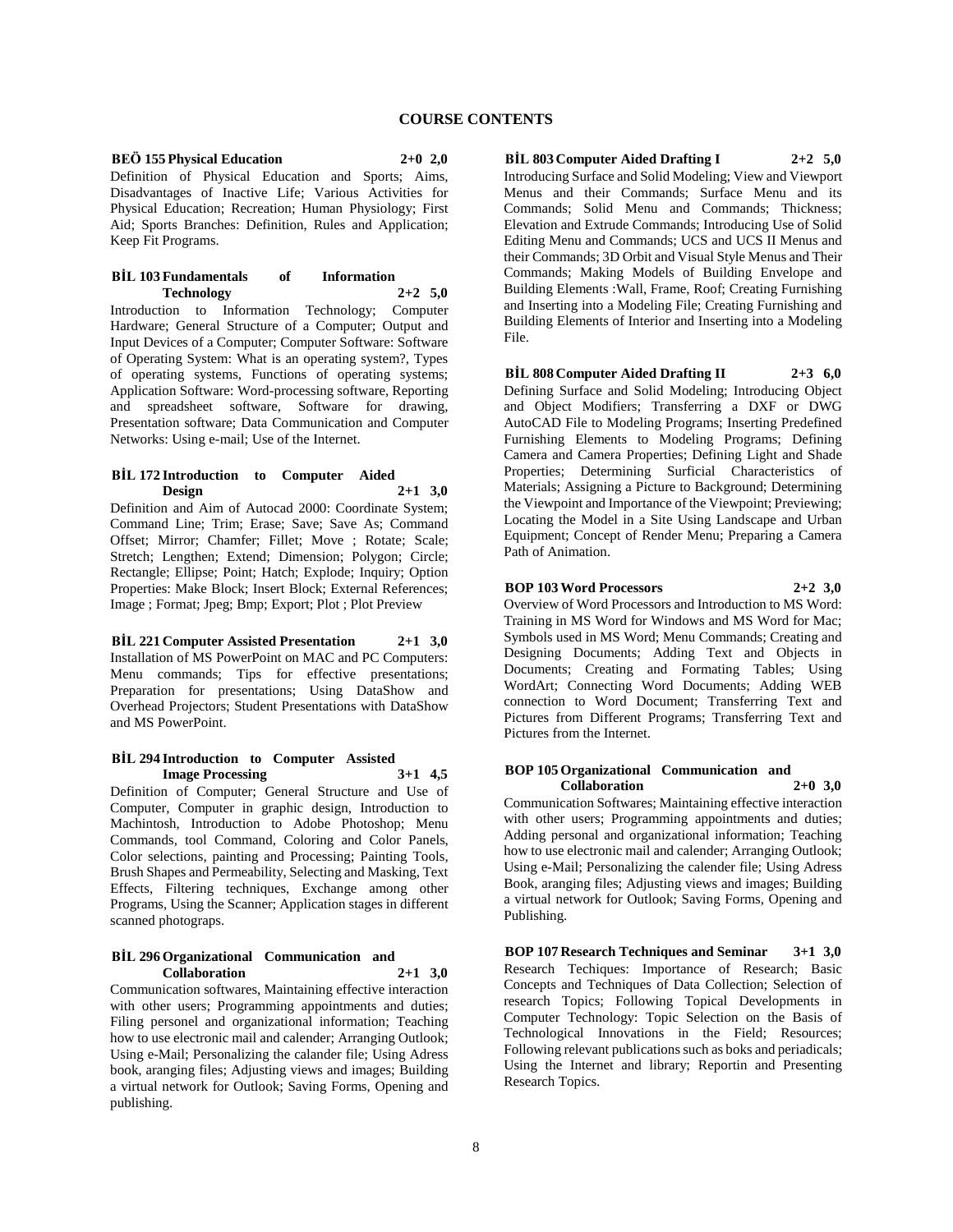| <b>BOP 109 Fundamentals</b> | <b>Information</b> |  |
|-----------------------------|--------------------|--|
| Technology                  | $2+2$ 4,0          |  |

Definition of Computer: General Structure of a Computer; Output and Input Devices of a Computer; Computer Types; Classification of Computers; Computer Applications; Computer Software; Operating Systems and their characteristics; Functions of Operating Systems; Windows Operating System; Using Windows Desktop; Shortcuts; General Windows Operations; Windows File and Index Operations; Personal Desktop Operations; Reorganization of Desktop Environment; Formatting Documents; Working on Network Files; Working on and Researching Internet Documents; Multimedia; Remote Help and Using Remote Desktop; Personalizing Security Options; Back-up Systems and Repairing the System.

# **BOP 110 Introduction to Algorithm and Programming 2+1 3,0**

Using Computers for Problem Solving: Definition and Analysis of a Problem; Algorithms; Concepts of Variable and Constant; Flowcharts; Encoding and Testing the Solution Examples for Algorithm Applications; System of Programming; Programme and Programme Language; Using Programme Environment and rule of programming; Variables; Loops; Arrays; Sub Programs.

# **BOP 111 Operating Systems 2+1 2,0**

Computer Software: Defining, types of software; softwares in the operating systems; Operating Systems: Defining DOS, Windows, Unix and OSX; Windows Operating System: Desktop operations, Start commands, Control P anel commands, network connections, user definations; Students to make application and presentation.

## **BOP 112 General and Technical Communication 2+1 3,0**

Definations and Types of Communications; Definition of Petition and Writing Sample Petitions; Definition and Types of Business Letters; Order Letters, Sales Letters, Payment Letters, Recommendation Letters, Application Letters, Reguest Letters, Samples; Formel Letters; Order of Information in a formal letter, Samples; Sending Faxes; Note Taking; Summarizing; Report Types according to their Topic and Format; Points to consider when writing a report; Writing CV.

# **BOP 113 Computer Assisted Presentation 2+2 3,0** What is PowerPoint?; Menu commands; Tips for effective presentations; Preparation for presentations ; Using DataShow and Overhead Projectors; Students Presentations with DataShow and PowerPoint.

#### **BOP 114 Typesetting 2+2 4,0**

Defining Desktop Publishing; Defining Terms of Newspaper and Magazine with Examples; Compairing design of Newspaper and Magazine; Introducing QuarkXPress is the Most Used Page Design Programme; Shairing Menu Commands of QuarkXPress; Appling QuarkXPress with Different Examples of Newspaper and Magazine; At the end of the term Typesetting and Printing School Newspaper with Class.

**BOP 115 Basic Design Principles 2+1 2,0** Design; Design Principles: Repetition, Conformity, Contrast,

Hierarchy, Sovereignty, Balance, Unity, Rhythm, Emphasis; Design Elements: Dot, Line, Light and shade, Stain, Form, Texture, Orientation, Size, Structure, Color, Color wheel, Color effects; Different Materials and Presentation Techniques; Natural and Artificial Materials: Decomposition, Breaking, Abstraction, Re-Interpretation.

## **BOP 117 Professional Language for Computer Operator Training I 3+0 2,0**

Presentation of Basic-Level Vocational Terminology: Examining the General Working Principles of Computer: The concept of computer, Computer architecture; Examining Computer Hardware and Software: Hardware, Software, Operating systems, Basic units of computer hardware; Description of Computer Viruses and Virus Protection Methods: The concept of virus, Virus protection methods, Antivirus programs.

# **BOP 118 Professional Language for Computer Operator Training II 3+0 2,0**

Presentation of Intermediate Vocational Teminology: Computer and Health: Examining the effects of computer on health, Points to consider when using a computer; Internet: The concept of Internet, Hardware and software needed to connect to the Internet, Rules to consider when using Internet, Internet addiction.

**BOP 201 Database Systems and Programming I 3+2 6,0**

Definition of Databases; Introduction to Access (a database programme); Definitions of Menu Commands in Access; Characteristics of Tables in Access; Creating Tables and Implementing Required Applications; Creating a Query; Using Mathematical Calculations in Queries; Establishing a Connection Between Queries and Tables; Creating Forms in Access; Applications concerning the Use of Functions; Importing and Exporting Data; Using Buttons and Scripts.

#### **BOP 202 Database Systems and Programming II**  $3+2$  **6.0**

Definitions of Database Systems: Sample Database Systems: Introduction to File Maker Pro: Menu Commands of File Maker Pro; Mathematical Calculations in Databases; Functions of Databases; Applications Using Functions in Databases; Creating a Layout; Information Flow Among Layouts; Importing and Exporting Data; Using Buttons and Scripts.

**BOP 205 Computer Network Systems 3+1 4,0** Definitions and Goals of Computer Networks: Computer Mediated Communications; Data Communication Methods and the Required Hardware; Devices used in Computer Networks; World Wide Networks; Data Carriers; Interconnections Used in Data Communications; Fiber Optic Cables; Coaxial Cables; Microwaves; Satellites; Local Area Networks; Typology of Local Area Networks; Protocols of Local Area Networks; Applications of Local Area Networks; the Ethernet Local Networks; Ethernet Protocol; Local Area Network Management; Wide Area Networks; Metropolitan Networks; the Internet.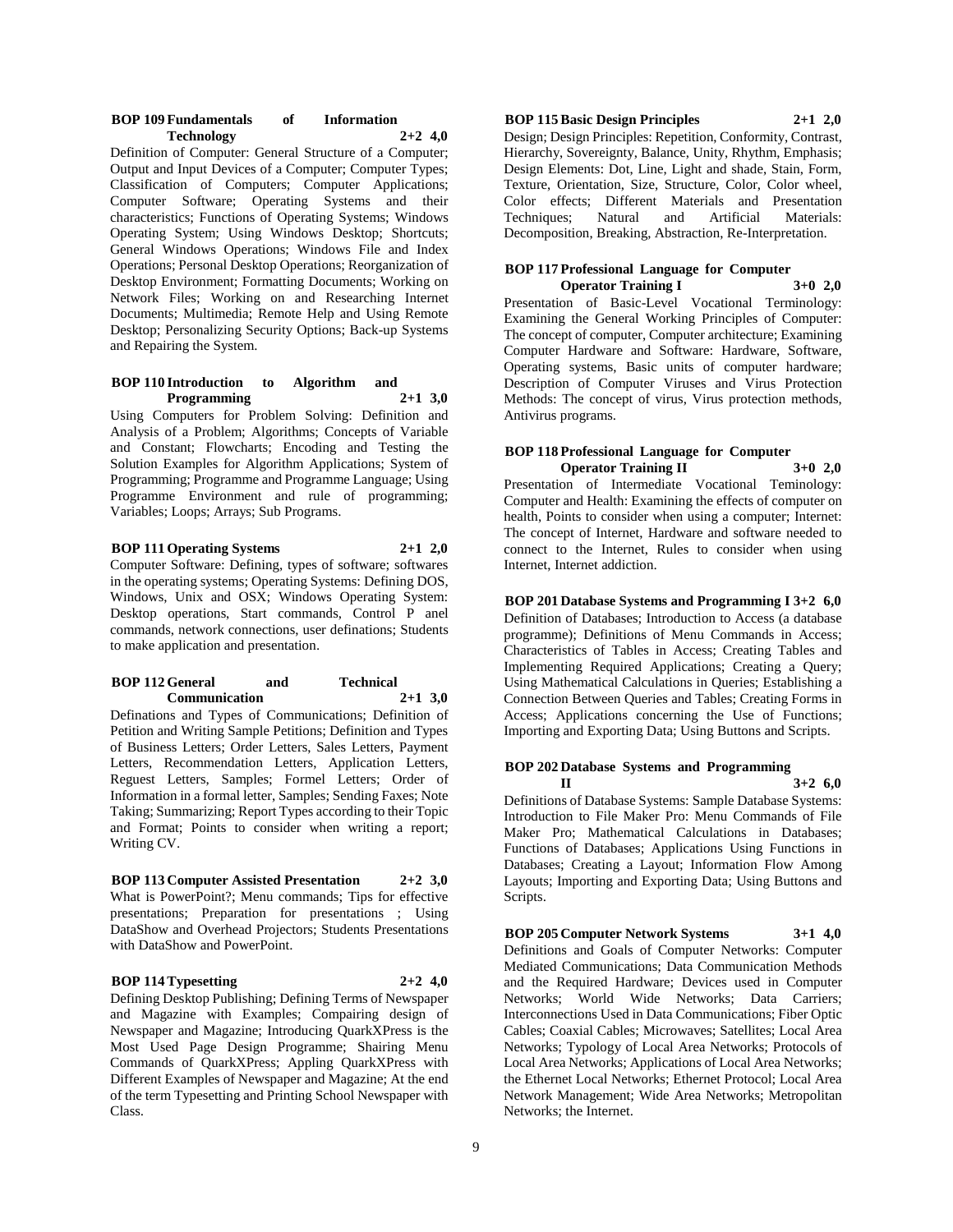# **BOP 206 Spreadsheets 3+2 6,0**

MS Excel for Mac and PC: Overview of Spreadsheets; Introduction to Excel; Excel Menu Commands; Excel Sheets and the Use of Mathematical Applications on These Sheets; Applications of Spreadsheets; Use of Functions in Sheets; Excel Functions; Information Flow among Excel Sheets; Connections among Sheets; Connections among Excel Sheets on PCs and Macs; Excel Graphics; Use of Databases in Excel; Introduction to Using Macros.

**BOP 207 Visual Basic Programming 3+1 3,0**

Introduction to Visual Basic Programming; Data Types and Operators of Visual Basic Programming Language; Control Expressions; Loops; Sub-programmes; Conrol objects; Properties; Cases and Methods; Adding Graphics and Special Effects; Internet Programming with Visual Basic; Concepts of Data Structure and Applications in Visual Basic.

#### **BOP 209 Accounting Techniques and Commercial Softwares I 4+0 4,0**

The Importance of Accounting as an Information System; Its Function and Operation; Informing about Documents and Books; Accounts and Definition of an Account Plan; Creating Account Plans; Information about Account Plans; Operation of Balance Accounts; Definition and Operation of Income and Outcome; Reports; Inventory Operations; Definition and Preparation of a Balance and an Income Sheet; Definition of Check-Voucher; Check-Voucher Actions; Definition of Banking Operations; Banking Actions.

#### **BOP 210 Accounting Techniques and Commercial Softwares II 2+2 4,0**

Accounting Software; Introduction of one of the Commercial Softwares: Creating a Company and Preliminary Operations in Selected Software; Opening Current Account Cards; Creating Inventory Cards and Establishing the Connections Between All Cards and Accounting Cards; Creating Bank Cards and Establishing Required Connections; Invoices and Accounting Register; Conducting Banking Operations; Registering Check-Voucher Operations to Accounting Records; Getting Reports in Selected Software.

#### **BOP 211 Computer Aided Presentation Applications 2+1 3,0**

Presentation Software: Introducing Presentation Softwares, students' prior knowledge about the use of PowerPoint; submit the information about the most commonly used presentation software; Presentation of Video: ıntroducing video softwares, examining video presentations; MovieMaker: Installing MovieMaker, creating new video file, adding audio-film-text and picture, organizing transition of slayts, adding animations of file, saving file; Presentation Of Students Works.

#### **BOP 212 Computer Hardware 2+0 2,0**

Following previous learning about Computer Hardware; Analysis of System and its Units; Disassembling the Computer and Explaining its Ports; Input and Output Hardwares and Their Ports; Reassembling the Computer; Installing Operating System and the Software; Fundamental

Device Configuration; Input-Output Units and Interfaces; Installation of Computer Systems; Maintenance-Repair and Malfunctioning; Fundamental Trouble Analysis; Establishing Internet Connection.

# **BOP 214 Applications of Authoring Languages**

**in the Internet Environment 2+2 5,0** Following Previous Learning About Accessing İnternet And İntenet Tools; Operational Structure of the Internet and Hardware Required for Internet Connections; E-Mail; IRC and Applications of Audio-Visual Connections; Common Autoring Languages, and Masic Concepts and Principles Regarding Their Application; FrontPage Software: Installing FrontPage, Menu Commands; WEB Page Design; Publishing WEB Page on the Internet.

### **BOP 219 Professional Language for Computer Operator Training III 3+0 2,0**

Presentation of Advanced Vocational Teminology: Uses of Computers: Personal uses of computers, Usage of computers in communication, Usage of computers in research and engineering, Usage of computers in education, Usage of computers for entertainment; Survey on the Use of Computers: The definition of survey, Target group, Preparing survey questions, Administration of survey, Evaulating survey results.

## **BOP 220 Professional Language for Computer Operator Training IV 3+0 2,0**

Presentation of Highly Advanced Vocational Teminology: Recent Developments in Information and Communication Technologies (ICTs): Definition of ICTs, Researching and presenting recent developments in ICTs; Computer Hardware: Researching and presenting about hardware units of computer; Computer Software: Researching and presenting about software.

# **BTP 233 Applied Graphics III 2+1 3,0**

Introduction to Technical Drawing and Shaping Programme Microsoft Visio; Creating Diagram; Connecting Shapes; Adding text to Shapes and Diagrams; Arranging Text; Web Applications;Using Visio with other programmes; Saving And Printing; Creating Flowchart; Making Organization Schema; Block Diagrams; Making Project Timing; Style And Colour Setting; Accommodate Shapes;Creating Building Plan and Office Accommodation; Privatize Shapes and Templates; Creating Map Diagram; Preparing Poster in Visio; Making Forms.

# **BTP 235 Applications of Computer Assisted Drawing I 2+1 3,0**

Definition of Computers: Purpose of Auto Cad; Introduction To Menus; Drawing Stages; Use of Two Dimensional Drawing Commands; Use of Coordinate Systems In Line Command; Use of Vectors ; Plane; Erase; Zoom; Multilane; Pan; Circle; Trim; Extend; Drawing Aid; Grid; Snap; Donut; Offset; Ellipse; Polygon; Arc; Object Snap: Center Point; End Point; Intersection Point; Nearest; Node; Perpendicular Point; Target; Layer Control; Mirror; Rotate; Fillet; Chamfer; Break; Stretch; Array; Explode; Scale; Inquiry;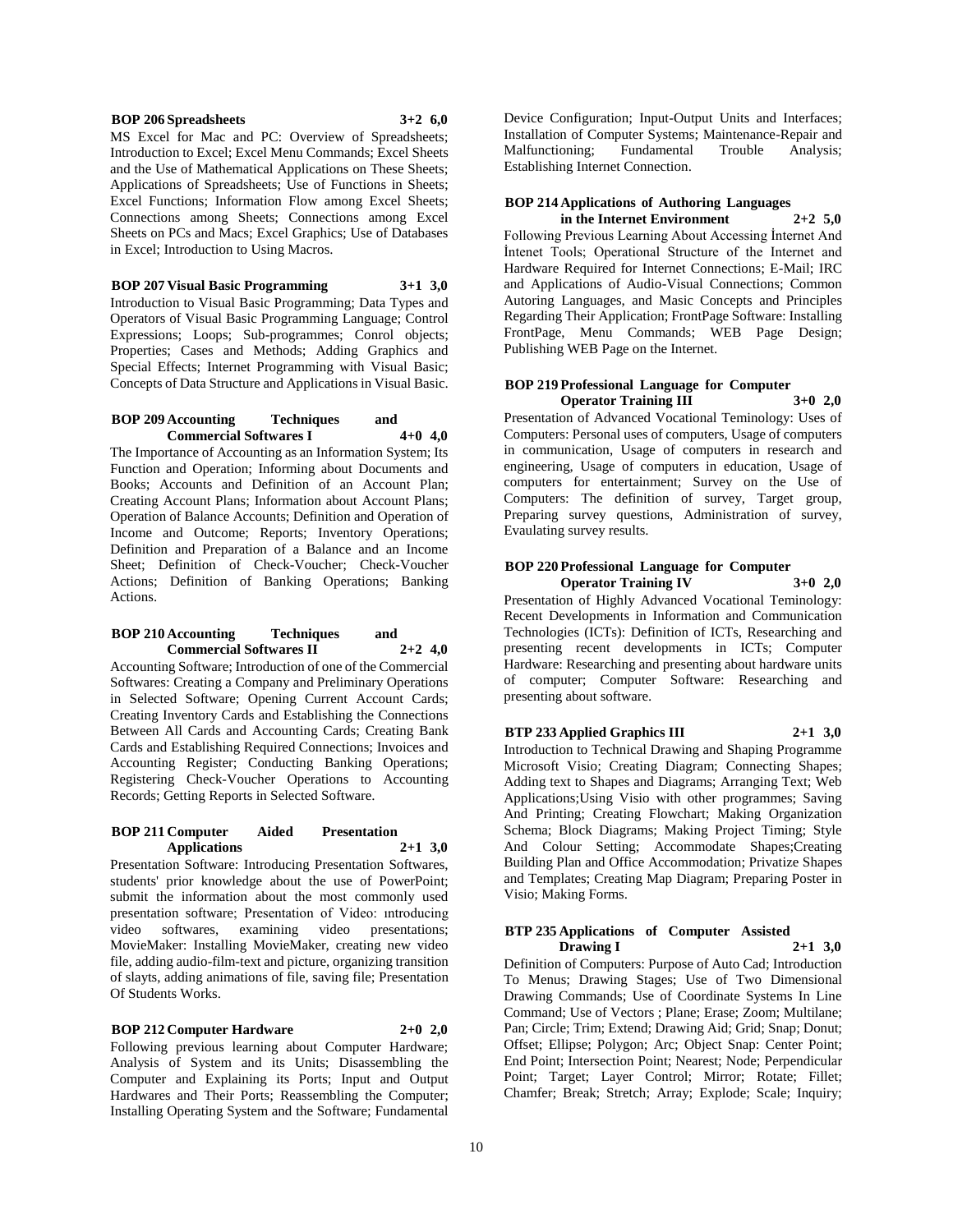Insert; Hatch; Change; Introduction To Three Dimensional Drawing; Applications.

**BTP 237 Graphics Applications I 2+1 3,0** Definition of computer; General Structure and Computer Use; Computesr for Graphic Conceptions; Introduction to Macintosh; Introduction to Vector Program; Adobe Illustrator; Menu Commands; Tool Commands; Drawing Properties; Graphic 'Table Drawing; Relation to Other Programs; Filters; Using the Scanner; Pictures, Forming New Concepts Using Both Photographs and Texts.

**BTP 238 Graphics Applications II 2+1 3,0** Definition of Computer; General Structure and General Computer Use in Graphic Conceptions; Introduction to Macintosh; Introduction to a Vector Programs Adobe Freehand: Menu commands, Tool commands, Properties of point and drawing, Coloring and color panels, Selecting colors, Dimension and plan properties, Relations to other programs, Filters, Writing areas, Page order, Using the scanner; Table of preferences, Picture; Forming New Concepts Using Both Photographs and Texts.

**DJT 201 Basic Design in Digital Media I 2+2 4,0** Installation of Adobe Photoshop on Mac and PC Computers; Definition of Adobe Photoshop; Menu Commands; Tools Commands and Practicing Simple Designs.

**DJT 202 Basic Design in Digital Media II 2+2 4,0** Elements of Basic Design: Dot, line, spot, texture, color and contrast; Teaching of Basic Design; Installation of Adobe Photoshop on Mac and PC Computers; Practicing Original Design.

#### **DJT 301 Introduction to Three Dimensional Design in Digital Environment I 2+2 3,0**

Computer-Aided Studies to Develop Perception of Three Dimensions; Applications Intended to Learn and Develop Modeling; Learning and Understanding the Use of Program Interface; Adaptation of Fundamental Design Knowledge to the Virtual Environment and Basic Exercises; Comparison of Form and Composition Relations; Geometric and Perspective Perceptions and Proportion Calculations Using Computer; Drawing Exercises Related to Fundamental Design Principles; Working with Lines, Points, Surfaces and solids; Using Geometric Elements Together and Forming Surfaces.

# **DJT 302 Introduction to Three Dimensional Design in Digital Environment II 2+2 3,0**

Item Scaling; Dimensioning and Coloring; Use of Layers and Introduction to Modeling Commands; Points to Consider in Product Modeling; Basic Surface Knitting Techniques; Exercises of Product Design in Virtual Environment; Preparing Solid Forms by Knitting Surfaces for Product Design in Virtual Environment; Making Solids Suitable for Ceramic Product Forms; Forming Surfaces by Cutting, Removing, Rotating, Scaling, Extending; Use of Commands such as Dimensioning.

**DJT 303 Basic Design in Digital Media III 2+2 3,0** Introduction to Vector Programs; Adobe Freehand: Menu commands, Tool commands; Properties of Point and Drawing, Coloring and Color panels; Selecting colors; Dimension and Plan Properties; Relation to other Programs; Filters; Page order; Using the Scanner; Practice.

**DJT 304 Basic Design in Digital Media IV 2+2 3,0** Introduction to Vector Programs; Adobe Illustrator: Menu commands, Tool commands; Properties of Drawing; Selecting Colors; Dimension and Plan Properties; Relation to other Programs; Filters; Page order; Using the scanner; Practice.

# **DJT 401 Three Dimensional Design in Digital Environment I 2+2 6,0**

Product Modeling and Design with Rhinoceros 3D Modeling Software; Scaled Calculations Suitable for Production; Inner and Outer Surface Analysis for Product Modeling; Product Development; One-to-One Modeling and Preperations for Presentation; Adaptation and Modeling of Free Ceramic Design Works for the Computer Environment; Design, Modeling and Presentation of Tableware; Preparing Presentations and Coloring.

# **DJT 402 Three Dimensional Design in Digital Environment II 2+2 6,0**

Exercises with Rhinoceros 3D Software for Product Modeling in the Computer Environment; Applications for the Development of Geometric and Perspective Perception of the Objects Modeled in Virtual Environment; Advanced Modeling Techniques; Improvement on Production Techniques; Designing Sanitaryware; Improving the Design; Dimensioning; Coloring and Modeling; Modelling of Analysis-based Products Developed for CAD-CAM Production; Gaining Experience on Modeling Methods Suitable for Mass Production ; Presentation of Models Designed for Production.

# **EDB 116 Book Talk 2+1 3,0**

Various Literature: Reading, one-to-one or group conversations; Reading Comprehension Strategies: Building background knowledge, Recognizing words in texts, Vocabulary development, Silent reading, Oral reading, Reading comprehension questions, Predicting; Conversation Strategies: Initiating a conversation, Turn taking, Closing a conversation; Introducing a topic, Continuing the conversation, Discourse abilities; Effective Use of Written and Spoken Language Skills.

**FOT 105 Advertising Photography 3+1 4,5**

Photography for Advertising: Photograph design with small format film, Monochrome photography and graphic applications; Evaluation of Images; Studio Photography: Still-life photography, Portrait lighting and shooting techniques, Reproduction, Close-up shooting, Multipleexposure, Combining different light sources; Use of Medium and Large Format Cameras; Format Characteristics and Images Quality.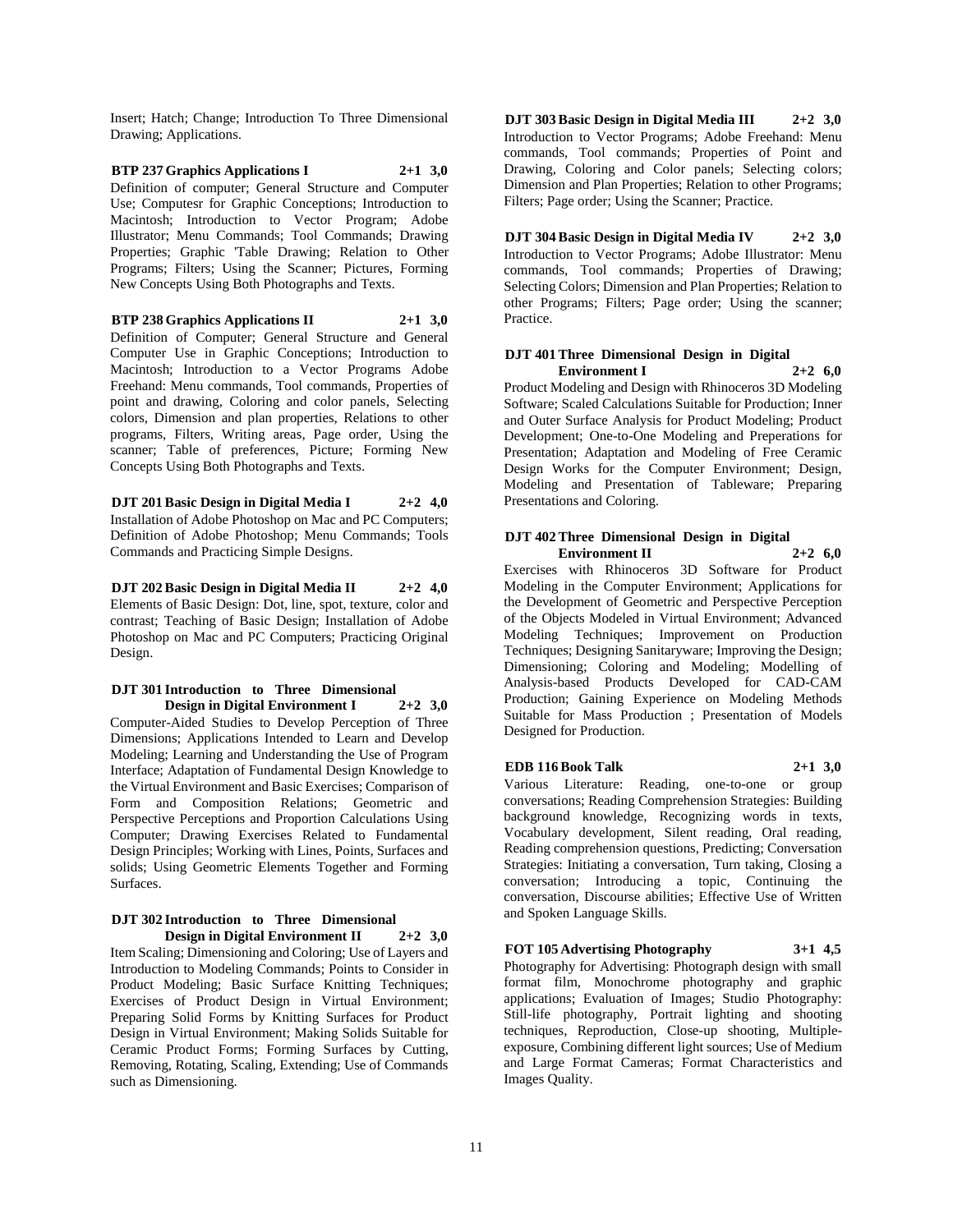### **FOT 109 Photo-Graphy I 2+2 4,5**

Graphic approaches in taking photographs: Camera, Lenses, Choosing the apparatus, Types of films, Sensitivity and format differences of films, Monochrome and color films, Development process; Darkroom applications, Contrasting (orthochromatic film), Producing the photograph for printpress, Graphic applications; Combining the images, Printing control, Adding type and figures into the photograph, Reversal process, Cropping some details by enlargement, Abstract graphic design studies, Photogram applications.

# **FOT 110 Photo-Graphy II 2+2 4,5**

Basic color photography: Light and color, the physical properties and the effects on color emulsion. Different light sources, Ambient and artificial light sources, Illumination types, Film and exposure, Formats differences of emulsions, the different ways of light measuring (reflected and incident Light), Photographic equipment depending on taking photographs; nature, sport and documentary photography, Taking photograph in the low light conditions, Reproduction and close-up photography techniques.

# **FOT 112 Studio Photography 2+2 4,5**

Studio Photography: Studio apparatus, Studio set up for different purposes, artificial light sources (tungsten-halogen lamps), Electronic flash systems, Exposure measurement; Studio Cameras: Medium- format cameras, Large-format cameras; Developing and Printing Techniques of Color Films; Developing and Printing Techniques of Slide Films.

#### **FOT 114 Basic Photography 3+1 4,0**

A short history of photography: Cameras; 35 mm, Medium and Large Format Cameras; Lenses; Normal Focus, Wide Angle, Narrow Angle (Tele) and Zoom Lenses; Exposure Control Mechanisms; Diaphragm, Shutter; Stop Motion; Depth of Field; Film Types according to formats, Film Types according to light-power sensitivity, Film Types according to color sensitivity, Contrast, Clearness and Grain Structure; Light: Light Measuring, different ways of light measuring, Exposure modes, Filters and asset accessories; Image design; Developing and printing black and white films.

#### **GRA 109 Introduction to Visual Communication 2+0 2,5**

Concepts in Graphic Design; Semiology: sign, symbol, icon; graphic design and production: Brain storming, Improving visual perception, System of a graphic design agency, Work<br>principles; Seeing; Communication; Types of Communication; Types of Communication: Personal communication, Interpersonal communication, Mass communication.

# **GRA 117 Page Design 3+1 4,5**

Definition of Typesetting and Its Applications: Uses of Typesetting, Newspapers and Sections of a Newspaper, Magazines and Sections of Magazines, Posters and Announcementss; Software and Hardware Used for Typesetting; Typsetting Software; the Most Common Typesetting Software in Turkey: QuarkXPress; Using QuarkXPress; Menu Commands of QuarkXPress; Transferring Articles and Pictures Taken from Different Environments to QuarkXPress; Typsetting Samples; Page

Layout in Newspapers; Publishing a Periodical Newspaper; Page Layout in Magazines; Creating a Sample Magazine.

#### **GRA 118 Graphics Software I 3+1 4,5**

Definition of Computer; Use of Computers in Graphics; Introduction to Macintosh; Introduction to Pixel Base Programs; Adobe Photoshop; Menu Commands; Tool Commands; Coloring and Color Panels; Selection of Colors; Processing and Painting: Painting Tools, Brush Shapes and Permeability; Selecting and Masking; Text Effects; Filtering Techniques; Dimension and Plan Properties; Exchange with Other Programs; Using the Scanner; Stages of application on Different Scanned Photographs.

**GRA 121 Language of Graphic Design I 2+0 2,0** Art of Graphics; Use of Computers in Graphic Design; Design; Problem; Information Gathering; Analysis; Options; Evaluation; Aesthetic Elements of Expression in Art: Style, Means of Expression, Rhytmh, Gesture, Simplicity, Harmony; Aesthetic Elements of Effect in Art: Beautifulugly, Righ-wrong, Lovely-unlovely, Absurd, Funny-serious, Ordinary-extraordinary, Cheap; divine-inaccessibleordinary, primitive; Terminology of Graphic Design.

**GRA 122 Language of Graphic Design II 2+0 2,0** Internal Aesthetic Elements of Art: Expression, Signification, Function; Expression Techniques of Art: Dot, Line, Types of line, Stain, Types of stain; External Aesthetic Elements of Art: Form and Shape, Light-shadow, Color, Texture, Direction, Espas, Perception; Terminology of Graphic Design.

# **GRA 123 Graphic Patterns I 2+2 4,0**

Line: Straight Line, Curved line, Spiral line, Combination of lines, Aesthetic information about lines, Movement lines of human body; Body Drawing: Cubist body form, Geometric body forms; Portrait Drawing: Portrait sketching; Adding Personality to a Drawing; Adding Movement to a Drawing; Sketching Techniques; Fast Drawing Techniques; Integrating a Figure with Dressing.

# **GRA 124 Graphic Patterns II 2+2 4,0**

Technical Tools; Analyzing Examples; Applying Color and Material on Figures; Black and White Figure Analysis; Lay-Out Drawing; Fast Layout Techniques; Working with Different Materials in Animal and Object Drawing.

#### **GRA 158 Graphic Expression 2+0 2,0**

Art of Graphics; Computer in graphic design, Design and examples of design; Types of communication; Seeing and types of seeing; icon; Symbol; typography and types of

typography; Logo; Emblem and examples of emblem, emblem and forms, typed forms; Painted forms; emblem and painted and typed forms; Concrete and abstract; Color, drawing and language of drawing; Point; Space; Structure; Pictogram.

**GRA 160 Printmaking 3+1 4,5**

Printmaking: History of Printmaking, Samples from Turkish and foreign artists; Techniques in Printmaking: Monotype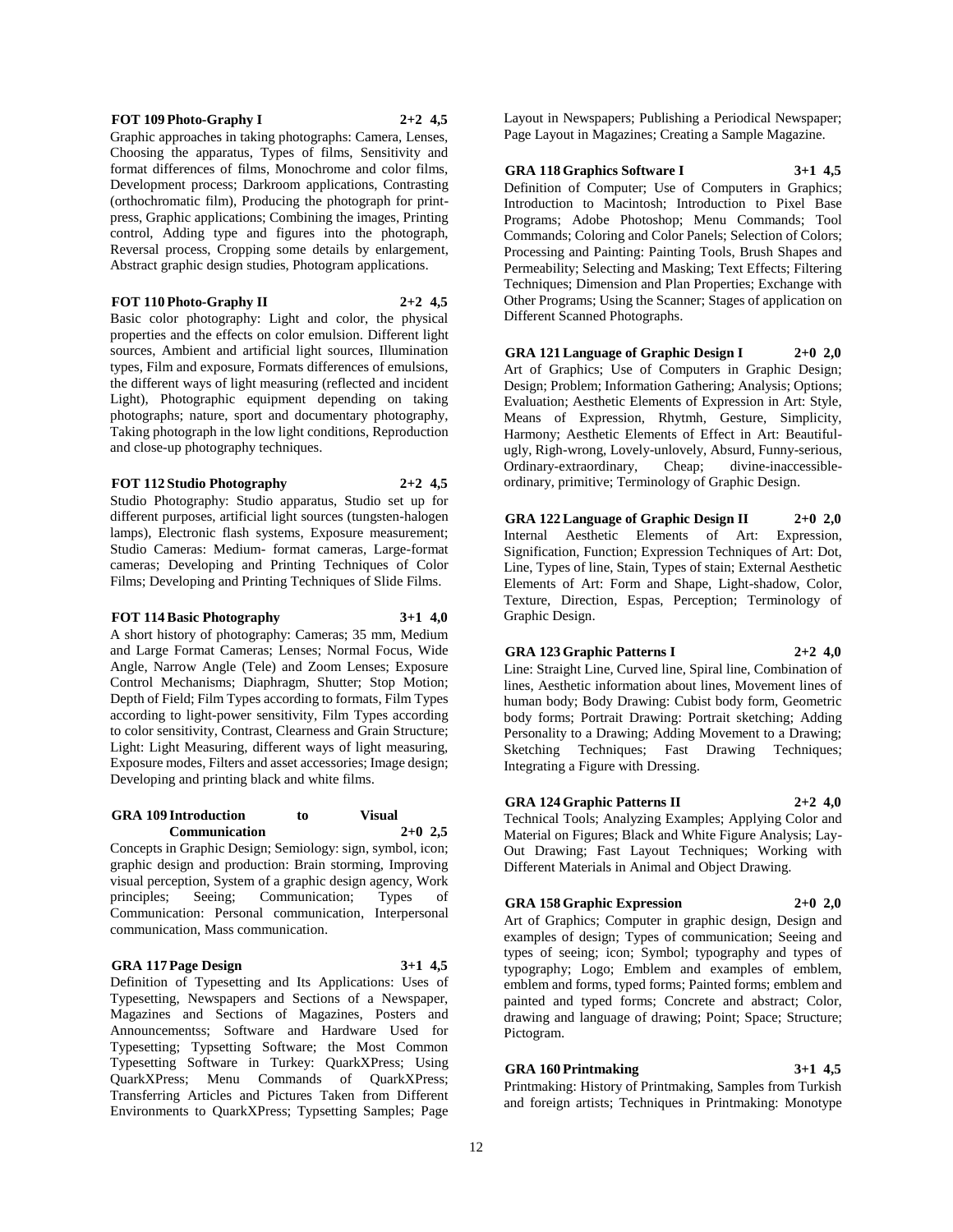print, Material print, Stencil print, Positive print, Negative print, Single and multicolor prints with natural and artifical materials, stencil print with single and double blocks, Applied printmaking.

**GRA 210 Sustainable Graphic Design 2+1 3,0** The Concept of Sustainability: Importance of the concept of sustainability; Eco-design Concept; Importance and Principles of Eco-design for Graphic Designers: Brief, Measurement and formats, Color and ink, Paper usage, Computer rehearsal, Printing and post-printing processes, Packaging, Transportation; Impacts of Graphic Design Products on the Environment: Packaging wastes, Printed material wastes, Dye wastes and other environmental pollutants; Attracting Attention to Environmental Protection and Problems; Environmental Awareness Raising: Rational, questioning and creative experimental applications, Empathy, Problem-solving.

**GRA 212 Graphics Design I 6+2 7,5**

Problem Solving Techniques in Graphic Design: Problem, Research, Analysis, Visual image bank, Organizing the information, Defining the problem, Defining the client profile, Defining client expectations, Analyzing the problem solving process; Presentation.

**GRA 221 Graphics and Animation 2+1 3,0**

Introduction to Adobe Illustrator, a Vectoral Programme; Menu commands, Tool commands, Drawing properties, Graphic ?Table drawing, Relations with other programmes, Filters, Page setup, Using a scanner; Picture, Forming new conceptions using both photographs and texts.

**GRA 223 Introduction to Graphic Design 6+2 7,5** Language of Graphic Design: Concept, the Concept in Graphic image system, Techniques of graphic expression, Exercises on Techniques of Graphic Expression: Concept, Diagram, Synthesis, Style, Acrylic painting techniques, Watercolor painting techniques, Monotone, Duotone, Triotone, Linear expression, Non-linear expression, Realistic expression, Creativity, Use of visual culture in graphic design, Culture and design, Importance of visual culture in graphic design.

# **GRA 225 Graphics and Animation 2+2 5,0**

Definition of Computer; General Structure and General Computer Use in Grafics Conceptions; Introduction to Adobe PhotoShop; Menu Commands; Tool Commands; Coloring and Color Panels; Selection of Colors; Processing Painting: Paintig tools, brush shapes and permability; Selecting and Masking; Text Effects; Filtering Techniques; Dimension and Plan Properties; Relation to other Programs; Using the Scanner; Stages in Different Scanned Photographs.

# **GRA 229 Graphics Software II 3+1 4,5**

Definition of Computer; Using Computers in Graphics; Introduction to Macintosh; Introduction to Adobe Freehand, a Vectoral Programe: Menu commands, Tool commands, Properties of point and drawing, Coloring and color panels, Selection of colors, Dimension and plan properties, Relations with other programs, Filters, Writing areas, Page Layout,

Using a scanner; Table of preferences, Picture; Forming New Concepts Using Both Photographs and Texts.

**GRA 233 Language of Graphic Design III 2+0 2,0** Definition of Printmaking; Introduction to Tools and Materials of Printing; Types of Printing: Monotype print, Material print, Relief Print, Stencil print, Linoleum print, Wood print; Art and Technique: Information, technique, labor; Communication: Types of communication, Relationship between arts and technique; Creativity: Talent-Intellengence, Inspiration, Aesthetic communication in visual arts, What?s communication?; Visual Aesthetic Communication; Aesthetic Object; Technical Terminology.

**GRA 234 Language of Graphic Design IV 2+0 2,0**

Production Techniques in Graphic Arts; Illustration, Photography, Film Printing, Computer graphics, Industrial graphics and desktop publishing, Promotion, Packing; Terminology of Verbal, Visual, Auditory Communication: Illustration, Drawings for fairy tales and stories, Importance of communication tools in graphic design; Definition and Types of Communication; Visual Communication; Verbal Communication, Audio-visual and Verbal Communication; Technical Terminology.

**GRA 253 Applied Graphic Design I 3+1 4,5** Definition of Computer; General Structure and use of computer; computer in Graphic Design; Introduction to Macintosh; Introduction to the Vectoral Program Adobe Illustrator; Menu Commands, Tool Commands, Properties, Graphics, Table drawings, Exchange with other Programs, Filters, page Setup, Using scanner; Picture, New Designs

**GRA 254 Applied Graphic Design II 3+1 4,5** Definition of Computer; General Structure and use of computer; computer in Graphic Design; Introduction to Macintosh; Introduction to the Vectoral Program Adobe Illustrator; Menu Commands, Tool Commands, Properties, Table drawings, Exchange with other Programs, Filters, page Setup, Using scanner; Picture, New Designs with both photography and text.

# **GRA 313 Graphics Designe II 6+2 7,5**

with both photography and text.

Uses of Graphic Design: Design of Posters, Brochures, POP materials, Magazine Cover Designs, Book Cover Designs, Public Relations, Campaigns: Use of Graphic Design in Campaigns, Relations among different designs, Principle of Integrity; Campaign Identity: Designing visual identity, Using some shared systems in a design piece.

**GRA 323 Team Work and Educational Games 3+1 4,5** Productive, Respectful to self-values, Rational, Questioning, Enterprising, Creative, Obeying ethical and moral rules, Social awareness, Environmental sensitivity, Adapting to different situations and social roles, Working in teams, Using time effectively, Respecting the differences, Learning to learn, Problem solving, Adapting theoretical knowledge to application, Promoting quality, Organizing and planning, Decision making, Leadership.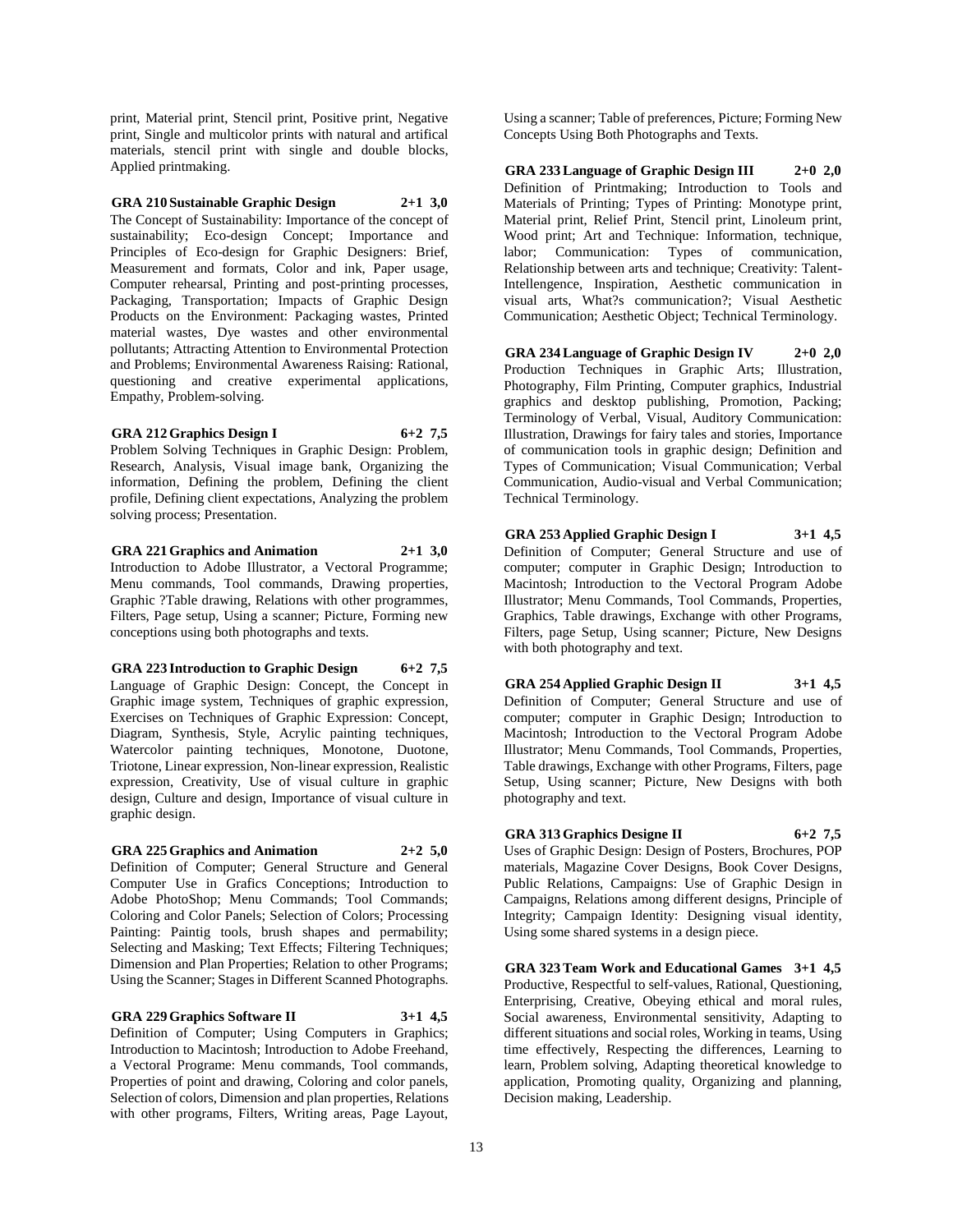**GRA 326 Computer Assisted Typography II 5+1 5,0** Typographic Design: Typography, Design and typography of publications, Relation between typography and corporate identity, Typefaces of Today: Typefaces from Industrial Revolution to today, Modernism, Post-Modernism, Trends, Current approaches; Selection of typefaces: Typographic preferences in publication design, Typography and corporate identity, Typography and color; Typeface Design and Adaptation: Current approaches, Font design, Adjusting fonts to Turkish, Macromedia Freehand, Adobe Illustrator, Typeface design in digital environments and its adaptation into various media.

# **GRA 327 History of Graphic Arts 2+0 3,0**

Art Movements in the Late 19th and the Early 20th Century; Modernism in European Graphic Design; New Typography in Design; Pioneers of International Typographic Movements; Arts and Crafts; Art Nouveau; Posters in World War I: Germany-England-USA; Bauhaus; Milestones of Turkish Graphic Arts: İhap Hulusi; Mengü Ertel; Bülent Erkmen, Sadık Karamustafaoğlu. Corporate identity, Visual systems, Visual Description, the International Period in Graphic Design.

**GRA 332 Packaging Design I 4+1 5,0**

Three Dimentional Design; Label Design; Packaging Design and Color; Box-form Design; Paper: Paper type, Dye-cut and folding techniques; Sectoral Factors; Box Forming: Choosing box size and materials, Silkscreen, Digital printing and moke-up making.

#### **GRA 334 Computer Assisted Visual Image Processing I**

Introduction to Mac; Introduction to Adobe Photoshop: Image, Tools, Cursor, Palette, Size and resolution, Printing and screen resolution, Color modes, Various platform formats, Transforming photographs to computer images; Scanning and Color Options; Scanning Programs; Printing; Adobe Photoshop; Characteristics of the Filter and Stages of Filter Application on Differently Scanned Photographs.

**GRA 335 Language of Graphic Design V 2+0 2,0** Emblem, Logo, Envelope, Letterhead Paper, Bussiness Card, Label, Flyer, İnvitation Card, Package, Packaging Wrap;, Calender, Desk, Wall and pocket calender; Stages of designing book and magazine cover;, Poster: Cultural and commercial posters. Technical Terminology.

**GRA 336 Language of Graphic Design VI 2+0 2,0** Hardware of Computers: Microprocessor, RAM, Hard disc, Keyboard, Mouse; General Information about the Monitor, ; Menu Commands of Adobe Photoshop; Infomation about the definition and use of scanner. Technical Terminology.

**GRA 337 Computer Assisted Typography I 4+2 7,0** Typographic Design: Typography, Typefaces, Font, Fontographer, Design; Type Anatomy: Roman characters, Serif, Sans serif, Italic, Upper case, Lower case, Body copy; Evolution of Type: Graffitis, Sumerians, Hieroglyphics, Phoenicia civilization, Greek and Roman civilizations, Renaissance, Gothic style, Industrial revolution; Classifications of Typefaces: Old style, Traditional, Modern, Contemporary, Decorative typefaces; Typeface Design: Font design, Adjusting fonts to Turkish, Point, Optical values, Contrast, Condensed, Extended, Macromedia freehand, Adobe illustrator, Typeface design in digital environments.

**GRA 341 Computer Assisted Graphic Design 4+2 7,0** Computers as a Means for Graphic Design; Introduction to MAC; Vector Programs: Adobe Illustrator, Macromedia freehand: Properties of drawing, Color selection, Dimension and plan properties, Exchange with other programs, Filters, Page setup; Using a Scanner; Introduction to Adobe Photoshop: Scanning on Photoshop, Color and format options; Printer Setup.

**GRA 407 WEB Graphic Design 2+2 4,5**

What is WWW?; What is HTML?; Preparing HTML Pages: File name and attachments, Image formats, Website construction, Font using; Cyber Studio Software: Main page, about Palette, Control panels, Toolbox, Site window; New site Construction: First page, Title, Guide, Text, Image, Color palette, Background color and images, Connections, Preview, Browser using, Sitemap, Connection controls, Loading the website on servers.

# **GRA 413 Calligraphy I 2+2 4,5**

Defining calligraphy; History of calligraphy; Tools and Equipment of Calligraphy: Pens, pencils, Charcoal, Crayons; Ink Tools: Brushes, Geometric tools; Natural Objects: Wood, Matchsticks, Cotton, Finger, etc; Ink and paint, Classification of Papers; Using Cutting Tools.

# **GRA 416 Engraving 2+2 4,5**

Engraving (zinc, copper and aluminum); Before Printing: Introducing technical features, materials and tools, Evaluating the artists and samples of their works, Preparing designs and compositions based on discussions; Printing Process: Multi-color prints; After Printing: Numbering, Signature, Criticizing, Framing and Exhibiting.

# **GRA 418 Calligraphy II 2+2 4,5**

Reflection of Calligraphy in Other Arts; Relationship between Calligraphy and Technique; Aesthetics; Functionalism; Drawing and Calligraphy; Calligraphy in the Far East; Calligraphy in Islam; the Western Calligraphy; Using calligraphy in Architecture; Graphic Design and Calligraphy; Original Works of Calligraphy; Line, Color, Form, Stain, Technique, Composition; Linear Shaping, Surface Shaping.

# **GRA 428 Digital Production Techniques in Graphic Design**

Screen and Print Technologies, RGB work system; CMYK Systems; Color Separation Sets; Halftone; LBI-DPI Connections and Alternatives; Color Distinguishing Press Table; Printing and Forwarding Computer Output; CD Rom Writing; Netscape Communicator: Search engines; Sendingloading information using the Internet.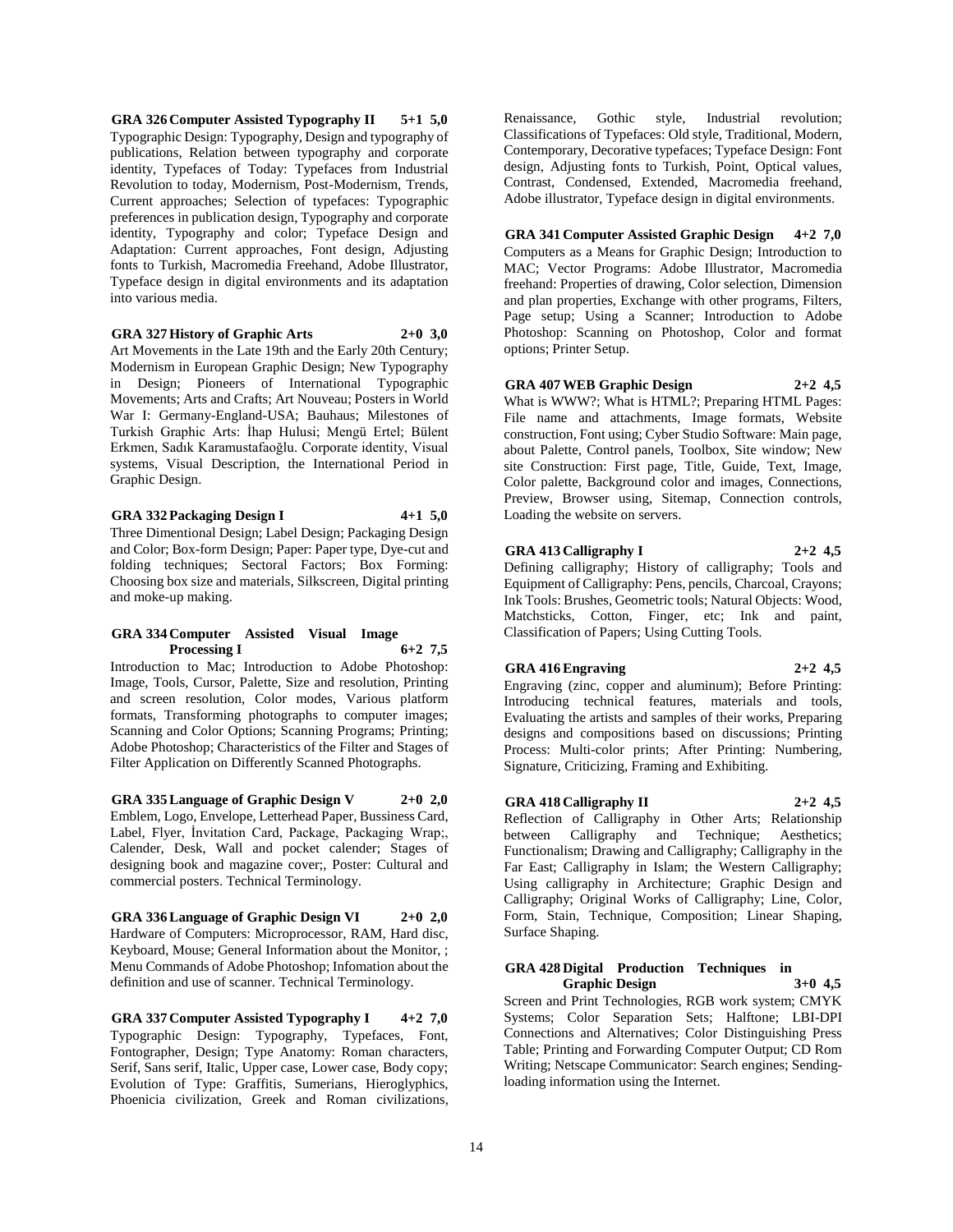# **GRA 433 Packaging Design II 4+1 6,0**

Graphic Design; Corporate Identity and Brand Identity; Label Design and Corporate Identity; Choice of Material: Glass, Plastic, Wooden boxes; Packaging and Color: Color and its effects, Color and consumer; Choice of Color on the basis of the Subject and Industrial Sector; Box, Label and Form Design: Form alternatives, Specifying the box form, Mock-up making with new forms in silkscreen and electronic environment.

# **GRA 436 Desktop Publishing 5+1 6,5**

Use of Graphic Design in Electronic Environment and Elsewhere: Pre-computer preparation; Page Rulers and Show Layer; Quark Xpress Programme; Adjusting Page Properties, Image and Text Insertion, Forming master page, Library, Word and paragraph adjustments, Color properties, Preparation for Printing.

# **GRA 437 Graphic Design Project I 6+2 6,5**

Stages of a Project in Graphic Design; Specifying the Target Audience; Analyzing the Project from the Perspective of Product Presentation; Product Identity; Corporate Identity; Relationship between Product and Corporation; Application of a Specified Identity to Graphic Design: Choosing the brand, Creating a symbol based on the brand, Calligraphy; Using the Brand-Symbol in the Designed Project; Use of Computer Based Production Systems; Presentation of the Designed Project.

# **GRA 438 Graphic Design Project II 6+2 7,5**

Designing a Project in Assigned Areas: Emblem, Calligraphy, Press bulletin, Brochure, Calendar design; Advertising Material Design; Establishing Visual Language Continuity: How to use the language of Graphic design?; Magazine Cover Design: Concept of actuality, Updates as a symbol; International Visual Language; Computer-based Production Systems; Presentation of the Designed Project.

#### **GRA 439 Computer Visual Assisted Image Processing II 4+1 6,0**

Adobe Photoshop; Printing Photographs: Screen calibration, Printer calibration, Normal printing, Color Printing, CMYK preparation, Duotone preparation; Painting and Processing: Painting tools, Processing tools, Brush types and transparency, Selecting and masking, Text effects, Filtering techniques; Color ; Selecting and processing color, Applications in different color modes, Color maps.

# **GRA 440 Illustration Techniques 3+1 4,5**

Original Illustration Works; Illustrating Literary Works; Selection of the Theme to be Illustrated; Identifying the Hero; Identifying the Movements of the Characters; Identifying the Number and Size of Pages; Coloring according to the Technique; Economic Use of Time and Tools, Standards of Paper and Paper Size.

# **GRA 444 Computer Assisted Illustration Techniques 3+1 4,5**

Definition and History of Illustration, illustration Uses; of illustration and the Importance of Place in the Graphic Arts,

Illustration Techniques and methods used in, Illustration Techniques Development of new designs combining different materials, computer media, Packaging, Publishing, Industrial, Advertising, Photographic Work, Original Illustration Studies ; illustration of literary works.

**GRA 447 Language of Graphic Design VII 2+0 2,0** Graphic Design Programs compatible with MacOs Software; Adobe Illustrator Graphic Program; Portfolio: Personal files, How to form personel files?, CV writing; Material Definition; Types of Presentation: Electronic portfolio, portfolio composed of printed materials; Terminology.

**GRA 448 Language of Graphic Design VIII 2+0 2,0** Photography as a Language and Means of Expression; History of Photography; Where to Use Photography?: Advertising photography, Studio photography; Introduction to Camera: Shutter release, Visor, Snapshot, Diaphram, Lense, Flash, Tripod; Digital Camera and Transfer to Macintosh Environment; Terminology.

# **GRA 451 Portfolio Design I 2+2 5,0**

Personal Introduction; Project Presentation: Form, Electronic or traditional portfolios; Preparing the Portfolio: Determining the target audience, Deciding on the presentation style, Technical preparations, Supplying the necessary materials, Deciding on the press techniques of materials to be displayed; Preparing Portfolio in the Electronic Environment; Presentation: CV design; Presenting in a Professional Manner.

# **GRA 452 Portfolio Design II 2+2 5,0**

Preparations for the Provision of Personal Information; Preliminary Preparations for a Presentation: Specifying the style of presentation; Specifying the Target Audience; Types of Presentation: Electronic portfolio; Preparations for a Presentation: What is included in a portfolio?, Providing necessary materials required by the type of presentation, Purchasing or producing a portfolio bag.

# **HZT 101 Basic Linguistic Skills 10+5 12,5**

Context related conversation; One-to-one conversation; Group conversation; Appropriate use of semantic relations; Syntactic appropriateness; Appropriate use of morphemes; Listening skills; Group oriented discourse; Listening and speaking critically; Comprehending various kinds of texts; Recognizing words in context; Expressing words used in different situation with appropriate form and content; Comprehending simple and complex sentences; Comprehending texts by activating background knowledge; Predicting theme of a text by getting clues from headings; Supplying appropriate headings; Predicting new vocabulary in text; Reporting about the comprehended texts; Identifying the distinguished features of text; Reading aloud; Silent reading; Retelling; Answering text related questions; Written and oral summary; Writing text related questions; Writing for various purposes; Writing words correctly; Writing appropriate forms and contents in different situation; Sentence knowledge; Writing appropr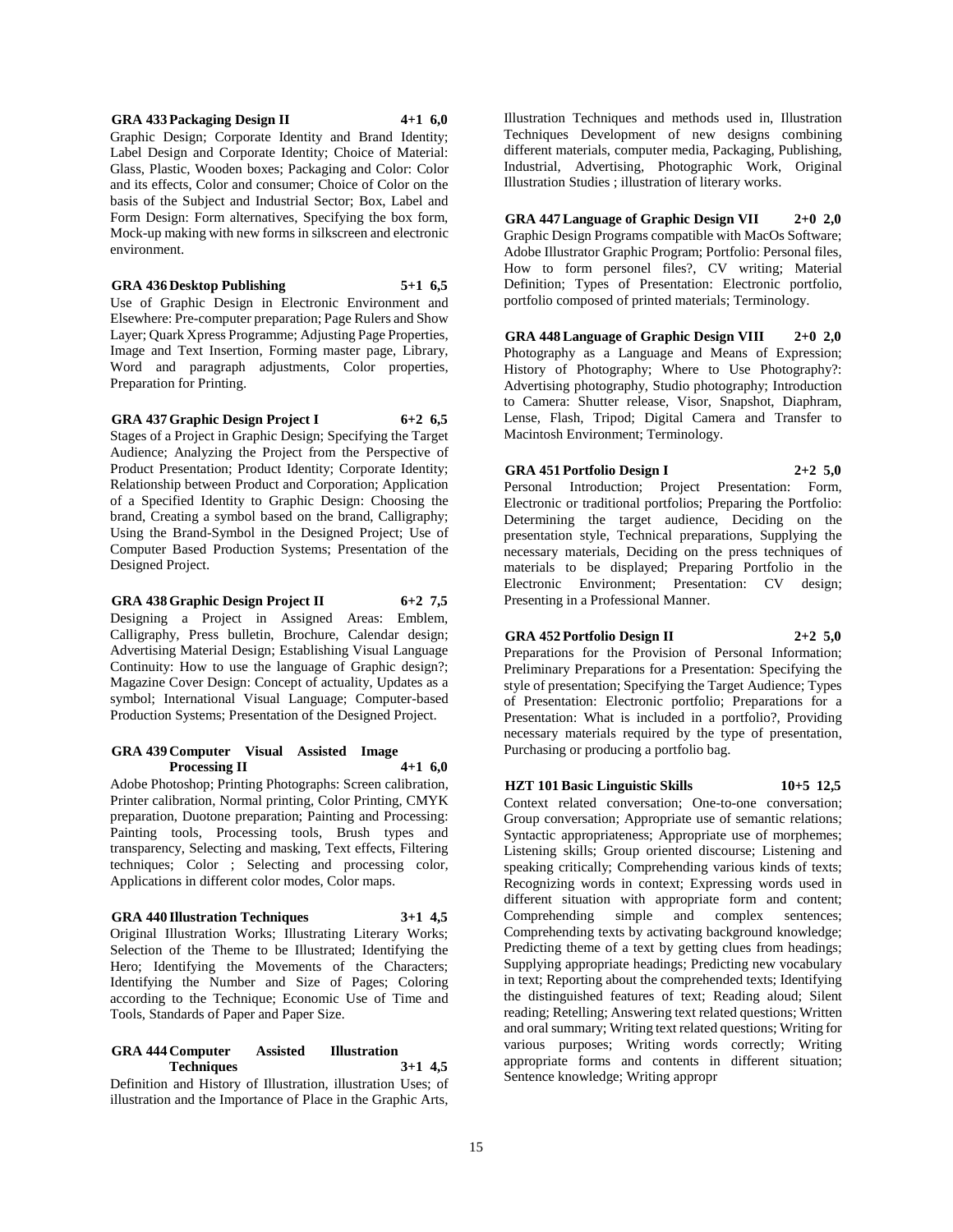# **HZT 102 Reading Comprehension 4+0 4,0**

Comprehending and decoding various kinds of text: decoding and comprehension: functional, expository, narrative and esthetic texts; Letter and word recognition; Vocabulary knowledge in and out of context; Contextual clues in recognize words; Expressing words used in different situation with appropriate form and content; Comprehending simple and complex sentences; comprehending texts my activating background knowledge; Predicting theme of a text by getting clues from headings; Supplying appropriate headings; Predicting new vocabulary in the text; Reporting about the comprehended texts; Identifying the distinguished features of text; Reading aloud; Silent reading; Retelling; Answering text related question; Written and oral summary; Asking text related questions.

# **HZT 103 Writing 4+0 4,0**

Writing for variety purposes: Explanation, direction giving, description, story writing, esthetic writing, expository writing, dialog writing, writing words correctly, writing words used in different situation with appropriate form and content; Sentence knowledge: simple sentences, compound sentences, sequential sentences, conjunction sentences; Writing appropriately based on semantic relations; Writing syntactically appropriate sentences; using suffixes appropriately; Paragraph knowledge: main idea, supporting ideas; Text structure knowledge: introduction, development, conclusion, content, organizing, conventional rules.

# **HZT 104 Spoken Turkish 4+0 4,0**

Context related conversation; Speaking appropriately according to contextual elements: people, time, subject and place; One-to-one conversation; Group conversation; Initiating conversation, turn taking, closing; Topic: initiation, maintenance, ending; Appropriate use of semantic relations; Syntactic appropriateness; Appropriate use of morphemes; Listening skills; Group oriented discourse; Listening and speaking critically; Speaking about a picture; Describing objects, characters and actions in the picture; Describing the causal relations between the characters and actions; Predicting the following events based on the events in the picture.

# **HZT 105 Mathematical Reasoning 3+0 3,0**

Basic mathematical concepts: number systems, comparing numbers, geometry, coordinates, measures; Developing basic mathematical concepts in normally hearing and hearing impaired individuals; Recognizing the relationships between events and object; Perception of cause and effect relationships; Developing number concept; Operations: addition, subtraction, multiplication, division; Distinguishing, classifying, organizing and comparing the features of shapes and objects; Application: measurement, time, money, prediction, direction, interpreting the data, problem solving steps.

#### **HZT 201 Basic Linguistic Skills 10+5 12,5**

Context related conversation; One-to-one conversation; Group conversation; Appropriate use of semantic relations; Syntactic appropriateness; Appropriate use of morphemes; Listening skills; Group oriented discourse; Listening and

speaking critically; Comprehending various kinds of texts; Recognizing words in context; Expressing words used in different situation with appropriate form and content;<br>Comprehending simple and complex sentences; Comprehending simple and complex sentences; Comprehending texts by activating background knowledge; Predicting theme of a text by getting clues from headings; Supplying appropriate headings; Predicting new vocabulary in text; Reporting about the comprehended texts; Identifying the distinguished features of text; Reading aloud; Silent reading; Retelling; Answering text related questions; Written and oral summary; Writing text related questions; Writing for various purposes; Writing words correctly; Writing appropriate forms and contents in different situation; Sentence knowledge; Writing appropr

# **HZT 202 Reading Comprehension 4+0 4,0**

Comprehending and decoding various kinds of text: decoding and comprehension: functional, expository, narrative and esthetic texts; Letter and word recognition; Vocabulary knowledge in and out of context; Contextual clues in recognize words; Expressing words used in different situation with appropriate form and content; Comprehending simple and complex sentences; comprehending texts my activating background knowledge; Predicting theme of a text by getting clues from headings; Supplying appropriate headings; Predicting new vocabulary in the text; Reporting about the comprehended texts; Identifying the distinguished features of text; Reading aloud; Silent reading; Retelling; Answering text related question; Written and oral summary; Asking text related questions.

# **HZT 203 Writing 4+0 4,0**

Writing for variety purposes: Explanation, direction giving, description, story writing, esthetic writing, expository writing, dialog writing, writing words correctly, writing words used in different situation with appropriate form and content; Sentence knowledge: simple sentences, compound sentences, sequential sentences, conjunction sentences; Writing appropriately based on semantic relations; Writing syntactically appropriate sentences; using suffixes appropriately; Paragraph knowledge: main idea, supporting ideas; Text structure knowledge: introduction, development, conclusion, content, organizing, conventional rules.

# **HZT 204 Spoken Turkish 4+0 4,0**

Context related conversation; Speaking appropriately according to contextual elements: people, time, subject and place; One-to-one conversation; Group conversation; Initiating conversation, turn taking, closing; Topic: initiation, maintenance, ending; Appropriate use of semantic relations; Syntactic appropriateness; Appropriate use of morphemes; Listening skills; Group oriented discourse; Listening and speaking critically; Speaking about a picture; Describing objects, characters and actions in the picture; Describing the causal relations between the characters and actions; Predicting the following events based on the events in the picture.

# **HZT 205 Mathematical Reasoning 3+0 3,0**

Basic mathematical concepts: number systems, comparing numbers, geometry, coordinates, measures; Developing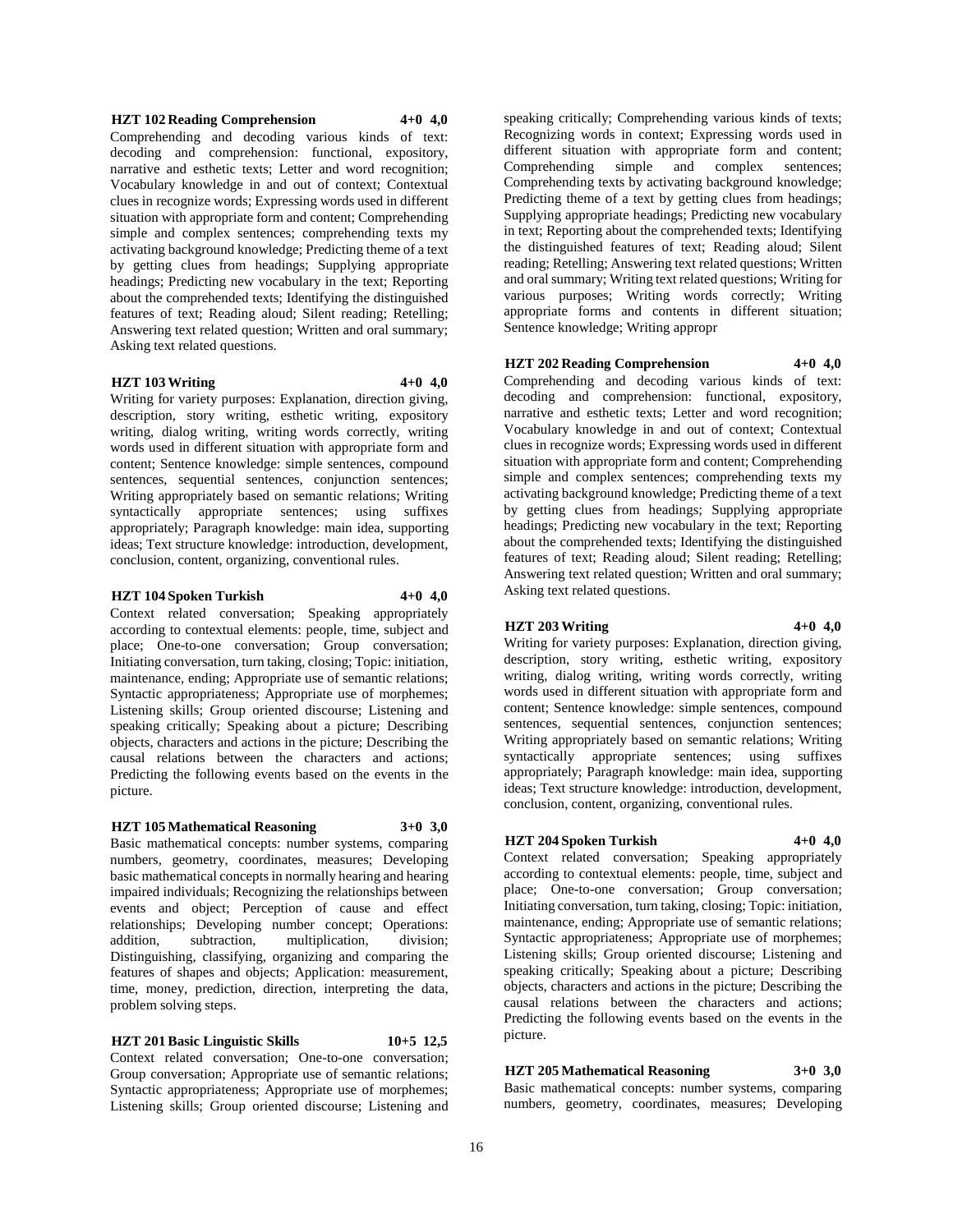basic mathematical concepts in normally hearing and hearing impaired individuals; Recognizing the relationships between events and object; Perception of cause and effect relationships; Developing number concept; Operations: addition, subtraction, multiplication. division: addition, subtraction, multiplication, Distinguishing, classifying, organizing and comparing the features of shapes and objects; Application: measurement, time, money, prediction, direction, interpreting the data, problem solving steps.

# **HZT 301 Basic Linguistic Skills 10+5 12,5**

Context related conversation; One-to-one conversation; Group conversation; Appropriate use of semantic relations; Syntactic appropriateness; Appropriate use of morphemes; Listening skills; Group oriented discourse; Listening and speaking critically; Comprehending various kinds of texts; Recognizing words in context; Expressing words used in different situation with appropriate form and content; Comprehending simple and complex sentences; Comprehending texts by activating background knowledge; Predicting theme of a text by getting clues from headings; Supplying appropriate headings; Predicting new vocabulary in text; Reporting about the comprehended texts; Identifying the distinguished features of text; Reading aloud; Silent reading; Retelling; Answering text related questions; Written and oral summary; Writing text related questions; Writing for various purposes; Writing words correctly; Writing appropriate forms and contents in different situation; Sentence knowledge; Writing appropr

# **HZT 302 Reading Comprehension 4+0 4,0**

Comprehending and decoding various kinds of text: decoding and comprehension: functional, expository, narrative and esthetic texts; Letter and word recognition; Vocabulary knowledge in and out of context; Contextual clues in recognize words; Expressing words used in different situation with appropriate form and content; Comprehending simple and complex sentences; comprehending texts my activating background knowledge; Predicting theme of a text by getting clues from headings; Supplying appropriate headings; Predicting new vocabulary in the text; Reporting about the comprehended texts; Identifying the distinguished features of text; Reading aloud; Silent reading; Retelling; Answering text related question; Written and oral summary; Asking text related questions.

# **HZT 303 Writing 4+0 4,0**

Writing for variety purposes: Explanation, direction giving, description, story writing, esthetic writing, expository writing, dialog writing, writing words correctly, writing words used in different situation with appropriate form and content; Sentence knowledge: simple sentences, compound sentences, sequential sentences, conjunction sentences; Writing appropriately based on semantic relations; Writing syntactically appropriate sentences; using suffixes appropriately; Paragraph knowledge: main idea, supporting ideas; Text structure knowledge: introduction, development, conclusion, content, organizing, conventional rules.

## **HZT 304 Spoken Turkish 4+0 4,0**

Context related conversation; Speaking appropriately according to contextual elements: people, time, subject and

place; One-to-one conversation; Group conversation; Initiating conversation, turn taking, closing; Topic: initiation, maintenance, ending; Appropriate use of semantic relations; Syntactic appropriateness; Appropriate use of morphemes; Listening skills; Group oriented discourse; Listening and speaking critically; Speaking about a picture; Describing objects, characters and actions in the picture; Describing the causal relations between the characters and actions; Predicting the following events based on the events in the picture.

# **HZT 305 Mathematical Reasoning 3+0 3,0**

Basic mathematical concepts: number systems, comparing numbers, geometry, coordinates, measures; Developing basic mathematical concepts in normally hearing and hearing impaired individuals; Recognizing the relationships between events and object; Perception of cause and effect relationships; Developing number concept; Operations: addition, subtraction, multiplication, division; Distinguishing, classifying, organizing and comparing the features of shapes and objects; Application: measurement, time, money, prediction, direction, interpreting the data, problem solving steps.

# **İNG 157 English I 2+0 2,0**

Verb To Be; Greeting structures; Objects: The objects in the classroom; Imperatives; Modals: 'Can'; Pronouns: Personal pronouns; Numbers; Wh-Questions; Patterns Used for Expressing Likes and Dislikes; Tenses: Present Continuous; Prepositions: Prepositions of Place: 'in?, 'on?, 'under?, 'in front of?, 'behind?, 'next to?, 'above?, 'below?, 'over' ; Adjectives; Telling the Time; Colors.

#### **İNG 158 English II 2+0 2,0**

Pronouns: Personal pronouns; Sentences: Affirmative and negative sentences; Imperatives; Subject-verb Agreement; Tenses: Present continuous, Verb to be; Interrogatives: Questions asked by using an auxiliary verb, Wh-Questions; Nouns: Countable and uncountable nouns; Modals: 'Can? and 'will?; Prepositions: Prepositions of Time: 'in?, 'on?, 'at?, 'until?, 'till?, 'by?.

**İSN 106 Organizational Communication 2+0 2,0** Concept of Office; Definition, significance and processing of Information in office work; Functions of offices; Problems in Offices; Elements of Office Automation; Definition of office work; Historical development of office work; Status in office work; Distribution of recruitment with respect to the sector: Law in Office: Introduction to Office Personnel: Rights and Obligations of the Personnel, Discipline, Reward and Punishment of the Personnel.

**İSN 108 Organizational Communication 2+0 3,0** Concept of Office; Definition and Importance of Information in the cont ext of Office Woks , Information Processing; Functions of Offices; Problems in Offices; Elements of Office Automation; Concept of Working; Historical Development of Working; Why do People People Work? In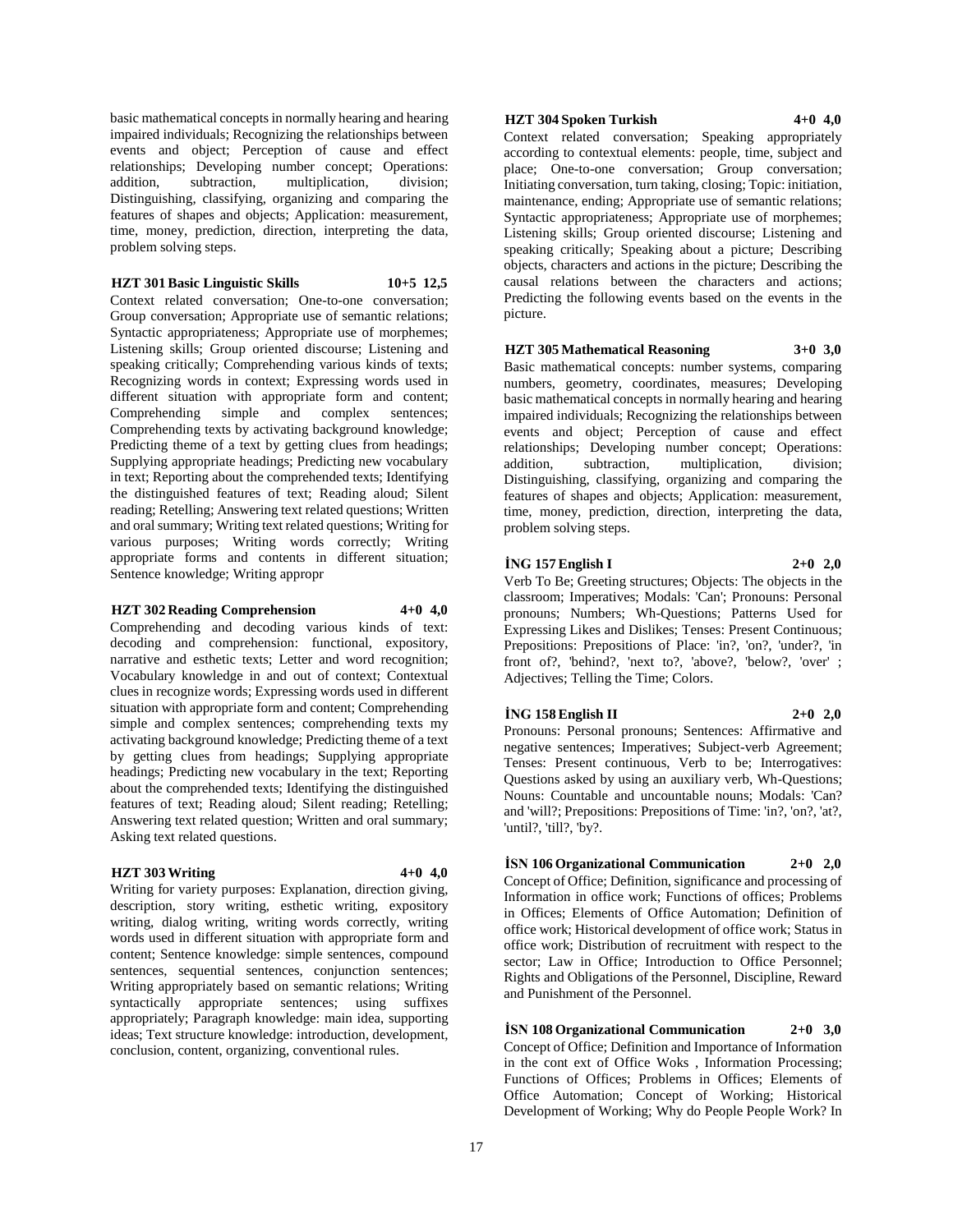Which Statuses do They Work?; The Statuses in Business Life in Our Country; Distribution of Employment by Sector; Law on Public Employees; Introduction to State Employment; Rights and Obligations of Public Employees; Sanctions concerning State Employees; Disciplinary Punishments and Punishment Prosecution concerning State Employees.

#### **İŞL 311 Management Accounting of Ceramic Production 2+0 4,0**

Definition of Studio; Definition of Factory; Definition of Production; Definition of Capacity; Definition of Investment; Investment Expenditures and Types of Investments; Definition of Enterprise; Aims of Enterprises; the Factors Affecting the Selection of a Location for an Enterprise; Production Buildings of an Enterprise: Characteristics of a Successful Enterprise, Advantages of Single-floor Buildings; the Settling of an Enterprise, Aims of Settling, Benefits of Settling.

# **KÜL 199 Cultural Activities 0+2 2,0**

Participating Actively or as a Spectator in Sports Activities; Participating in Activities Arranged by the Counseling Center; Participating in Workshops in Art; Education on Museums; Participating in Art Trips; Participating in Cultural Trips; Participating in and Taking Duty in activities such as Cinema, theatre, scientific Meeting etc.; Taking duty in Clubs; Being a Student Representative and Participating in Environmental Activities.

# **MAT 181 Mathematics I 2+0 2,0**

Decimals: Addition of decimals, Multiplication of decimals, Subtraction of decimals, Division of decimals; Units of Length, Relationship between Measurement of Length and Digits, conversion of units of length; Measurement of Area: Units of area, Relationship between units of area and units of length, Problems involving units of lenght and units of area; scale calculations.

# **MAT 182 Mathematics II 2+0 2,0**

Equations with One Variable; Ratio and Proportion; Problems involving percentages; Triangles: Properties of isosceles triangle, Properties of equilateral triangle, Properties of right triangle Hypotenuse of a right triangle; Calculating the area and the perimeter of a triangle: Properties of Square, Rectangle, Parallelograms and trapezoid. Problems Involving Geometric Figures, Problems Involving Equations in Two-Variable Factorisation.

# **MAT 241 Mathematics I 2+0 2,0**

Four Operations with National Numbers and Integers: Addition, subtraction, multiplication and division, Properties of these operations, and Problems with four operations; Fraction: Definition of fraction, Addition, subtraction, multiplication and division with fraction, Problems that require operations with fractions; Decimals: Definition of decimals, Addition, subtraction, multiplication and division with decimals, and Problems that require operations with decimals; Ratio and Proportion: Definitions of ratio and proportion, Definitions and properties of direct proportion and inverse proportion, Problems with proportions.

# **MAT 242 Mathematics II 2+0 2,0**

Four Operations with National Numbers and Integers: Addition, subtraction, multiplication and division, Properties of these operations, and Problems with four operations; Fraction: Definition of fraction, Addition, subtraction, multiplication and division with fraction, Problems that require operations with fractions; Decimals: Definition of decimals, Addition, subtraction, multiplication and division with decimals, and Problems that require operations with decimals; Ratio and Proportion: Definitions of ratio and proportion, Definitions and properties of direct proportion and inverse proportion, Problems with proportions.

# **MAT 243 Mathematics I 2+0 3,0**

Four Operations with National Numbers: Addition, subtraction, multiplication and division, Properties of these operations, Using calculator for four operations, and Problems with four operations; Decimals: Definition of decimals, Addition, subtraction, multiplication and division with decimals, Using calculator for operations with decimals, and Problems that require operations with decimals; Ratio and Proportion: Definitions of ratio and proportion, Definitions and properties of direct proportion and inverse proportion, Problems with proportions.

# **MAT 244 Mathematics II 2+0 3,0**

Percentage: Relationship between percent and fraction, Percent calculations, Percentage problems; Measurement units: Length measurement units and conversion of units, Solving problems related to length measurement units, Weight measurement units and converted to each other, Solving problems related to weight measurement units; Area Calculations: Square, rectangle, triangle areas and problems related to their calculation, Circle and sector areas and problems related to their calculation; Volume Calculations: Prism volume calculations and problems related to their calculation, Pyramid volume calculations and problems related to their calculation.

# **MİT 306 Mythology 2+0 4,0**

Mythology and Iconography; Mythos; Similarities and Differences Between Mythos and Historical Facts; Identification of Common Cultural Heritage; Near Eastern Mythology; Egyptian and Greek Mythology; Creation of the Universe; Creation of Man; Olympian Gods and Goddesses; Heroes and Regional Legends; Relation of Myth to European Paintings and Sculpture; Christian Mythology: The Old Testament, The Prophets of the old testament; The Bible: Virgin Mary, Life of Christ, John the Baptist, Holy Apostles; The Relation of Christian Myth to Byzantine and European Paintings and Sculpture.

# **MYR 107 Sketch Techniques 2+0 3,0**

Description of Drafting: plastic components, Line, Rhythm, Composition, Harmony, Light and Dark Texture, Application of line, Application of Light and dark, Application of texture, Techniques of changing quality, Adding space, Adaptation, Changing the surrounding, Changing the position, Changing the material and texture, Changing Movement, Providing visible attraction, Providing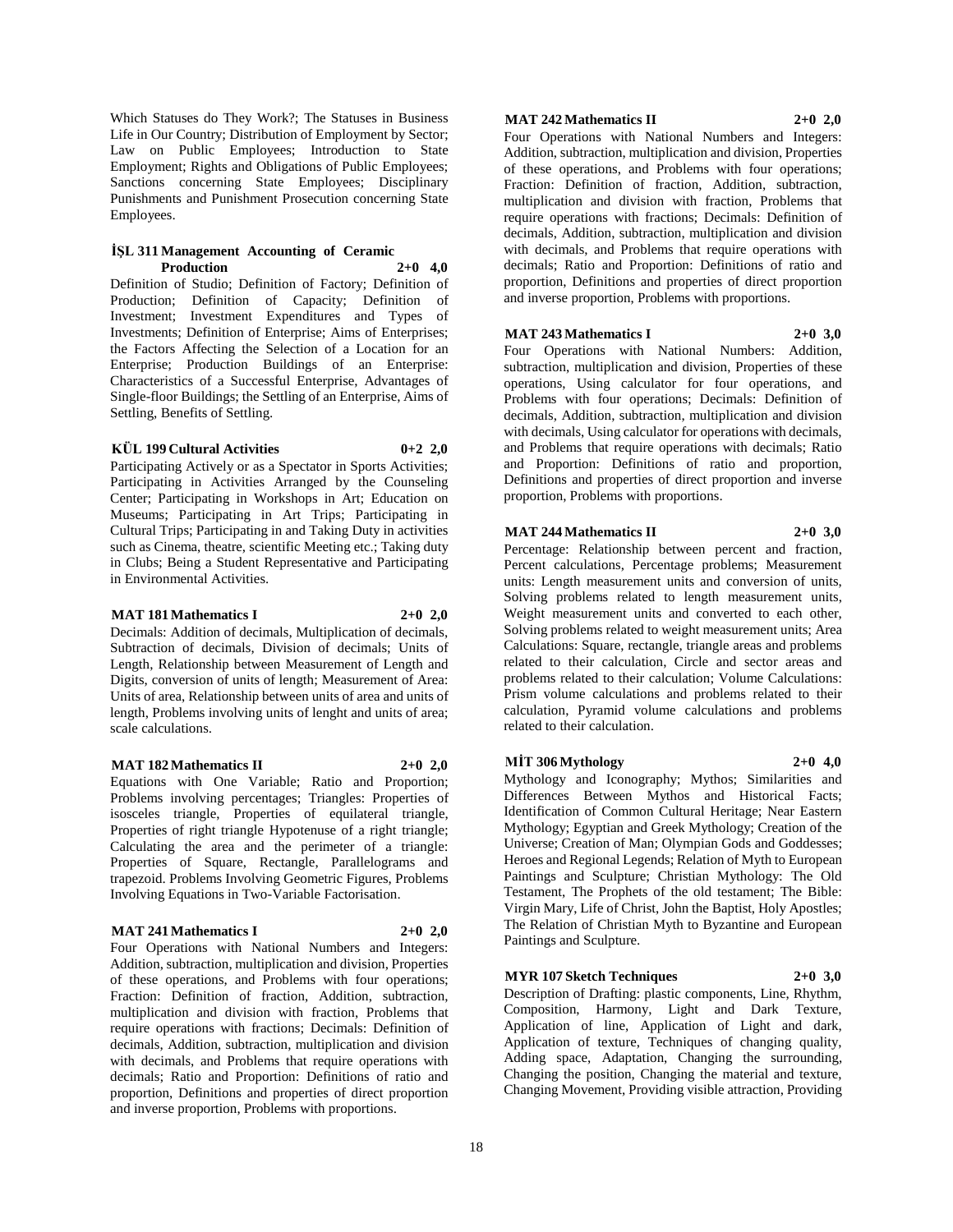emotional attraction, Constructional Transformation, Metamorphosis.

**MYR 122 Research Techniques and Seminar 2+1 3,0** Research Techniques: Definition of Research; Basic Concepts and Data Collection Techniques; Selection of Research Topics; Resources; Researching Relevant Publications such as Books and Periodicals; Using the Internet and the Library; Research Projects; Analysis of Resources; Reporting and Presenting the Research..

**MYR 124 Building Construction II 2+2 4,0** Stairs: Definition and Types of Stairs; Roofs: Definition and Types of Roofs, Seating roofs, Suspension roofs, Terrace roofs, Timber in Building: Windows; Types of windows, Window frames, Doors: Types of doors, Door frames, Interior doors, Exterior doors.

**MYR 129 Architectural Presentation 2+2 4,0** Aim of The Course; Introduction to Technical Tools, Rules and Requirements; Basic Line Drawing Applications; Free Lettering Rules; Applications of Free Lettering; Geometrical Drawings; Symbols Used in Architecture; Projection Concept; Elevation Drafting; Scale Drafting with Scales 1/100, 1/50, 1/20; Dimension Application; Furniture in Architecture; Project: Plan Concept, How to draw a plan? Sectional Drawing A-A, B-B; Section Concept; Section

#### **MYR 130 Introduction to Architecture and Project 2+3 5,0**

Applications; Technical Project for the Course Final.

Introduction to the Course; Introducing Materials to be used in the Course; Practice with Drawing Materials; Drawing Applications; Presenting Principles of Plan Drawing; Flat Plans for 1/100 in scale; Flat Plans for 1/100 in scale; Presenting principles of a cross-section drawing; Crosssections for 1/100 in Scale; Cross-sections for 1/100 in Scale; Presenting Principles of External View Drawing; External view Drawing for 1/100 in scale; Position of Real Estate for 1/500 and 1/200 in scales; Flat Plans for 1/50 in scale; Crosssections for 1/50 in scale;; drawing of A-A and B-BExternal Views for 1/50 in Scale; Position of Real Estate for 1/500 and 1/200 in Scale.

# **MYR 131 Building Construction I 2+1 3,0**

Main Concepts of Construction: Building, Building materials, Building elements; Classification of Building; Construction Phases: Excavation; Definition and Types of Ground; Definition and Types of Foundations: Shallow foundation, Deep foundation; Walls; Floors; Insulation: Heat insulation, Water insulation, Sound insulation; Chimneys and Fireplaces; Principles of Loadbearing Wall Construction.

# **MYR 133 Building Materials I 2+0 3,0**

Classification of Materials of Construction; Natural Stones; Aggregate Materials; Connecting Materials; Artificial Stone Materials: Components of concrete, Stages of concrete manufacture, Additive materials of concrete, Types of concrete, Surveying types of concrete and their use, Pouring

of concrete in hot and cold weather and precautions to be taken.

# **MYR 134 Building Materials II 2+0 3,0**

Properties of Wood; Use of Wood in Construction; Properties of Metals and their Use in Construction; Clay and Ceramics; Types of Isolation Materials; Use of Isolation Materials in Construction; Covering Materials: Covering materials for walls; Floors; Stairs and the Roof.

# **MYR 137 Color Information 1+2 3,0**

Definition of color, Color Info: Color wheel, primary colors, Dec colors, warm colors, cold colors, color contrasts, Color Harmony: Tons of alignment, Near colors harmony, harmony of contrasting colors, colors Valor Level, Color Perspective, Color and Light, The Colors Human on the Psychological Effects, Physiological Effects of Colors.

**MYR 139 Building Terminology I 2+0 3,0** Terminology of Building: Building, Construction, Building materials, Building element, Carrier System: Masonry system, Skeleton system, Prefabric system, Shell system, Broken flat system, Suspension lift system, Space frame system, Blow system, Tent system; Pre-Construction Phases: Project, Ground surveys, Excavation; Foundations: Shallow foundation, Deep foundations; Walls: Carrier wall, Dividing wall, Single-layered wall, Multi-layered wall; Floors; Sitting on the ground floor, Roof floor, Console floor, Low floor, Composite floor; Principles of Masonry Structures: Seismic intensity, Region of earthquake, Beam, Lintel, Gable Wall.

**MYR 140 Building Terminology II 2+0 3,0** Stairs: Footstep, Berth, Balustrade, Bulwark, Stairhead, Floor height, Line out, Wood stair, Reinforced concrete stair, Steel stair, Prefabric stair, Straight ladder, Two-arm staircase landing, Two-arm semi-rotary stair, Two-arm rotary quarter stair, Full circle stair, Ellipse stair; Roofs: Roof slope, Pitched roof, Wood roof, Reinforced concrete roof, Steel roof, Seating roofs, Suspension roof, Roof drapper, Roof ridge, Fringe, Purlin, King post, Strut, Collar ties, Tie beam; Doors and Windows: Frame, Wing, Bulwark.

# **MYR 141 Professional Language I 3+0 2,0**

Basic Concepts: Architect, Design, Draftsman, Drafting; Architecture and Architectural Drafting and Professional Responsibilities; Basic Concepts of Drawing; Drawing equipment, Layout, Section, Elevation, Perspective, Project types, Scale, Furnishing; Basic Concepts of Building; Building, Building types, Building components; Exercises to Improve Professional Language Related to Architecture and Architectural Drafting; Preparing for Working Environment of Architectural Offices: Effective presentation techniques.

**MYR 142 Professional Language II 3+0 2,0**

Basic Concepts of Architecture: People and environment relations, Human scale, User needs; Residential Building: Basic functions, Parts of residential buildings, Furnishing, Residential building types; Basic Concepts of Computer Drawing; Basic Concepts of Building: Roof, Roof types, Windows and doors; Exercises to Improve Professional Language Related to Architecture and Architectural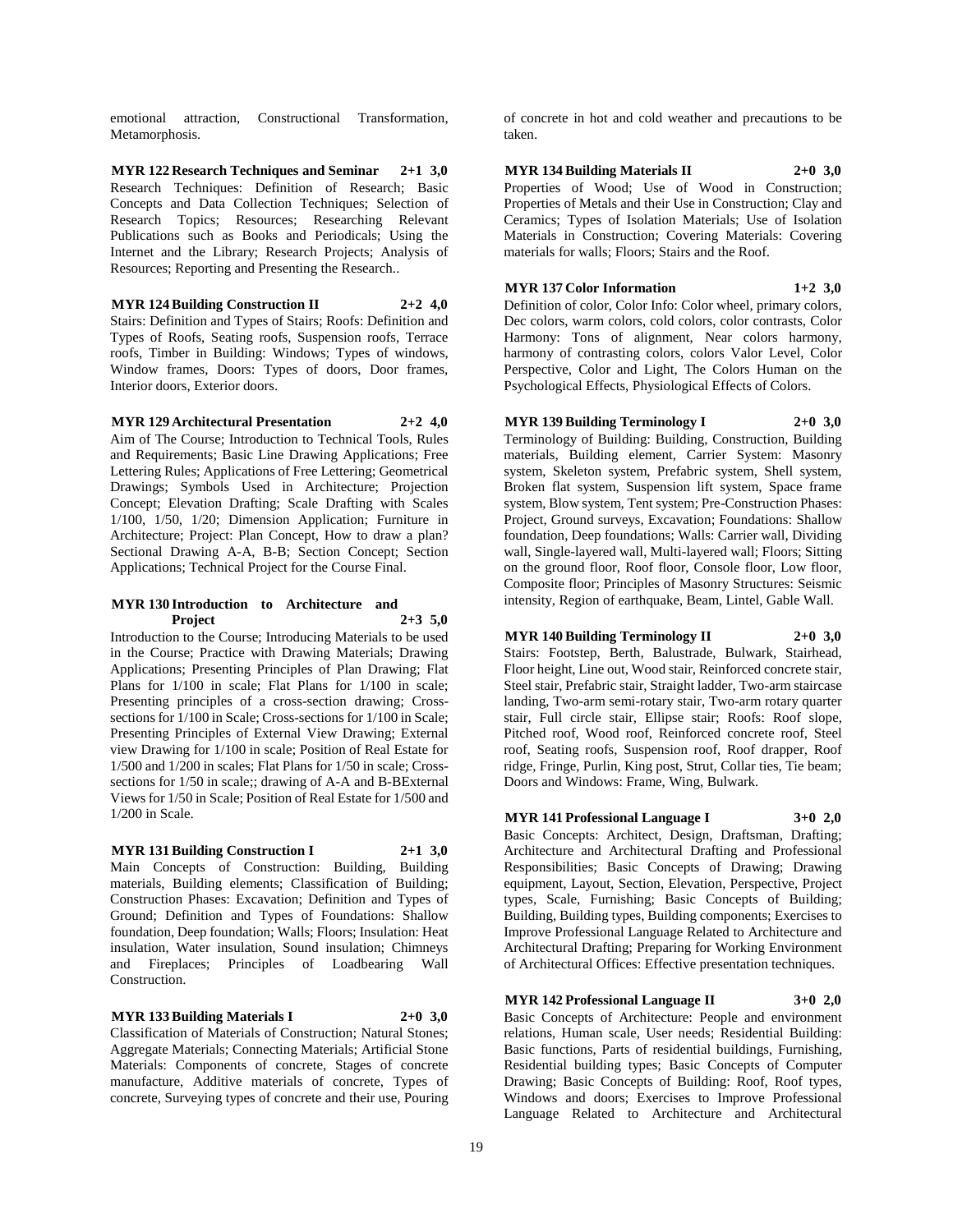Drafting; Preparing for Working Environment of Architectural Offices: Preparing presentation sheets.

# **MYR 217 Surveying 2+1 3,0**

Definitions of surveying; Surveying and Scales techniques; Preparation sketch and take photographs, measurement of existence building, writing measurements on the sketch, to inform about surveying drawing techniques, Application, determination of site with photographs, to take horizontal measure and writing measurements on the sketch, preparation of section and front sketch, taking techniques of height measure.

#### **MYR 218 Introduction to Computer Aided Visual Commitment 2+1 3,0**

Definition of Computer; General Structure and General Computer Use in Graphic Conceptions; Introduction to Macintosh; Introduction to Pixel Base Programs; Adobe Photoshop; Menu Commands; Tool Commands; Coloring and Color Panels; Selection of Colors; Processing Painting: Painting tools, Brush Shapes and Permeability; Selecting and Masking; Text Effects; Filtering Techniques; Dimension and Plan Properties; Relation to other Programs; Using the Scanner; Stages in Different Scanned Photographs.

#### **MYR 227 Reinforced Concrete Practice Project I 2+2 3,0**

Definition of Reinforced Concrete Construction; Elements of Reinforced Concrete Frame and Loading; Codes and Regulations concerning Reinforced Concrete: TS 500 Codes for Calculation and Construction, Rules for Reinforced Concrete Buildings, Regulation concerning Buildings in Disaster Areas (Earthquake Regulation); Slabs: OneandTwo- way slabs; Beams, Columns, Foundations, Drawing Reinforced Concrete Project of Masonry Two-Storey-Buildings: Drawing framework and steel equipment at 1/50, Drawing details of beams at 1/20, Foundation plans at 1/50 scale.

# **MYR 228 Reinforced Concrete Practice Project II 2+2 3,0**

Drawing a Static Project for a Reinforced Concrete Buildings with two Apartments: Normal and ground floor framework and steel equipment plans at 1/50 scale, Drawing a singular foundation plan and details at 1/50 and 1/20, Drawing a strip foundation plan at 1/50, Drawing ground floor and basement column application plans at 1/50 - 1/20, Drawing beam details at 1/20, Drawing details of stairs at 1/20.

**MYR 233 Construction and Building Elements I 2+0 2,0** Concrete and Reinforced Concrete Building: Concrete materials, Historical development of reinforced concrete buildings, Behaviors of construction elements under loads, Design principles of reinfoced concrete buildings; Examining the Elements of Reinforced Concrete: Foundations, Columns, Beams, Floors, Stairs, Roofs; Suspended Ceilings, Raised Floors.

# **MYR 235 Project in Basic**

**Mechanical Installation 2+0 3,0** Definition and Scope of Mechanical Installation: Sanitary

installations: Clean water installations, Dirty water installations, Hot water installations, Fire installation, Rainwater installations, General information and basic calculations about Pressure Tank and Basic calculations, Definition and symbols of armatures, Principles of drawing up sanitary installation projects; Installation of central heating system; General Information about heating installations Calculation of heat loss, Drawing a heating system installation project.

**MYR 236 Analysis of System and Design 2+2 3,0** Operating Principles of CAD-based Computer Programs Used in Construction Sector; Program Commands; Exercise on Commands, Drawing of the Plan, Section and External View of an Architectural Project with CAD-based Computer Program; Modelling a Two-dimensional Project as a Threedimensional Project together with Environmental Layout.

**MYR 237 Project in Basic Electric Installation 2+0 3,0** Electricity Installation Project: Low current installation, High current installation; Basic Principles of an Electricity Project: Electricity installation inside the building, Switches, Lamp, Conduits, Energy lines, Distribution of energy; Electricity Installation Project at a scale of 1/50; Illumination Project; Electric Lights of Stairways; Symbols Used in Drawings; Drawing Illumination Projects; Telephone Installation; Low Current Installation Applications: Electrically-operated bell installation, Fire-alarm installation, Power installation project.

# **MYR 238 Computer Aided Architectural**

**Presentation Techniques 2+1 3,0** Modelling an Architectural Project in Three Dimensons in CAD-based Computer Programs; Setting and Coloring; Creating a Realistic Image by Adding Symbols of Environmental Factors such as Human Beings, Trees and Vehicles; Provision of Presentations upon Plot; Presenting the Project through Animation.

# **MYR 239 Modeling I 2+2 3,0**

Definition; Purpose; Uses of Models; Presentation of Materials Used in Model Making; Definition of Mass and Floor Model Concept; Comprehending Architectural Projects; Introducing Different Mass Construction Innovators (Advanced) and Completed Projects; Choosing Materials According to Model Scale; Investigating and Application of Stairs and Floor Cavity in Floor Models; Consideration given to Window and Door Cavities and Application; Investigating and Executing Set Back and Sail Over of Mass: Balcony, Façade, Roof; Demonstration of Techniques for Pavement; Avenue, Building Sites in Slopping Land; Study of Landscapes and Urban Equipment in Relation to Neighboring Constructions; Constructing Floor Models According to Completed Projects; Locating Models to Land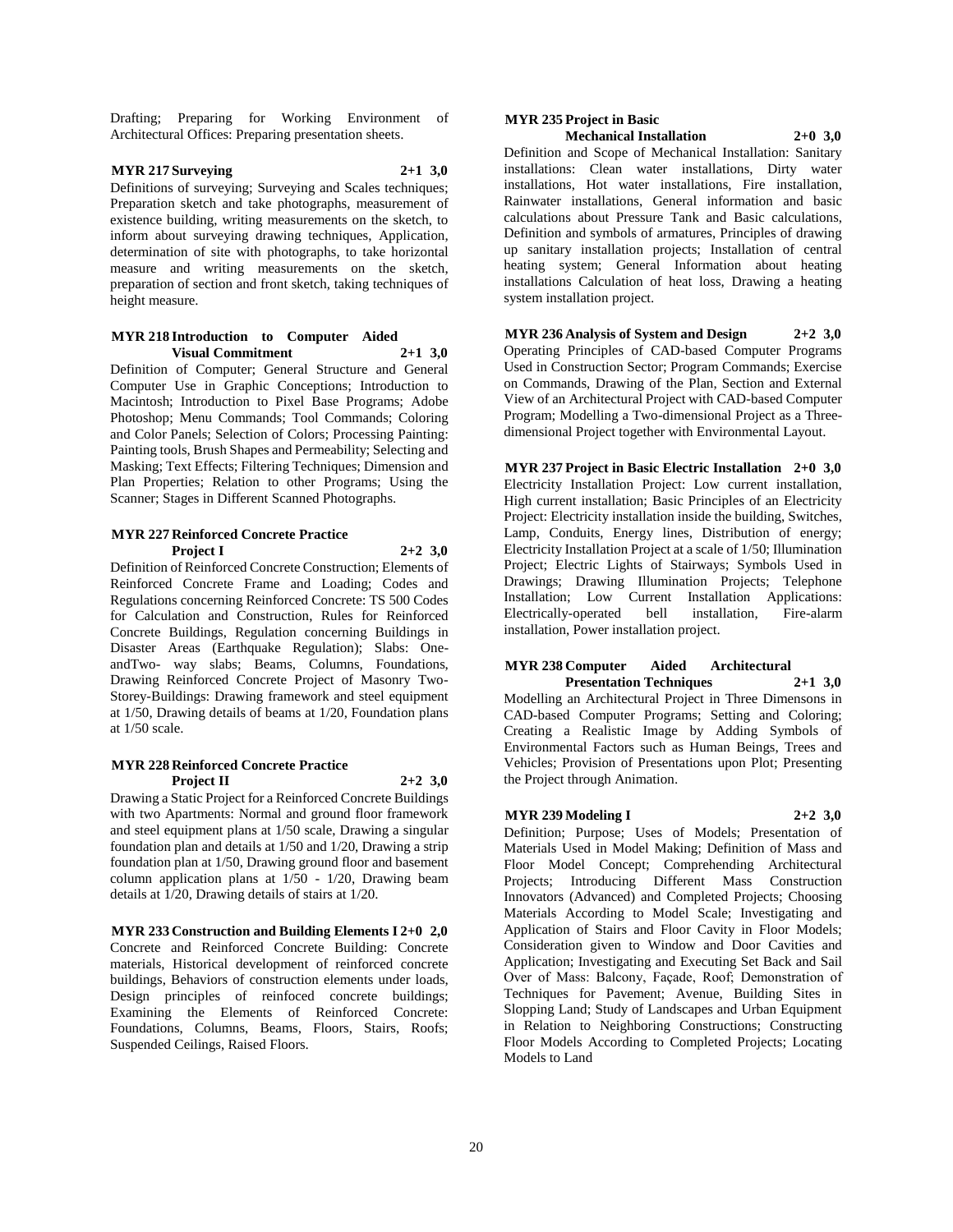## **MYR 240 Modeling II 2+2 3,0**

Definition; Purpose; Use of Models; Presentation of Materials Used in Modeling; Defining Detail and Interior Modeling Concept; Understanding Architectural Projects; Investigating and Executing Range of Building Elements in Detailed Models; Choosing Model Materials According to Range of Building Elements in Detailed Models; Investigating and Executing Windows and Door Cavities in Interior Models; Choosing a Covering Material for Stairs and Floor in Interior Models; Investigating and Executing Furnishing for the Kitchen, Toilets And Etc.; Investigating and Executing Furnishing for Bedrooms in Interior Models; Investigating and Executing Furnishing for the Living Room and other Spaces in Interior Models; Investigating and Executing Landscape and Neighboring Constructions.

**MYR 241 Architectural Practice Project I 2+2 5,0** Choosing Project Topic; Conducting Need Analysis; Function Schema-Relationship Between Space; Drawing Appropriates Scale Plans; Identifying Building Elements and Drawing an in scale Plan: Drawing walls; Axis; Column; Doors and Windows; Drawing Dimensions; Fixtures - Closets; Sinks; Drawing Techniques for Building Sections; Drawing Fundamentals: Floors, Walls, Doors and Windows in Section; Drawing the Roof; Floor Heights; Coordination Floor Information to Space in Section; Introducing Set Back and Sail Over in Surfaces in View; Drawing with Perspective.

**MYR 245 Architectural Practice Project II 2+3 6,0** Choosing the Project Topic; Conducting Need Analysis; Function Schemes; Drawing Appropriately Scaled Plans; Identifying Building Elements and Scaling Walls, Axes, Columns, Doors and Windows According to the Plan; Drawing Dimensions; Fixtures- Closets; Sinks; Drawing Techniques for Building Sections; Drawing the Foundation, Floors, Walls, Doors and Windows Sections; Drawing the Roof; Floor Heights; Introducing Set Back and Sail Over in Surfaces in View; Perspective Drawing.

#### **MYR 246 Construction and Building Elements II 2+0 2,0**

Prefabrication: Definition of Prefabrication; Development of Prefabrication; The Features of And Classification of Prefabrication; Structures Built With Prefabricated Materials; Skeleton System; Panel System; Cell System; Composite System; Joining Details of Prefabrication Elements; Prefabrication Surface Elements; Prepared Floor Elements; Precast Stair Elements; Steel Buildings; Using Steel in Buildings; Joining of Steel Buildings; Elements of Steel Building; Wall; Floor; Stair and Steel Roofs; Contemporary Carrier Systems.

#### **MYR 247 Interior Decoration I 2+0 3,0**

Concepts of Interior and Exterior Space; Selection and Discussion of a term Project; Drawing of a 1/50 scaled plan for each student; Preparation of a needs list for each project; Selection of appropriate construction and interior decoration materials; In class discussion of each selection with support from relevant journals and books; Placement of materials into the 1/50 scaled plan; Discussion of student performance;

Drawing of a crosscut of the selected project in 1/20 and 1/5 scales; Corrections and feedback to the students; Placement of furniture and materials into these new scale plans; Discussion and feedback to the students; Preparing for the final presentation; The final presentation; Evaluation of student projects.

#### **MYR 248 Interior Decoration II 2+0 3,0**

Concepts of Interior and Exterior Space; Selection and Discussion of a term Project; Drawing of a 1/50 scaled plan for each student; Preparation of a needs list for each project; Selection of appropriate construction and interior decoration materials; In class discussion of each selection with support from relevant journals and books; Placement of materials into the 1/50 scaled plan; Discussion of student performance; Drawing of a crosscut of the selected project in 1/20 and 1/5 scales; Corrections and feedback to the students; Placement of furniture and materials into these new scale plans; Discussion and feedback to the students; Preparing for the final presentation; The final presentation; Evaluation of student projects.

**MYR 249 Design for All 2+1 3,0** Approaches of Design for All and Universal Design; Design

and the Issue of User in Design: Different user groups in design; Human Rights and Disability Approaches; User Needs and Problems in the Built Environment; Responsibilities of Built Environment Professions; The Principles of Universal Design; Good Examples of Design for All Approach and Related Standards; Universal Design for Learning: Accessibility of educational environments and course materials; National and International Laws and Regulations for the Disabled; Investigating User Needs and Problems in the Built Environment and Developing Proposals.

**MYR 251 Building Information I 2+1 3,0**

The require program and function diagram for Residential buildings, The buildings housing departments, locations, and measures used in the furniture, Orientation of residential buildings, Analysis of Residential Buildings on Sample Projects: Single houses, row houses, twin houses, terrace houses, duplex houses, triplex houses, villas, Apartment types: Discrete layout apartments, block apartments, Pointtype apartments.

#### **MYR 252 Building Information II 2+1 3,0**

Analysis of Office Buildings Through Case Studies: Needs program, Function diagram, functions of Spaces, Education Buildings Investigation: Needs program, the function diagram, the functions of spaces; Accommodation Buildings Investigation: Needs program, the function diagram, the functions of spaces; Transport Investigation of Buildings: Needs program, the function diagram, functions of spaces; Sports Buildings Investigation: Needs program, the function diagram, the functions of the spaces; Health Buildings Investigation: Needs program, the function diagram, the functions of spaces; Commercial Building Analysis: Needs program, the functions diagram, the functions of spaces.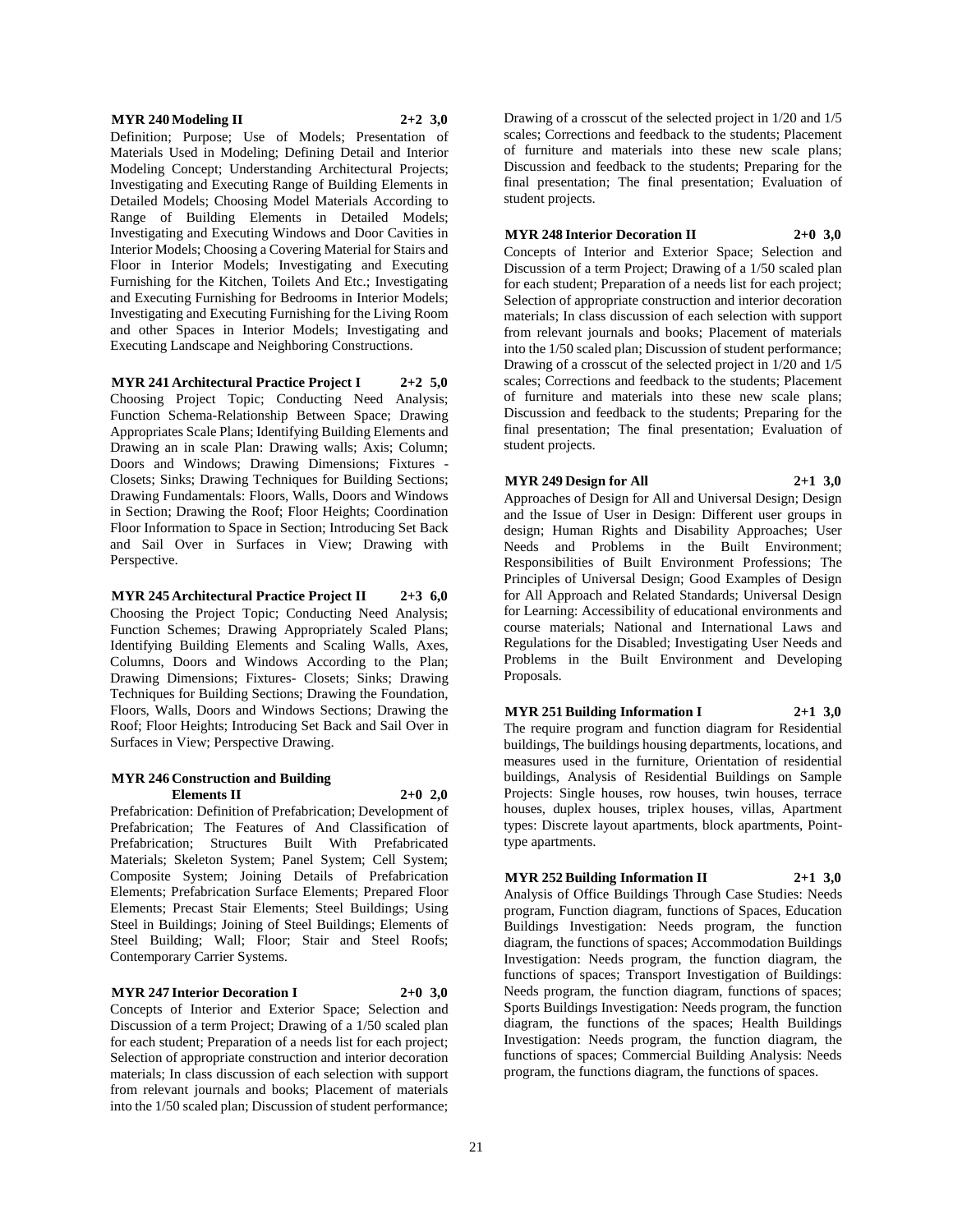# **MYR 253 Professional Language III 3+0 2,0**

Basic Concepts of Architecture: Accessibility in built environment, User needs, Disability, Accessibility standards; Basic Concepts of Building: Concrete buildings, Concrete building parts; Basic Concepts of Modeling; Basic Concepts of Statics Projects; Basic Concepts of Electrical Installation Projects; Exercises to Improve Professional Language Related to Architecture and Architectural Drafting; Preparing for Working Environment of Architectural Offices: Work processes in architectural offices, Work groups.

# **MYR 254 Professional Language IV 3+0 2,0**

Basic Concepts of Architecture: Brief, Building function diagram, Building types and function diagrams; Basic Concepts of Building: Structure types, Timber frame structures, Steel structures, Prefabricated structures; Exercises to Improve Professional Language Related to Architecture and Architectural Drafting; Preparing for Working Environment of Architectural Offices: Definitions of portfolio and curriculum vitae, Preparing portfolio and curriculum vitae, Important considerations regarding job applications.

# **PPT 118 Perspective 2+1 3,0**

Definition and Types of Perspective; Parallel perspective, Inclined perspective, Axonometric perspective; Inclined perspectives: Cavalier perspectives, Military perspectives, Cabinet perspectives, Isometric perspectives, Diametric perspectives, One point perspective: Drawing in-room, perspectives Conical perspective, Viewpoint, View distance, Earth Line, View Height, Main point, Escape point, View angle, Drawing planes, Measuring point, Horizontal line, Height in perspective, Drawing Perspectives of Inclined Surfaces, Drawing Perspectives of Roof Surfaces.

#### **PPT 121 Technical Drawing and Perspective in Ceramics I 2+1 5,0**

Basic Information: Definitions, standards; Drawing tools and materials; Scales; Lines, Writing; Geometrical Drawings; Areas, Parallel Lines, Spirals, Slopes, Tangents; Projection; Drawing objects: One view, Drawing perspective view; Perspective: Conic perspective, Parallel perspective; Cross section: Full cross section, half cross section, Portion cross section

## **PPT 122 Technical Drawing and Perspective in Ceramics II 2+1 3,0**

Fundamentals of Perspective: Definition of Conic Perspective, Parallel Perspective, Types of Cross Section; Full Cross Section, Half Cross Section, Partial Cross Section, Rake Cross Sectional Areas and their angles, Measurement; Rules of Measurement, Introduction of Ceramic Forms; Flower Pots, Pencil Boxes, Vases, Knickknacks, Plates, Bowls, Coffee and Tea Cups, Introduction of Industrial Ceramic Forms; Washbasin, Bathtub, Ceramic Kitchen Materials, Application of Defined Ceramic Forms; Measurement and Cross Section.

# **RSM 217 Painting 2+1 3,0**

Different Perceptions of the Same Object: Different designs and linearity of same object; Deformation of an Object Keeping its Characteristics; Stylization; Abstraction Methods and Interpretation; Painting Techniques: Wash and Brush, Water color, Gouache, pastel; Line, Point and Shadow: Pencil, Charcoal, Pen and ink; Composing Objects; Expressing Emotion.

# **RSM 221 Painting 2+1 4,0**

Different Perceptions of the Same Object: Different designs and linearity of the same object; Deformation of an Object without Change on Basic Characteristics; Stylization; Abstraction Methods and Interpretation; Painting Techniques: Wash and brush, Water color, Gouache, Pastel; Line, Point and Shadow: Pencil, Charcoal, Pen and ink; Creating Compositions with Objects: Expressing Emotions; Studying Objects: Natural and Artificial Objects.

# **RSM 231 Printmaking I 3+2 5,0**

Printmaking: History of printmaking, Turkish and foreign artists of printmaking, Well-known works of printmaking; Techniques of Printmaking: Monotype print, Material print, Stencil print, Positive print, Negative print, Single and multicolor prints with natural and artificial materials, Stencil print with single and double blocks, Mono and polychrome prints; Printmaking Exercises; Interpretation: Interpretations of natural objects.

# **RSM 232 Printmaking II 3+2 5,0**

Relief Printing: History of relief printing, Techniques of relief printing: Linoleum print, Wood print; Blocks of Linoleum Print: Single-block print, Poly-block print, Monocolor print, Polychrome print; Blocks of Wood Print: Singleblock print, Poly-block print, Mono-color print, Polychrome print; Copying Exercises; Studio; Interpretation; Stylization.

# **SAN 115 Basic Design I 6+2 7,5**

Plastic Arts, Fundamental Elements of Visual Language, Principles and Light: Light and shade on natural objects, Light and shade on artificial objects, Pencil drawing, Model with charcoal; Dot: Definition, possibilities, characters and arrangement of dots; Rhythm; Line: Definition, possibilities, types of natural line, Types of artificial line, Line drawing with pencil, ink and paint; Texture: Definition of texture, Studies on texture, Artificial texture, Natural texture, Contemporary texture, Surface texture, Three-dimensional texture.

# **SAN 116 Basic Design II 6+2 7,5**

Color: Definition of color, Types of Color; Color Spectrum; Color Psychology; Color and Form; Color and Function; Color Contrasts: Complementary contrast, Simultaneous contrast, Simple contrast, Hot-Cold contrast, Quantity contrast; Dark-light contrast, Quality contrast; Structure: Definition, Mobile element, Form repetition, Superficial Structure; Three Dimensional Structure; Form Production; Principles of Design: Composition, Similarity, Balance, Directions, Dense-Sparse, Light-Dark, Big-Small, Empty-Full, Contrast, Organic- Inorganic, Review.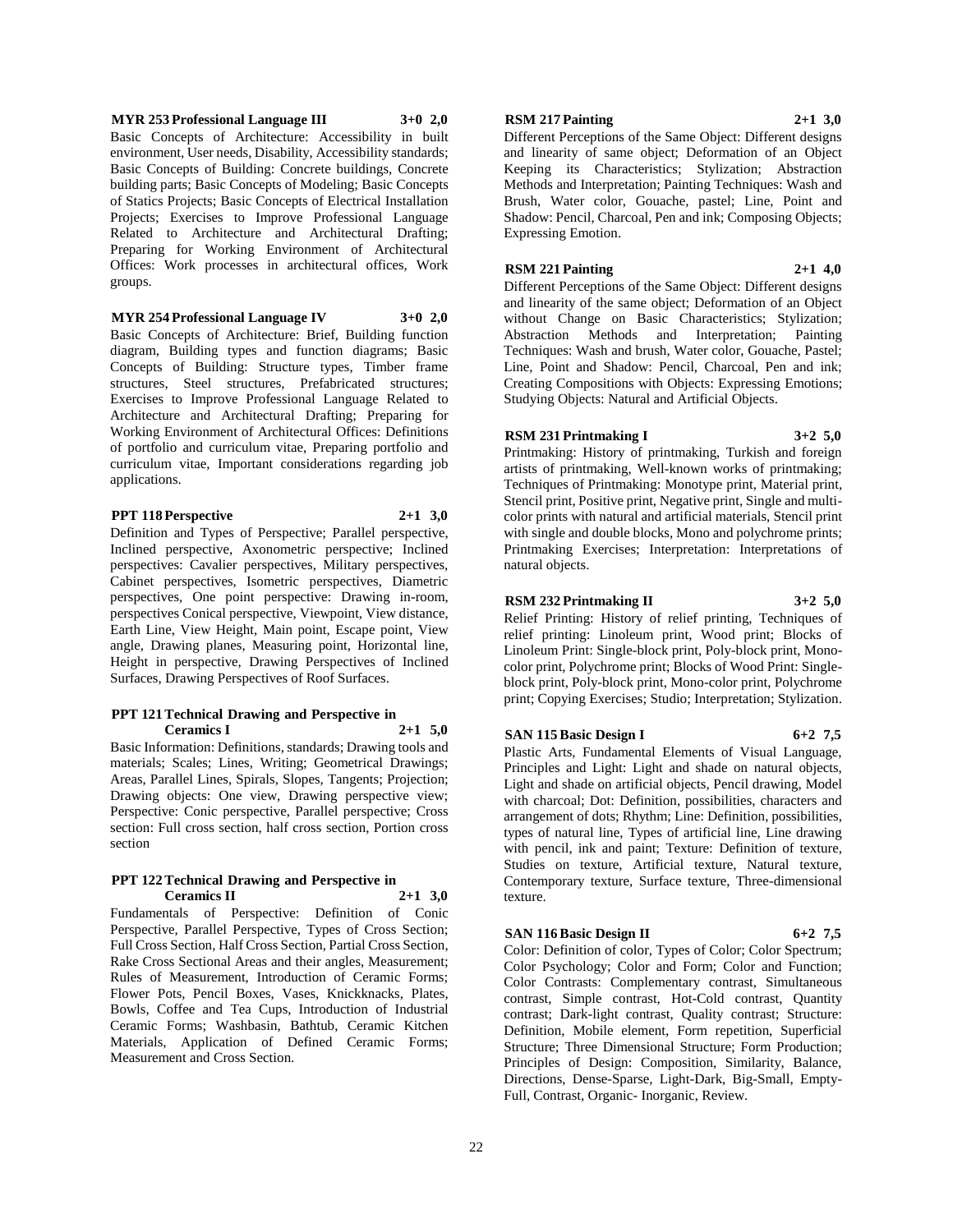## **SAN 155 Hall Dances 0+2 2,0**

Basic concepts. The ethics of dance, Dance Nights, Dance Costumes, National International Competitions and rules/grading, Basic Definitions, Classifications of Dances: Social Dances; Salsa, Cha Cha, Samba, Mambo, Jive, Rock'n Roll, Jazz, Merenge; Flamenko, Rumba, Passa - Doble, Argentina tango, Vals, Disco, Quickstep, Foxtrot, Bolero, European Tango: Ballroom Dances; Sportive Dances; Latin American Dances; Samba, Rumba, Jive, Passa-Doble, Cha Cha, Standart Dances; European Tango, Slow vals (English), Viyana vals, Slow foxtrot, Quickstep.

# **SER 114 Basic Art II 2+3 7,0**

Color: Definition of color, primary colors, secondary colors, color scale, psychology of color, connection between color and form, connection between color and function, contrasts of color, supportive contrast, simultaneous contrast, bare contrast, hot-cold contrast, quantity contrast, light-dark contrast, quality contrast; Structure: Definition, mobile elements, repetition of form, surface structure, 3 dimensional structure, Producing forms with associations; Principles of design: Composition, similarity.

# **SER 117 Drafting Techniques 2+0 2,0**

Description of Drafting: plastic components, Line, Rhythm, Composition, Harmony, Light and Dark Texture, Application of line, Application of Light and dark, Application of texture, Techniques of changing quality, Adding space, Adaptation, Changing the surrounding, Changing the position, Changing the material and texture, Changing Movement, Providing visible attraction, Providing emotional attraction, Constructional Transformation, Metamorphosis.

#### **SER 119 Art Terminology 2+0 2,0**

Concept of Art; Classification of Art; Basic Concepts of Art; The Beginning of Art and Its Function; Function of Art and Nature; Art and Society; Historical Development of Art Criticism; Art and Science; Fine Arts and Classification of Fine Arts; Plastic Arts: Architecture, Painting, Sculpture, Relief; Phonetic Arts: Literature, Music; Rhythmic Arts: Dance, Ballet, Sports Games.

# **SER 125 Fundamentals of Ceramics I 3+3 6,0**

Teaching Ceramics: Definition and Development of Ceramic art, Ceramic production: Materials, Raw materials, Tools, Preparing clay, Shaping, Drying and Firing, Shaping methods: Plate shaping, Shaping by hand and Coiling; Forms: Plate, Vase, etc.; Design elements: Line, Texture, Point; Glazing methods: Spraying, Dipping, etc. Firing; Biscuit firing, Glaze firing.

**SER 126 Fundamentals of Ceramics II 2+2 6,0** Mud: Shaping methods; Types of muds; Orientation of the study; Idea, Scheme, Project; Creative Exercises; Techniques of mud shaping: Pinching, Coiling, Pressing; Two- and Three-dimensional Works: Vase, Snack cups, Mask, Coffee cup and plates, Walls, Lighting, Shoes, Hat, Gloves, Shirt buttons, Clock, Ash bucket, Box , etc.

# **SER 127 Basic Art I 2+3 7,0**

Plastic Arts, Fundamental Elements of Visual Language, Principles and Light: Light and shade on natural objects, Light and shade on artificial objects, Pencil drawing, Model with charcoal; Dot: Definition, possibilities, characters and arrangement of dots; Rhythm; Line: Definition, possibilities, types of natural line, Types of artificial line, Line drawing with pencil, ink and paint; Texture: Definition of texture, Studies on texture, Artificial texture, Natural texture, Contemporary texture, Surface texture, Three-dimensional texture.

**SER 128 Plaster Model Building 3+3 6,0** Definition of Plaster; Preparing Plaster; Tools Used for Plaster Model Shaping: Knife, Saw, Spatula, Sponge, Cup, Liquid Soap, Resin, Block Plank and Clamp in Different Sizes, Sandpaper; Daily Use of Plaster; Definition of Plaster Models; Methods of Plaster Model Shaping: By hand, by lathe.

**SER 130 Ceramic Raw Materials 2+0 4,0** Definition of Raw Material; Raw Materials Used in Ceramics: Plastic raw materials, Non-Plastic raw materials; Plastic Ceramic Raw Materials: Kaolin group, Montmorillonite group, Illite group; Non-Plastic Raw Materials: Kuarz, Feldspar, Pegmatite, Kalk, Magnesite, Dolomite, Wollastonit, Bauxite, Corundum, Talk, Samot, Silicium Carbide, Zircon Oxide, Calcium Phosphate; Oxides Used for Coloring Ceramic Clay and Glazes: Copper Oxide, Iron Oxide, Cobalt Oxide, Manganese Dioxide, Nickel Oxide, Antimon Oxide, Titan Dioxide, Cromium Oxide.

**SER 131 Language of Ceramic Art I 2+0 3,0** Primitive Ceramic Art; Pottery; Cruse; Ritual Cups; Idol; Primitive Firing; Red Clay; Hittite and Phyrigian Civilizations; B.C.; A.D.; Terracotta; Terrasigillata; Slip; Glaze; Shape: Cubic, Cylindrical, Conical, Conglobate, Concave, Convex; Teapot; Vase; Flowerpot; Shaping: Pinch, Coil, Plaque, Decor, Decoration, Relief, Marker, Carving, Hemstitch, Contour; Dimension; Proportion; Size; Drawing; Portrait; Figure; Bust; Sculpture; Sketch; Detail.

**SER 132 Language of Ceramic Art II 2+0 3,0** Intruducing the Applied Courses in Undergraduate Program in Ceramic Arts; Exibition: Personal exibition, Mixed exibition; Gallery; Contest; Catalog; Examining various exibitions and contest catalogs; Ceramic Contests in Turkey; Collections; Photograpy; Portfolio (preparing a personal file); Regional pottery; Pottery in Eskisehir and its vicinity: Pottery in Kınık village, Pottery in Sorkun village; Wellknown ceramic artists in the world and in Turkey; Technical Terminology Used in the Courses throughout the Semester.

# **SER 218 Ceramic Technology and Application**

**II 3+2 6,0** Ceramic Glazes: Using oxides, coloring oxides, Pigments and other compounds. Varieties of glazes, Crystalline, Aventurine, Running glaze, Matt, Crackle, Crawling, Luster, Artistic, Industrial glazes. Techniques and characteristics of glazing. Viscosity, Thermal expansion, Thermal stress, Hardness, Flowing, Liter weight, Boume, Faults of glaze;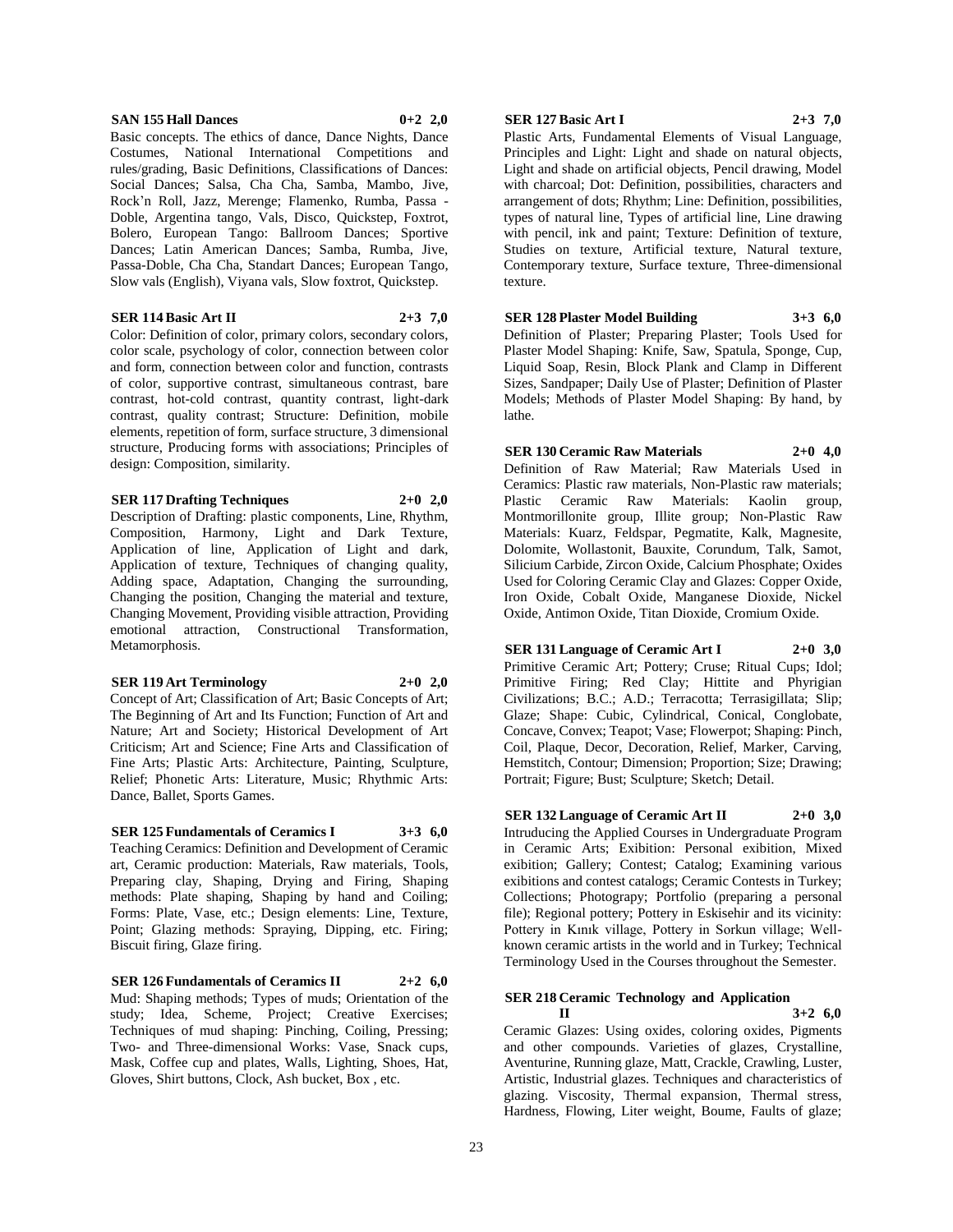Dependence on raw material, Application and firing. Glaze Research: Formulae with three different raw materials, Color works.

**SER 223 Shaping Clay 2+1 2,0** Three dimentional forms experimented with Ceramic clay, Mud making, Kneading, Passing through Vals; History of three dimentional forms in ceramics: shaping techniques of ceramic clay and forms: The method of sausage; the method of pinching; shaping with the methods of plague and board, Hamak Mould; shaping with Mould and pressing to Mould, Methods of shaping ceramic clay by throwing.

**SER 236 Throwing Clay Wheel Techniques 3+3 7,0** Throwing Clays: Plasticity of clays and other raw materials, Throwing methods by hand. Preparing clays: Mixing, Ensuring plasticity, Airing, Centering and opening up, Lifting, Thinning, Cylinder making in standard sizes and setting footing; Forms: Cylinder, Bowl, Plate, Handle, Spherical vase; Decoration methods: Slip, Dropping, Trailing, Sigrafitto, Stamps, Texture, Colored glaze.

**SER 245 Plaster Mould Shaping 3+3 7,0** Definition of Pin; Definition of Bevel; Definition of Lock and its Applications; Materials Used in Plaster Molds: Liquid soap, Brush, Block planks and clamp for mold in different sizes, Hard and soft planes; Introducing Types of Plaster Molds, Methods of Making Plaster Molds.

**SER 253 Language of Ceramic Art III 2+0 3,0** Introducing techniques of ceramic firing: Biscuit firing, Glaze firing, Mono firing, Primitive firing, Reduction firing, Oxidation firing; Introducing ceramic kilns: Periodical kilns: Open plain kilns, Cabin kilns, Circular kilns with dome, Kassel kilns, Bell kilns, Zigzag kilns, Tunnel kilns; Fuels of ceramic firing; Measuring and Controlling Temperatute in Ceramic Kilns: Thermo electric pyrometer, Optical pyrometer, Thermocupule, Temperature measurement devices used in ceramics; Technical Terminology Used in the Courses throughout the Semester.

**SER 254 Language of Ceramic Art IV 2+0 3,0** Potter's Wheel; Primitive Wheels, Engine-driven Wheels; Age of Engines; Throwing Clays; Preparing Clays for Throwing: Tools Used in Throwing: Modeling tools, Rib, Sponge, Fishline; Leatherhard; Cleanup; Fixing a Handle; Fixing Hand Leslugs; Fixing a Spout; Seger formula; Calculation of Seger Formula; Calculation of recipe; Chemical analysis; Glaze; Colourants; Oxides; Colouring oxides; Experiments on clays and kaolins; Experiments on feldspars and quartz; Technical Terminology Used in the Courses throughout the Semester.

**SER 257 Methods of Glazing and Firing I 2+2 3,0** Ceramic Glazes and Classification of Glazes; Definition and Uses of Glaze; Artictic and Industrial Glazes; Matt, Crawling, Fluid, Crackle, Crystalline, Chrome Red, Aventurine Glazes; Porcelain, Tile, Floor Tile; Properties of Glazes: Specific gravity, Boume degree, Sieve rest; Methods of Glazing: Dipping, Pouring, Spraying, Brushing; Glazing and glaze Defects: Blistering, Peeling, Pinhole, Over

melting; Applied forms: Vase, Pencil holder, Ashtray, Snack plate, plates.

**SER 258 Methods of Glazing and Firing II 2+2 3,0** Firing: Changes that take place during glazing and firing, Firing temperatures; Ceramics Kilns and Their Types: Primitive, Wood, Hill, Desert, Camera, Electrical, Gas, Natural gas; Firing Methods: Oxidation, Reduction; Firing principles: Constantly, Periodically; Glazing Methods: Dipping, Pouring, Brushing, Spraying, Over lapping, Dusting; Glaze Defects: Body-related, Firing-related, Application-related defects.

**SER 259 Ceramic Pattern I 2+2 4,0** Ratio and Proportion: Basic geometrical shapes and sketches, Sketching live and other models, Forming two dimensional volume and depth: Perspective of line, Perspective of air; Spot: Light and shadow on live and other models, Pencil, Lavi, Water color, charcoal. Anatomy: Nude, Hand, Foot drafts; Strenghtening the power of observation in details; Searching the experimental behavior through various drawing materials: Pencil, water color, Charcoal, Ceramic materials.

**SER 260 Ceramic Pattern II 2+2 4,0** Ratio and Proportion: Basic geometrical shapes and sketches, Sketching live and other models, Forming two dimensional volume and depth: Perspective of line, Perspective of air; Spot: Light and shadow on live and other models, Pencil, Lavi, Water color, charcoal. Anatomy: Nude, Hand, Foot drafts; Strenghtening the power of observation in details; Searching the experimental behavior through various drawing materials: Pencil, water color, Charcoal, Ceramic materials.

**SER 261 Open Space Ceramics 2+2 4,0** Classification and Definition of Open Space Ceramics: Wall Panels, Modular Wall panels, Free Style wall Panels, Ceramic Sculptures; Figurative Ceramic Sculptures, Abstract Ceramic Sculptures, Garden Ceramics; Animal Figures; Functional Garden Ceramics, Industrial Open Space Ceramics; National and International Ceramic Artist Specialized in Open Space Ceramics; Evaluation of Samples of National and International Open Space Ceramics; Preparation of a Project and Application the Project to a Determined Area.

# **SER 271 Ceramic Technology and Applications I 2+2 6,0**

Description and History of Ceramic; Development of Ceramics; Technological Developments; Classification of Ceramic Products; Porosity and Non-Porosity of Ceramics; Low Temperature and High Temperature Firing Products; Clay and Kaolinite; Their Formation, Classification and Reaction to Temprature; Non Plasticity Raw Materials and Their Formation; Silica; Feldspar; Calcite; Dolomite; Pegmatite, Marble, Chalk; Experiments; Water of Plasticity; Density; Drying and Firing Shrinkage; Water Absorption; Machines For Giving Shape; Pottery Water of Plasticity; Wheel; Jigger.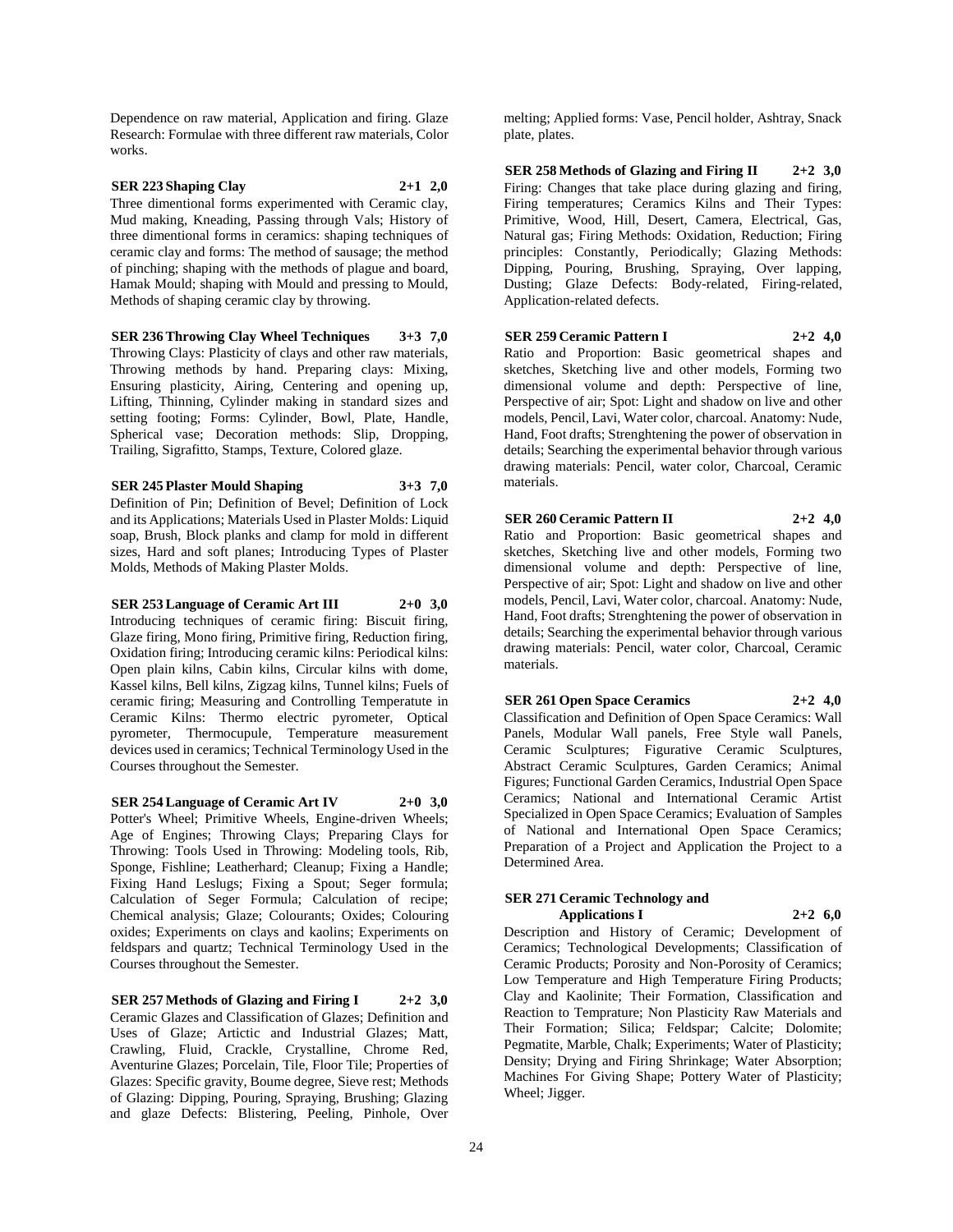#### **SER 272 Ceramic Technology and Applications**   $11$  **2+2 6,0**

Ceramic Glazes; Using Oxides; Coloring Oxides; Pigments and Other Compounds; Varieties of Glazes; Crystalline; Aventurine; Running Glaze; Matt; Crackle; Crawling; Luster; Artistic; Industrial Glazes. Techniques and Characteristics of Glazing; Viscosity; Thermal Expansion; Thermal Stress; Hardness; Flowing; Liter Weight; Boume; Faults of Glaze; Dependence on Raw Material; Application and Firing; Glaze Research; Formulae with Three Different Raw Materials; Color Works.

**SER 273 Technological Practice I 2+3 5,0**

Glaze: Definition of glaze, Raw materials forming glaze and their classification; Triangle Diagram: Drawing a triangle diagram, Analysis of a triangle diagram, Formulating a recipe in percentage, Converting raw materials from percentages to gr. or kg., Weighing raw materials given in a triangle diagram, Applications on a test plate, Firing; Seger Formula: Classification of oxides using Seger formula, Calculation of transition from chemical analysis to Seger formula, Calculation of transition from Seger formula to recipe, Calculation of transition from recipe to Seger formula; Calculation of Surface Tension at Glaze; Calculation of Expansion at Glaze.

# **SER 274 Technological Practice II 2+3 5,0**

Industrial and Artistic Glazes; Artistic Glazes: Matt glazes, Crackle glazes, Crawling glazes, Fluid glazes, Cristaline glazes, Aventurine glazes; Reduction Glazes: Luster glazes, Red glazes, Celadon glazes; Raku Glazes; Sagar Firing; Various Ceramic Glaze Defects and Ways of Eliminating Glaze Defects; Preparing a Test Plate; Artistic Glaze Exercises.

**SER 337 History of Traditional Ceramics Art 2+0 3,0** Turkish Ceramic Art in Pre-Islamic Times: Samples form Uigur and Karluk Turks, The Origins of Turkish Tile and Ceramic Art; Samples from Samanoğlu, Abbasi, Gazne, Fatimid and Seljuk ceramic and tile art, Tile and Ceramic Art in Anatolian Seljuks; Tile Making Techniques in Anatolian Seljuks; Use of Tiles in Architecture; Tile and Ceramic Art in the Period of Principates; Milet ceramics, Ottoman Tile and Ceramic Art: Ottoman tile techniques and samples, Samples form İznik, Kütahya, and Çanakkale Ceramics; Recent Local Ceramic Workshops.

**SER 367 Technical Decoration Methods I 2+2 3,0** Methods of Technical Decoration: Clay decoration, Basic handmade decorations, Spangle decorations, Wax decorations, Airbrush, trailer, brush; Using brushes, Under glaze, Majolica, stain, On glaze, Under glaze, In glaze. Choosing designs, Preparing stain colors, Biscuit firing, High temperature stains, Applying, Glazing, Glaze Firing.

**SER 368 Technical Decoration Methods II 2+2 3,0** Research for in-glaze (majolica) Method: History of majolica technique, Different designs, Choice of designs on the ceramic form (cup, wall plate, wall panel) Applying with handmade decoration, Firing, On-glaze techniques; Choosing the design for different ceramic forms; Handmade on-glaze decorations, Firing.

**SER 369 Methods of Plaster Mold Duplication I 3+3 6,0** Shaping the Model of Plaster by Hand: Cornered models, Complex models; Model Shaping on Plaster Wheel: Cylindrical models, Spherical models; Model Shaping on Pattern; Types of Models: Ashtray, Pencil box, Vase, Plate, Oval plate, Little bowl, Flower pot; Retouching the Model; Introduction to Mould Separators; Making Moulds Suitable for the Form of Models: Smoothing moulds, Preparing the moulds for duplication.

# **SER 370 Methods of Plaster Mould Duplication II 3+3 6,0**

Definition of Duplication; Mould; Purpose of Duplicating Moulds; Uses of Mould Duplication; Methods of Duplicating Moulds Used in Factories, Comparison of Factories Using Methods of Mould Duplication; Necessary Materials, Stages of Mould Duplication; Mould Duplication Production.

# **SER 371 Artistic Ceramics I 3+3 6,0**

Introduction to artistic ceramics: Artistic and technical knowledge, Local and Foreign artists in the field of artistic ceramics, Introduction to their works of art, Examination of their works of art; Stages of Project: Abstract and realistic three dimensional practices indoor and outdoor places, Trying Scale Model; Stages of Construction: Shaping by hand, Coiling method, Slabbing method, Topping up, Segment addition, Sigraffitto, Piercing, Throwing, Drying, Biscuit firing, Slipping, Oxidation; Glaze trials, Glazing, Glazy firing; Evaluation of works of art.

**SER 372 Artistic Ceramics II 3+3 6,0** Artistic Movements in Ceramics: Characteristics of Artistic Ceramics: Classical-Modern, Synthesist and Conceptual Movements in Ceramics, Designs and Applications Reflecting These Movements; Preparing sketches, Solving design and application problems on sketches, Transforming designs into ceramic works using the appropriate technique, Drying and firing these works; Evaluating, criticizing and discussing the products.

**SER 375 Language of Ceramic Art V 2+0 3,0** Introduction of traditional Turkish ceramics; Description of encaustic ceramics; History of encaustic ceramics; Design; Project; Role of the designer in ceramic design; Form; Aestheics; Ergonomics; Tecnical drawing; Drawing; Decoration; Decoration tecniques: Decoration on wet clay, Underglaze decorations, Inglaze decoration, Onglaze decorations, Serigraphy printing, Equipments used in ceramic decoration; Research on art movements: Naturalism, Impressionism, Expressionism, Symbolism, Realism, Romantism, Surrealism, Cubism; Technical Terminology Used in the Courses throughout the Semester.

**SER 376 Language of Ceramic Art VI 2+0 3,0** Ceramic glazes: Artistic glazes, Industrial glazes; Glazing tecniques; Studying and Interpreting the Works of Turkish and foreign ceramic artists; Pre-islamic Ages; Hun, Gok Turk, Uighur, Seljuk, Memluk and Zengi civilizations;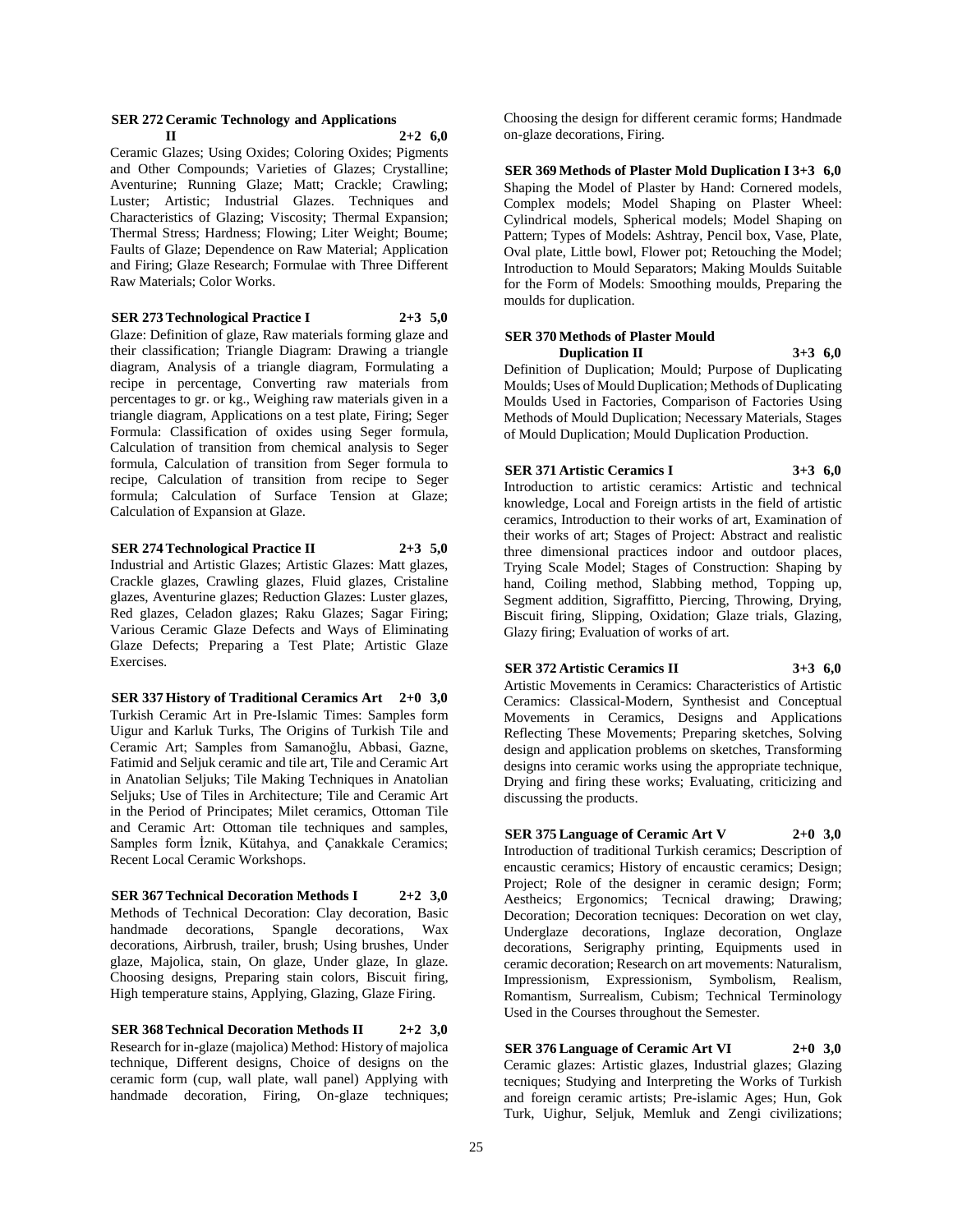General information about Anatolian Seljuks; Technical Terminology Used in the Courses throughout the Semester.

# **SER 377 Surface Design I 2+2 4,0**

Relations: Definition of Form, Definition of Background, Form and Background relations, Studying Natural Objects, Composition rules, Converting to Design; Arranging the Surface system: Design with Geometrical elements, Definition of Square and its effects on composition, Definition of triangle and its effects on composition, Relations among of Geometrical elements, Arrangement, Design by Pencil Drawing: sketch, light and shade.

# **SER 378 Surface Design II 2+2 4,0**

Basic rules for forming the Design on Picture surface: Definition of contrast, Its effect on design, Minoritymajority, Big-small, light-dark, empty-full units, Directions, Matt-bright, Organic-inorganic, Similarity, Repetition, Balance, Systematic design: Forming the design through reproduction, Stylization: Converting the shape into a plain state; Simplifying the expression: Deformation: Increasing the shape, Dense expression, Forming a personal language, Forming problems on surface, Solving surface problems.

**SER 379 Clay Wheel Applications I 2+2 4,0** Introducing a ceramic wheel; comparing traditional and modern wheels, history of clay wheel, production centers using wheels in Turkey, artists and samples from their works, Introducing good wheel clays, Red and white wheel clays, kneading clay; Centralizing; Lifting-lowering; cylinder making on the wheel; Hemisphere making on the wheel, making different forms using cylinder and hemisphere, making handle, tap; Decoration through slipping techniques.

**SER 380 Clay Wheel Applications II 2+2 4,0** Techniques of shaping on a wheel, Different forms and their shaping techniques, high cylindrical forms. Big pots, handles and tabs. Decorating forms through different decoration techniques, Introducing polishing tools, making artistic

# **SER 392 Ceramic Restoration 2+1 3,0**

glazes, firing.

Restoration of Ceramic Works; Fundamental Techniques in Ceramic Restoration; Materials Used in Ceramic Restoration: Chemicals and adhesive substances used in ceramic restoration, Cleaning of ceramic foundlings, Glazed and unglazed ceramics, Structural feature of ceramic foundlings, Corrosion of ceramic foundlings, Causes of corrosion, Combination of ceramic pieces, Complementation, Completing the work with gyps, Strengthening, Plotting of foundlings, Technical drawing, Drawing decorations and form.

# **SER 418 Portfolio Design 2+2 5,0**

Performing Personal Presentation: Effective and clear presentation of organized projects, Formal preferences about presentation, Electronic or bag portfolio, Portfolio Preparation: Determination of target group of portfolio, Deciding on presentation format, Final determination of projects to present, Preparations about technique and format, Supplying necessary materials, Determination of printing

style of works, Portfolio preparation on computer, Presentation: CV design and making copies of CV, presentation about CV.

# **SER 431 Ceramic Technology 2+2 5,0**

Physical Characteristics of Ceramic Raw Materials: Viscosity, Sieve analysis, Plasticity, dry, firing and total shrinkage, Water absorption, Dry strength, Chemical characteristics of raw materials, Calculation of glaze, slip and clays using chemical analysis formulations, Mineralogical formula, Seger formula, Surface tension and thermal expansion in the glaze, Laboratory investigations; Effects of coloring oxides in the glaze, Body and slips, Artistic glazes.

# **SER 466 Shaping Sculptural Forms on Wheel Throwing 2+2 4,0**

Production of Artistic Ceramic Forms an The Wheel; Production of Ceramic Statues on The Wheel; Developing Skills in Making Original Forms; Making New Ceramic Forms Using Different Techniques; Firing Ceramic Forms in Different Environments; Preparing Original Clay; Preparing Clay in High Temperatures; Drying; Firing; Glazing; Glazed Firing.

# **SER 467 Designing and Shaping Functional Forms on Wheel Throwing 2+2 4,0**

Forming and Analyzing Complex Forms on the Wheel; Production Techniques; Ergonomic Research; Functional Forms; Capacity Calculations; Designing Ergonomic Forms: Tea Sets, Coffee Sets, Dining Sets, Saltshakers, Peppershakers, Oil and Vinegar Holders; Making Simple Human and Animal Figurines; Making Larger Forms on Wheel; Making Potbellied and Slender Necked Forms.

**SER 471 Ceramic Slips and Technologies 2+0 2,0** Ceramic slips: Definition of Slips, History of slip techniques, Equipment and tools for applying slip techniques; Slips that is made from main body clay, Sinter Slips, terra sigillata; Decor techniques with slips: mishima, Sgrafitto, Mocha, Featring, pouring, Spraying and parafin decors.

**SER 472 Reduction Glazes and Technologies 2+0 2,0** Reduction glazes: Description of glaze, Description of reduced athmosphere, History of reduction firing; Glazes that fired in reduced athmosphere: Copper red or Chinese red glazes, Celadon glazes, Luter glazes, Raku glazes, Saggar firing; Pit firing, Other reduced atmosphere glazes and firing techniques; Oxites that used in reduction glazes: Copper oxite, İron oxite, Mangan oxite, Chrome oxite.

**SER 475 Methods of Ceramic Surface Design I 2+2 4,0** Wall Ceramics; the Art of Ceramics; Industrial Ceramics; Design on paper for architectural Ceramics; the characteristic of art Ceramics; the wall Plate Design with free shaping methods; Model Practices; Detail Practices; Surface Design with methods of Production Industrial Ceramics; Wall Tiles, Bricks, Designs through various ceramic modular systems; Functional Ceramic Objects: Decorative design for Various cups such as Plates, Cups, Bowls, etc.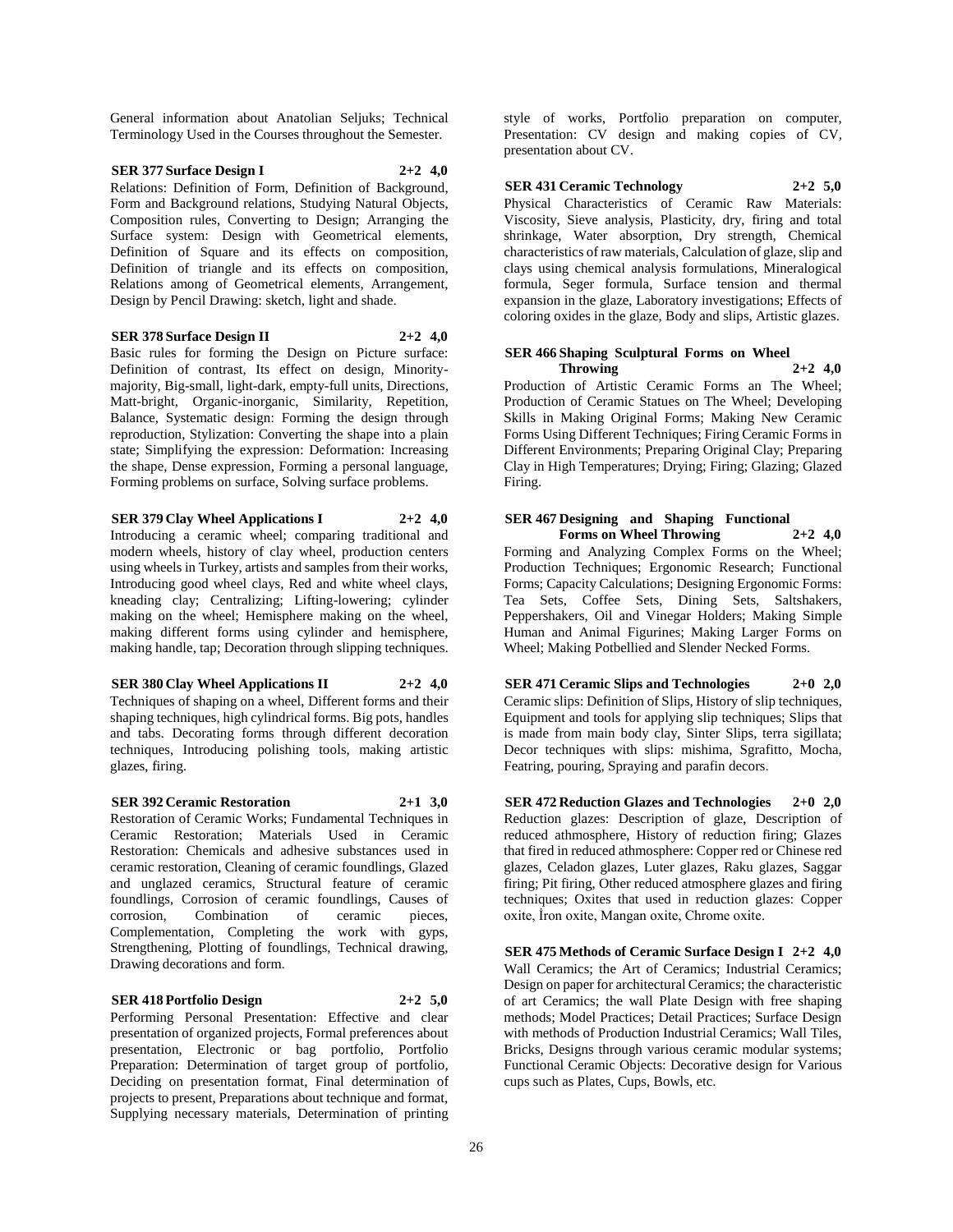**SER 476 Methods of Ceramic Surface Design II 2+2 4,0** Practicing with ceramic materials: shaping clay, glazing, firing; Wall ceramics: Designs specific for institutions, people, places; Experimenting with various materials and techniques: Decoration through underglaze, inglaze, onglaze techniques; Trying various firing methods: 'RAKU', primitive kilns; Ceramic-Object Unity: Shaping with wooden, glass, metals, etc.; Practice; Presentation.

**SER 477 Language of Ceramic Art VII 2+0 2,0** Industry; Industrial; Ergonomics; Floor tile; Tile; Toilet; Urinal; Clozet; Bide; Sink; pedestal sinks; Table ware and ornamental wares Artistic glaze; Characteristics of glaze and control tecniques; Glaze defoults; Body; Colourants used in body; Three-dimentional form; Two- dimentional surface ceramic; Artistic; Formal; Original design; Critical thinking; Creative thinking; Artistic ceramic; Plastic art concepts; Vocational terminology about lessons in the semester.

**SER 478 Language of Ceramic Art VIII 2+0 2,0** Standardization; Turkish standards; Duplication and duplication molds; Pomze; Application; Instalation; Garden ceramics; Wall elements; Separation; Slip; Temperature; Temperature degrees; Centigrade; Serigraphy; Equipment of serigraphy; Functional ceramics; Ceramic surface Design; Identity of artist; Portfolio; Vocational terminology about lessons in the semester.

**SER 479 Technical Decoration Methods III 2+2 4,0** Technical Decorations: Direct screen, Indirect screen, Tile measurement, Floor, Wall, Border, Tiles; Tile design; Design stages, Choice of design, Border; Pattern design: Application, Color of separating, Negative drawing, Silk screen printing, Choice of mesh, Emulsion, Preparing emulsion screen ink, Application on mesh, Exposure, Exposure equipment, Exposure lamp, Time of exposure, Washing screen, Drying, Preparation for printing, Colors, Preparation for colors, Medium, Mixing color and medium, Printing tools, Primary experiment firing at 700-800oC, Evaluation.

**SER 480 Technical Decoration Methods IV 2+2 4,0** Indirect Screen: Ceramic forms, Subject of design, studying the subject, Drawing, Color design, Color of separating negative drawing, screen, Choice of mesh, Exposure, Preparing screen, Colors, Preparation for colors, Thinner, Medium, Printing tools, Transfer paper, Preparing transfer paper, Preparation for colors with medium, Printing, Stage of printing, Drying printing, Polyurethane varnish, Printing varnish cutting equal-sized strips of the print, Removing the paper strips from the water, Squeezing out air bubbles, Firing at 800oC, Criticism.

**SER 491 Industrial Ceramic Design I 3+3 8,0** Design Methods; Introductory Information on Industrial Design; Examination of the Products Related to Industrial Design; Bathroom Design Materials in Industrial Ceramic Products; Bath Sets and Accessories; Toilet; Sink; Soap Holder; Towel Holder; Mirror Frame; Brush Holder; Decorative Ceramic Products; Picture Frame; Vase; Office Set; Modular Industrial Wall Panel; Table China and

Decorative Products; Illuminating Elements; Specific Industrial Pieces; Preparation of Projects; Research; Shaping; Preparing Models and Moulds; Comparison of the Product with Draft Project.

**SER 492 Industrial Ceramic Design II 3+3 8,0** Definition and Analysis of Turkish Standards; Standards on Ceramic Products; Drawing the Projects of Industrial Products; Evaluating Design Projects in Accordance with Turkish Standards; Preparing Nucleus and Model; Moulds and Other Sub-Materials; Preparing Plate and Templates; Determining the Method of Molding; Appropriate Moulds for Industrial Production; Duplication and Duplicating Moulds; Producing; Plate Pads; Product Shaping; Casting; Assembling and Application; Retouching; Drying; Biscuit and Glaze Firing.

**SER 493 Artistic Ceramic Design I 3+3 8,0** Aim of Design; Design Research; Two-Dimensional Surface and Three-Dimensional Form Designs; Ceramic Applications in Different Places; Techniques and Aesthetic Methods; Decoration Techniques; Surface Decoration with Artistic Slip and Glaze; Firing Methods; Saggar; Reduction; Open Firing; Sawdust Firing; Decoration Methods; Clay Ornament; Slip Trailing; Slips; Engobes and Glazes; Cumbing; Mishima; Siggraffito; Over and Under Glazes; Shaping Methods; Plaster Mould; Press; Hand Built; Glazing Methods; Pouring and Splashing; Dipping; Spraying; Presentation; Final Project; Exhibition.

**SER 494 Artistic Ceramic Design II 3+3 8,0** Designs and Applications; Two- or Three-Dimensional Forms; Ceramic Forms of Live Models Such As Birds; Sand Cuts; Garden Ceramics; Outdoor Furniture; Bird Houses; Wall Pieces; Separations; Glazing and Slipping for Decoration; Matt; Crackle; Aventurine; Ash Glaze; Terra Siggilatas. Firing; Saggar; Reduction Primitive-Open Firing; Presentation; Criticism; Exhibition.

**SNT 229 Art History I 2+0 3,0** Concept of Art and Artist; Function of Art in Social-Political-Cultural Changes From Prehistoric Times Until the Middle Ages; Development of Form and Style in Diffrent Periods, Concept of Beauty and Aesthetics and Samples form the Ancient Times; Comparing Eastern and Western Interpretations of Art; Relationship Between Religion and Art; Introducing Basic Resources.

# **SNT 230 Art History II 2+0 3,0**

Function of Art in Social-Political-Cultural Turning Points From Middle Ages Until Today; Evaluation concepts of Architectural and Plastic Arts; Terminology of Art History; Emergence of Artistic Identity and Samples; Reflection of Social and Political Effects on Art in the 19-20th Centuries; 20th Century Turkish Art Platform; Developments in Architectural and Plastic Arts, Artists and their works.

# **SNT 314 Turkish Art History 2+0 3,0**

Turkish Culture and Art Pre-Islamic, Hun, Gokturk and Uigur's Art; Effects of Seljuk, Mamluk and Zangid's Decorated Arts in Anatolia; Anatolian Seljuk's Works of Art: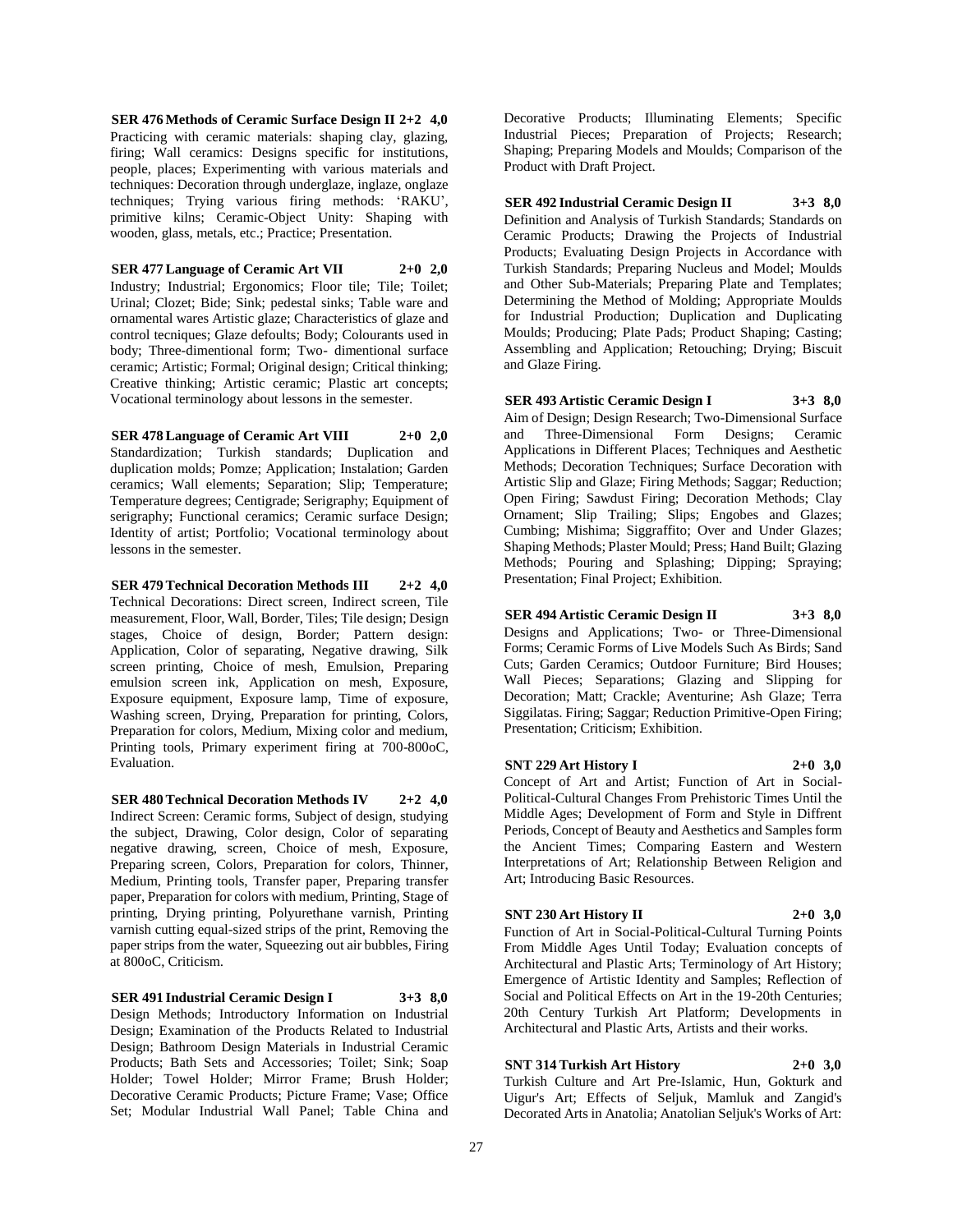Stone, Wood, Tile, Brick Ornament; Principates and Early Ottoman Period's Works of Art; Classical Architecture in Ottoman Periods; Turkish Baroque and Empirical Styles; Turkish Handcrafts: Carpet, Kilim, Tile, Ceramic, Metal, Wood and Cloth Samples, Pattern and Techniques; Development of Turkish Drawing: Western Painters and Turkish Artists; Republic Period Turkish Architecture: First and Second National Architecture Samples, Sculpture and Other Arts.

# **SNT 329 History of Art 2+0 2,0**

Concept of Art and Artist; The Beginning of Art: First works of plastic arts. Economic, Social and Intellectual Structures during the Transition from Primitive Community to Civilized Society; Civilized Society; Transition from Social Arts to Individual Arts; Society and Civilization in Ancient Greek and Rome; Society and Civilizations in the Middle Ages: The Beginning of Christian Art and the Middle Age Art; Culture and Philosophy; New Age Society and Civilization; Renaissance; Discovery of Nature and Human Being; Nature and Art; Reforms; Thought Structure in the Nineteenth Century; Cultural Structure of Turkey; Developments in Architectural and Plastic Arts; Artists and Their Works.

**SNT 352 History of Turkish Art 2+0 3,0**

Turkish Art Before Islam; Turkish Art After Islam; Mosques, Tombs, Caravansarais and Palaces; Turkish Art in Anatolia: Anatolian Seljuks; Principates in Anatolia in the Fourteenth Century; Ottoman Art: Early Ottoman, Works of Art in the Reign of Suleyman the Magnificent; Sinan the Architect; Ottoman Art in the Seventeeth and Eighteenth Centuries; Works of Art in Late Ottoman Period, Early Republic Period.

# **SOS 114 Office Personnel Behaviors 2+0 2,0**

Definition of Office and an Overview of Office Environments; Information on the Concepts of Office Personnel and Behavior; Definition and Characteristics of Personality; Definition and an Overview of Motivation; What is Perception? Attention and Interest; Definition of Stress and Defense Systems; Interaction and Agreement; Determining an Attitude and a Behavior; Determining an Objective and Achieving it; Establishing Good Communication in Workplace; Coping with Problem People; Creating an Image.

#### **TAR 161 Atatürk's Principles and History of Turkish Revolution I 2+0 2,0**

Reforms in the Ottoman Empire; Trablusgarp Battle; Balkan Battles; The First World War; Mondoros Cease-fire Treaty and Fall of the Ottoman Empire; Beginning and Organization of National Struggle by Mustafa Kemal Pasha throughout Anatolia: Mustafa Kemal Pasha's arrival in Samsun, Amasya Circular, Congresses of Erzurum and Sivas; Opening of the First Grand National Assembly; Sevres Peace Treaty; Foundation of Regular Army.

#### **TAR 162 Atatürk's Principles and History of Turkish Revolution II 2+0 2,0**

Fronts of Independence War: Eastern Front, Southern Front, Western Front; Battles on the Western Front: Battles of İnönü, Battles of Eskişehir and Kütahya, Battle of Sakarya,

Major Offensive; Mudanya Cease-Fire Treaty; Lausanne Peace Treaty; Declaration of Republic; Revolution and anti-Revolution; Foundation of Constitutional System; Politics during Turkish Republic: Domestic and Foreign; Fundamentals of Turkish Republic and the Background Intellectual Movements; Foundation of Democratic-Juridical State; Innovations in Law, Education, Economy and Social Life; Atatürk's Principles: Republicanism, Nationalism, Populism, Etatism, Secularism, Revolutionism; General Characteristics of Principles; Evaluation of Kemalism from an Ideological Perspective

# **TAR 356 History of Culture 2+0 3,0**

What is Culture?; Culture and Personality; Culture and Art; Local and Universal Culture; Culture and Cultural Diversity; Personal Culture; Cultural Structure in Different Societies in History: Their effects on art and Interaction between these cultures; Comparison of Different Cultures; Effects of Culture on Art, Artist and Creativity.

# **THU 203 Community Services 0+2 3,0**

Various Community Projects: Helping young students during their study periods or after school study sessions, Aiding the elderly in nursing homes, helping disabled individuals with various tasks, helping social services and aiding children with their education etc., take part in the projects which raise environmental awareness, Integrating with the community and enabling use of knowledge accumulated in the courses.

# **TİP 109 Introduction to Typography 4+2 7,0**

Definition of Typography and Its Importance in Graphic Design; History of Typography; Origin of Orthography and First Alphabets; The Roman Alphabet; Development of Type and Typology: Typography in the late nineteenth and the twentieth century; Basic Terms of Typography; Anatomy of Type: Typeface, Typeface family, Typeface styles, Font, Measurement of type, Spacing, Tracking, Kerning, Leading, Negative spacing; Special Cases in Spacing.

# **TİP 110 Typography I 4+2 6,0**

Classification of Typefaces; Basic Problems About Classification; Criteria for Typeface Classification: Typeface classification according to size, Typeface classification according to serif style; Typeface Style And Weight; Types of Typeface: Gothic type, Roman type, Classic romans, Transitional romans, Modern romans, Italics; Square Serifs; Sans Serifs; Script and Cursive; Novelty Types.

# **TİP 211 Typography II 4+2 7,0**

Use of Typography as an Element of Graphic Design; Choosing the Right Type Style; Setting Type; Watching the Spacing; Margins; Mixing Type Styles; Using All-Cap Lines; Avoiding Awkward Arrangements; Spell Check; Dividing Headlines; Considering the Reading Distance.

# **TİP 212 Typography III 4+2 7,0**

Typographic Resonance; Factors Affecting the Creation of Typographic Resonance; Creating Typographic Resonance With Typefaces; Typographic Resonance With Type Color, Type size, Type weight and type style; Images of Typefaces;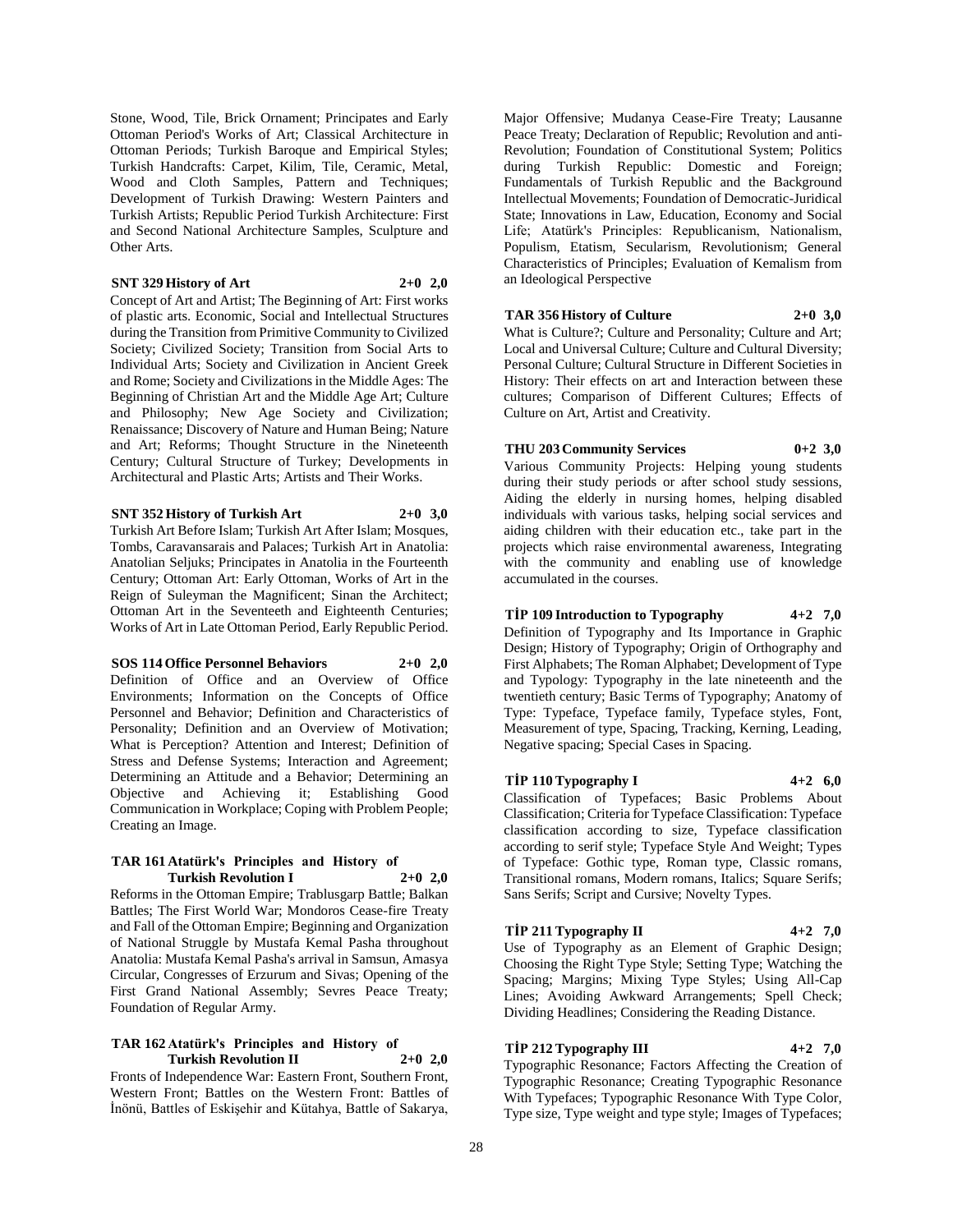Creating Meaning by Association; Assigning a Meaning to a Word; Typographic Roles; Headlines, Subtitles, Picture captions, Text, Headings, Signature and other typographic roles.

**TİP 401 Advanced Typography I 2+3 4,5** The Union of Type and Picture; The Interaction between Type and Picture; Using Type and Image together; Words within Images; Image as Letter, Letter as Image, Word as Image, Text Type as Image; Type as Environmental Image; Objective Type and Image; Letter Plus Image, Word plus image; Visual-Verbal Synergy; Typography Alone and Image Alone.

**TİP 402 Advanced Typography II 2+3 4,5** Typeface Design; Anatomy of Type; Arm, Ascender, Descender, Spur, Bar, Serif, Bowl, Loop, Ear, Link, Stress, Stroke, Stem, Shoulder, Hairline, Terminal, Tail, Counter, Spine, Swash, Ligature, x-height, Baseline, Capline, Character, Font; Typeface styles and weight; Their Image and Use; Legibility; Using Fontographer.

**TİY 129 Drama 2+1 3,0** Drama as a method of creativitiy: Techniques and Applications; Harmony and Confidence; Expressing Thoughts through Gestures; Improving Verbal and Nonverbal Communication; Improving Relations in Society; Group Works and Staging.

#### **TÜR 109 Writing and Speaking Skills for Architectural Drafting I 3+0 2,0**

Elementary Level: Controlled Writing About Architectural Drafting: Sentence writing, Cloze procedure, Writing about events; Composition Writing: Main idea, Point of view, Planning, Introduction, Development, Conclusion, Paragraph structure, Order of sentences; Coherence and Cohesion; Text Types; Vocabulary Building About Architectural Drafting; Oral Communication Skills About Architectural Drafting; Listening Comprehension About Architectural Drafting; Idioms; Spoken Language About Architectural Drafting: Content, Structure, Syntax and Pragmatics.

# **TÜR 110 Writing and Speaking Skills for Architectural Drafting II 3+0 2,0**

Intermediate Level: Controlled Writing About Architectural Drafting: Sentence writing, Cloze procedure, Writing about events; Composition Writing: Main idea, Point of view, Planning, Introduction, Development, Conclusion, Paragraph structure, Order of sentences; Coherence and Cohesion; Text Types; Vocabulary Building About Architectural Drafting; Oral Communication Skills About Architectural Drafting; Listening Comprehension About Architectural Drafting; Idioms; Spoken Language About Architectural Drafting: Content, Structure, Syntax and Pragmatics.

# **TÜR 111 Writing and Speaking Skills for Graphic Arts I 3+0 2,0**

Elementary Level: Controlled Writing About Graphic Arts: Sentence writing, Cloze procedure, Writing about events;

Composition Writing: Main idea, Point of view, Planning, Introduction, Development, Conclusion, Paragraph structure, Order of sentences; Coherence and Cohesion; Text Types; Vocabulary Building About Graphic Arts; Oral Communication Skills About Graphic Arts; Listening Comprehension About Graphic Arts; Idioms; Spoken Language About Graphic Arts: Content, Structure, Syntax and Pragmatics.

# **TÜR 112 Writing and Speaking Skills for Graphic Arts II 3+0 2,0**

Intermediate Level: Controlled Writing About Graphic Arts: Sentence writing, Cloze procedure, Writing about events; Composition Writing: Main idea, Point of view, Planning, Introduction, Development, Conclusion, Paragraph structure, Order of sentences; Coherence and Cohesion; Text Types; Vocabulary Building About Graphic Arts; Oral Communication Skills About Graphic Arts; Listening Comprehension About Graphic Arts; Idioms; Spoken Language About Graphic Arts: Content, Structure, Syntax and Pragmatics.

# **TÜR 113 Writing and Speaking Skills for Ceramic Arts I 3+0 2,0**

Elementary Level: Controlled Writing About Ceramic Arts: Sentence writing, Cloze procedure, Writing about events; Composition Writing: Main idea, Point of view, Planning, Introduction, Development, Conclusion, Paragraph structure, Order of sentences; Coherence and Cohesion; Text Types; Vocabulary Building About Ceramic Arts; Oral Communication Skills About Ceramic Arts; Listening Comprehension About Ceramic Arts; Idioms; Spoken Language About Ceramic Arts: Content, Structure, Syntax and Pragmatics.

# **TÜR 114Writing and Speaking Skills for Ceramic Arts II 3+0 2,0**

Intermediate Level: Controlled Writing About Ceramic Arts: Sentence writing, Cloze procedure, Writing about events; Composition Writing: Main idea, Point of view, Planning, Introduction, Development, Conclusion, Paragraph structure, Order of sentences; Coherence and Cohesion; Text Types; Vocabulary Building About Ceramic Arts; Oral Communication Skills About Ceramic Arts; Listening Comprehension About Ceramic Arts; Idioms; Spoken Language About Ceramic Arts: Content, Structure, Syntax and Pragmatics.

# **TÜR 115 Writing and Speaking Skills for**

**Computer Operator Training I 3+0 2,0** Elementary Level: Controlled Writing About Computer Operating: Sentence writing, Cloze procedure, Writing about events; Composition Writing: Main idea, Point of view,<br>Planning, Introduction, Development, Conclusion, Development, Conclusion, Paragraph structure, Order of sentences; Coherence and Cohesion; Text Types; Vocabulary Building About Computer Operating; Oral Communication Skills About Computer Operating; Listening Comprehension About Computer Operating; Idioms; Spoken Language About Computer Operating: Content, Structure, Syntax and Pragmatics.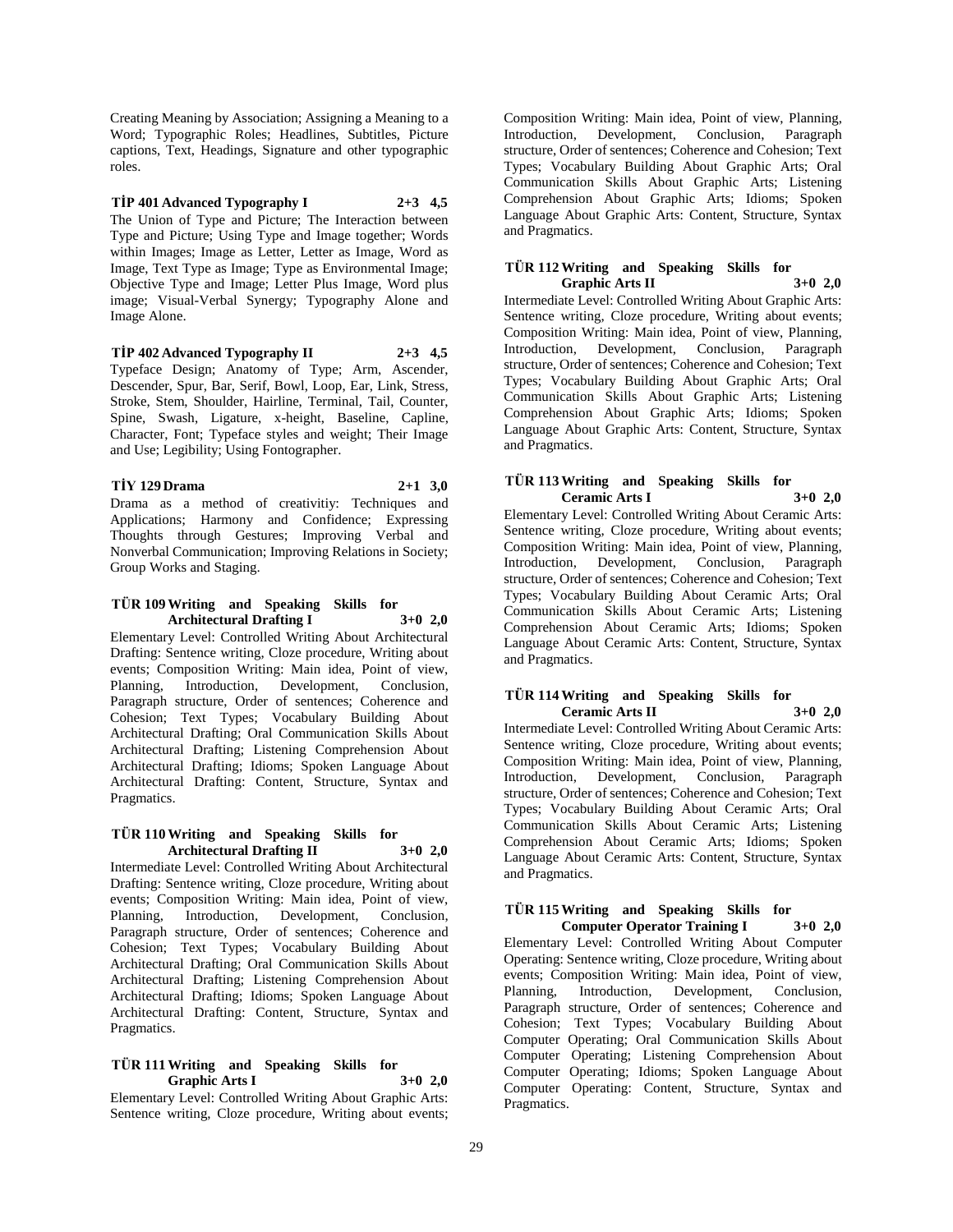# **TÜR 116 Writing and Speaking Skills for Computer Operator Training II 3+0 2,0**

Intermediate Level: Controlled Writing About Computer Operating: Sentence writing, Cloze procedure, Writing about events; Composition Writing: Main idea, Point of view, Planning, Introduction, Development, Conclusion, Paragraph structure, Order of sentences; Coherence and Cohesion; Text Types; Vocabulary Building About Computer Operating; Oral Communication Skills About Computer Operating; Listening Comprehension About Computer Operating; Idioms; Spoken Language About Computer Operating: Content, Structure, Syntax and Pragmatics.

# **TÜR 155 Turkish Language I 2+0 2,0**

Language, Culture and Society; Language Reform; Turkish Language Association; Phonetics: Vowel Harmony, Assimilation, Sonority, Devoicing, Epenthesis; Types of Adjectives: Spelling Rules; Punctuation; Verbs: Active, Passive, Reciprocal, Reflexive, Causatives; Conjunctions; Gerunds and Participles.

**TÜR 156 Turkish Language II 2+0 2,0** Substantive Verb: Negative and Interrogative Forms; Sentence: Constituents; Predicate: Position of Predicate in a Sentence; Types of Subjects; Types of Objects: Direct Object, Indirect Object; Adverbial Clauses; Sentence Types: Affirmative Sentences, Negative Sentences; Nominal and Verbal Predicates; Word Order Permutations: Canonical and Inverted Sentences; Simple, Compound and Complex Sentences.

# **TÜR 157 Writing Skills I 1+2 2,0**

Written Text Types to the Hearing Impaired; Guided and Free Writing; Writing Composition: Creative Writing, Coherence and Cohesion; Assignments by Using Different References, Class Presentation.

#### **TÜR 158 Writing Skills II 1+2 2,0**

Written Text Types to the Hearing Impaired; Guided and Free Writing; Writing Composition: Creative Writing, Coherence and Cohesion; Assignments by Using Different References, Class Presentation.

# **TÜR 159 Speaking Skills I 1+2 2,0**

Teaching Speaking to the Hearing Impaired; Oral Exercises; Acquiring Knowledge through Spoken Language; Sharing Knowledge; Oral Interaction; Listening Comprehension; Language of Speech: Content, Structure, Syntax and Pragmatics; Lexicon; Fluency and Intelligibility.

# **TÜR 160 Speaking Skills II 1+2 2,0**

Teaching Speaking to the Hearing Impaired; Oral Exercises; Acquiring Knowledge through Spoken Language; Sharing Knowledge; Oral Interaction; Listening Comprehension; Language of Speech: Content, Structure, Syntax and Pragmatics; Lexicon; Fluency and Intelligibility.

# **TÜR 193 Writing Skills I 1+2 3,0**

Types of Written Texts Needed by the Hearing Impaired for Social Communication; Guided Writing; Free Writing; Writing Composition: Creative Writing, Coherence and Cohesion; Project Assignments: Preparing Texts by Using Various References, Project development, Class presentations of projects; Assessment of presented assignments.

# **TÜR 194 Writing Skills II 1+2 3,0**

Types of Written Texts Needed by the Hearing Impaired for Social Communication; Guided Writing; Free Writing; Writing Composition: Creative Writing, Coherence and Cohesion; Project Assignments: Preparing Texts by Using Various References, Project development, Class presentations of projects; Assessment of presented assignments.

# **TÜR 195 Speaking Skills I 1+2 3,0**

Speaking Skills Needed by the Hearing Impaired for Social Communication; Oral Exercises; Acquiring Knowledge through Spoken Language; Sharing Knowledge; Oral Interaction: Listening Comprehension; Giving Directions; Receiving Directions; Spoken Narration: Content, Structure, Syntax and Pragmatics; Lexicon; Fluency and Intelligibility; Asssessment: Self-assessment of speaking skills.

# **TÜR 196 Speaking Skills II 1+2 3,0**

Speaking Skills Needed by the Hearing Impaired for Social Communication; Oral Exercises; Acquiring Knowledge through Spoken Language; Sharing Knowledge; Oral Interaction: Listening Comprehension; Giving Directions; Receiving Directions; Spoken Narration: Content, Structure, Syntax and Pragmatics; Lexicon; Fluency and Intelligibility; Asssessment: Self-assessment of speaking skills.

#### **TÜR 217 Writing and Speaking Skills for Architectural Drafting III 3+0 2,0**

Advanced Level: Controlled Writing About Architectural Drafting: Sentence writing, Cloze procedure, Writing about events; Composition Writing: Main idea, Point of view, Planning, Introduction, Development, Conclusion, Paragraph structure, Order of sentences; Coherence and Cohesion; Text Types; Vocabulary Building About Architectural Drafting; Oral Communication Skills About Architectural Drafting; Listening Comprehension About Architectural Drafting; Idioms; Spoken Language About Architectural Drafting: Content, Structure, Syntax and Pragmatics.

#### **TÜR 218 Writing and Speaking Skills for Architectural Drafting IV 3+0 2,0**

High Advanced Level: Controlled Writing About Architectural Drafting: Sentence writing, Cloze procedure, Writing about events; Composition Writing: Main idea, Point of view, Planning, Introduction, Development, Conclusion, Paragraph structure, Order of sentences; Coherence and Cohesion; Text Types; Vocabulary Building About Architectural Drafting; Oral Communication Skills About Architectural Drafting; Listening Comprehension About Architectural Drafting; Idioms; Spoken Language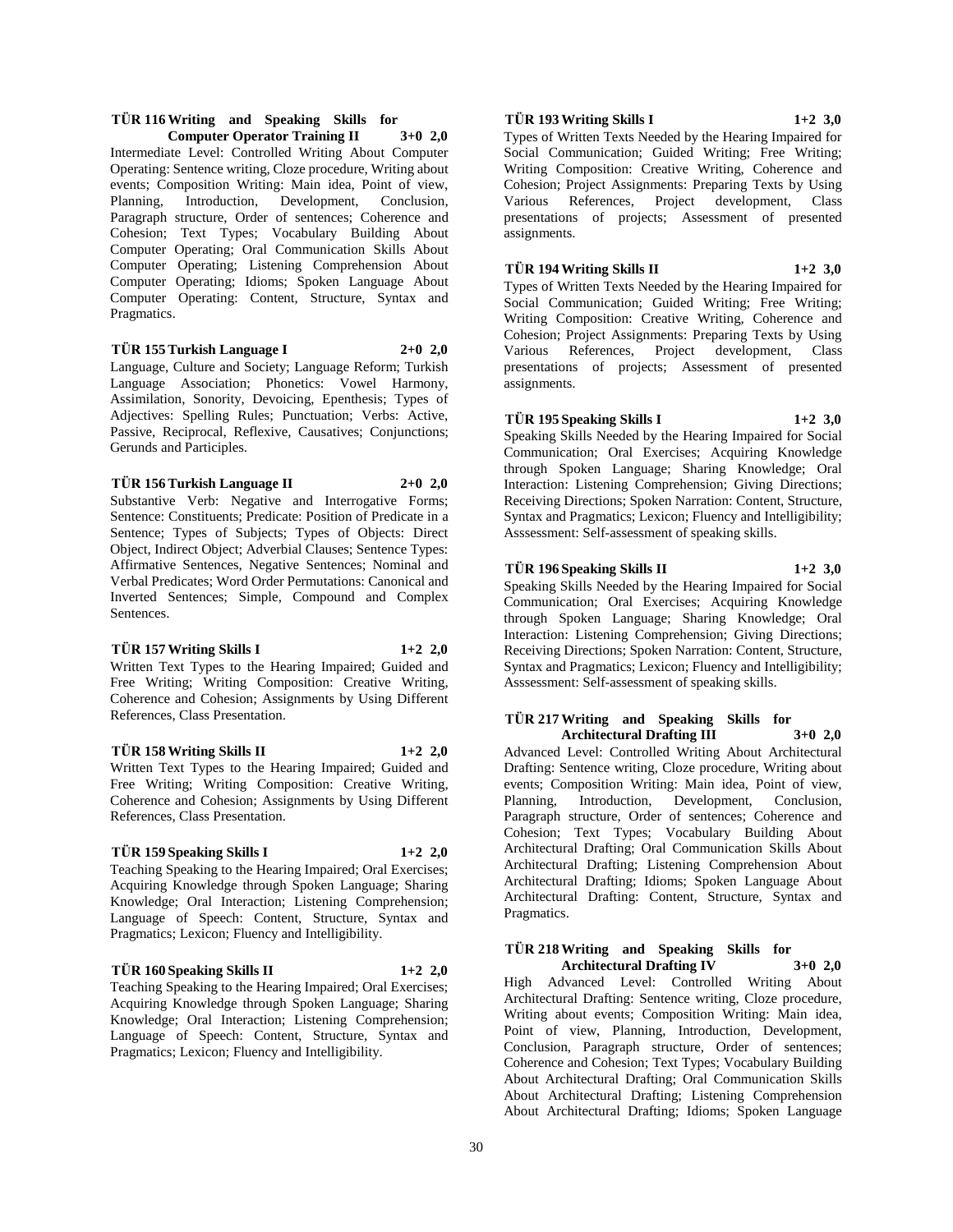About Architectural Drafting: Content, Structure, Syntax and Pragmatics.

# **TÜR 223 Writing and Speaking Skills for Graphic Arts III 2+0 2,0**

Advanced Level: Controlled Writing About Graphic Arts: Sentence writing, Cloze procedure, Writing about events; Composition Writing: Main idea, Point of view, Planning, Introduction, Development, Conclusion, Paragraph structure, Order of sentences; Coherence and Cohesion; Text Types; Vocabulary Building About Graphic Arts; Oral Communication Skills About Graphic Arts; Listening Comprehension About Graphic Arts; Idioms; Spoken Language About Graphic Arts: Content, Structure, Syntax and Pragmatics.

# **TÜR 224 Writing and Speaking Skills for Graphic Arts IV 2+0 2,0**

High Advanced Level: Controlled Writing About Graphic Arts: Sentence writing, Cloze procedure, Writing about events; Composition Writing: Main idea, Point of view, Planning, Introduction, Development, Conclusion, Paragraph structure, Order of sentences; Coherence and Cohesion; Text Types; Vocabulary Building About Graphic Arts; Oral Communication Skills About Graphic Arts; Listening Comprehension About Graphic Arts; Idioms; Spoken Language About Graphic Arts: Content, Structure, Syntax and Pragmatics.

# **TÜR 225 Writing and Speaking Skills for Ceramic Arts III 3+0 2,0**

Advanced Level: Controlled Writing About Ceramic Arts: Sentence writing, Cloze procedure, Writing about events; Composition Writing: Main idea, Point of view, Planning, Introduction, Development, Conclusion, Paragraph structure, Order of sentences; Coherence and Cohesion; Text Types; Vocabulary Building About Ceramic Arts; Oral Communication Skills About Ceramic Arts; Listening Comprehension About Ceramic Arts; Idioms; Spoken Language About Ceramic Arts: Content, Structure, Syntax and Pragmatics.

# **TÜR 226 Writing and Speaking Skills for Ceramic Arts IV 3+0 2,0**

High Advanced Level: Controlled Writing About Ceramic Arts: Sentence writing, Cloze procedure, Writing about events; Composition Writing: Main idea, Point of view, Planning, Introduction, Development, Conclusion, Paragraph structure, Order of sentences; Coherence and Cohesion; Text Types; Vocabulary Building About Ceramic Arts; Oral Communication Skills About Ceramic Arts; Listening Comprehension About Ceramic Arts; Idioms; Spoken Language About Ceramic Arts: Content, Structure, Syntax and Pragmatics.

#### **TÜR 227 Writing and Speaking Skills for Computer Operator Training III 3+0 2,0**

Advanced Level: Controlled Writing About Computer Operating: Sentence writing, Cloze procedure, Writing about events; Composition Writing: Main idea, Point of view, Planning, Introduction, Development, Conclusion,

Paragraph structure, Order of sentences; Coherence and Cohesion; Text Types; Vocabulary Building About Computer Operating; Oral Communication Skills About Computer Operating; Listening Comprehension About Computer Operating; Idioms; Spoken Language About Computer Operating: Content, Structure, Syntax and Pragmatics.

# **TÜR 228 Writing and Speaking Skills for Computer Operator Training IV 3+0 2,0**

High Advanced Level: Controlled Writing About Computer Operating: Sentence writing, Cloze procedure, Writing about events; Composition Writing: Main idea, Point of view, Planning, Introduction, Development, Conclusion, Paragraph structure, Order of sentences; Coherence and Cohesion; Text Types; Vocabulary Building About Computer Operating; Oral Communication Skills About Computer Operating; Listening Comprehension About Computer Operating; Idioms; Spoken Language About Computer Operating: Content, Structure, Syntax and Pragmatics.

#### **TÜR 315 Turkish Language Skills for Graphic Arts I 2+0 2,0**

Elementary Level: Controlled Writing with Different Types of Texts About Graphic Arts: Sentence writing, Cloze procedure, Writing about events; Composition Writing About Graphic Arts: Main idea, Point of view, Planning, Introduction, Development, Conclusion, Paragraph structure, Order of sentences; Coherence and Cohesion; Text Types; Vocabulary Building with Different Types of Texts About Graphic Arts; Oral Communication Skills About Graphic Arts; Listening Comprehension About Graphic Arts; Idioms; Spoken Language About Graphic Arts: Content, Structure, Syntax and Pragmatics

#### **TÜR 316 Turkish Language Skills for Graphic Arts II 2+0 2,0**

Intermediate Level: Controlled Writing with Different Types of Texts About Graphic Arts: Sentence writing, Cloze procedure, Writing about events; Composition Writing About Graphic Arts: Main idea, Point of view, Planning, Introduction, Development, Conclusion, Paragraph structure, Order of sentences; Coherence and Cohesion; Text Types; Vocabulary Building with Different Types of Texts About Graphic Arts; Oral Communication Skills About Graphic Arts; Listening Comprehension About Graphic Arts; Idioms; Spoken Language About Graphic Arts: Content, Structure, Syntax and Pragmatics.

#### **TÜR 317 Turkish Language Skills for Ceramic Arts I 3+0 3,0**

Elementary Level: Controlled Writing with Different Types of Texts About Ceramic Arts: Sentence writing, Cloze procedure, Writing about events; Composition Writing About Ceramic Arts: Main idea, Point of view, Planning, Introduction, Development, Conclusion, Paragraph structure, Order of sentences; Coherence and Cohesion; Text Types; Vocabulary Building with Different Types of Texts About Ceramic Arts; Oral Communication Skills About Ceramic Arts; Listening Comprehension About Ceramic